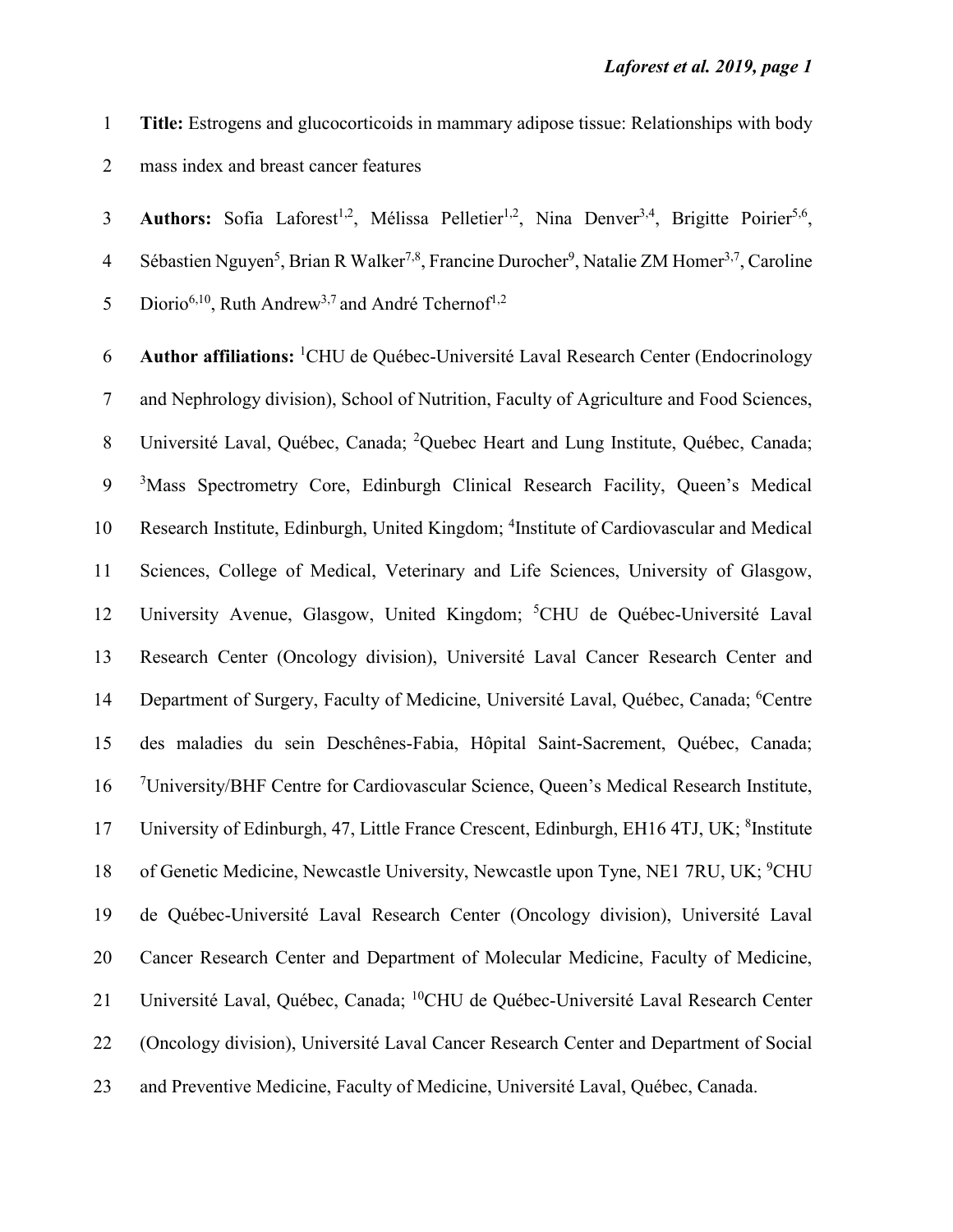- *Short Title:* Steroid hormones in breast adipose tissue
- *Keywords*: estradiol, estrone, cortisol, cortisone, breast cancer, adiposity

*Word count*: 5275

- *Address all correspondence and requests for reprints to:* André Tchernof, PhD, Quebec
- Heart and Lung Institute, 2725 Chemin Ste-Foy, Y4212, Québec, QC, Canada G1V 4G5,

Tel: 1-418-656-8711, E-mail: [andre.tchernof@criucpq.ulaval.ca.](mailto:andre.tchernof@criucpq.ulaval.ca)

*Disclosure summary:* AT is the recipient of research grant support from Johnson &

Johnson Medical Companies, Medtronic and Pzifer for studies unrelated to this publication.

The authors have nothing to disclose.

This work was supported by an inter-center grant from the CMDO to AT, CD and FD. SL

is the recipient of PhD scholarships from *Fonds de recherche du Québec-santé* (FRQS)

and the Canadian Institutes of Health Research (CIHR). SL's internship in RA's lab was

made possible thanks to the support of the Institute of Nutrition and Functional Foods and

the scholarship from the International internship program of the *Fonds de recherche Nature* 

*et Technologies du Québec* (FRQNT) as well as a Michael Smith Foreign Study

Supplement travel scholarship. CD holds an Investigator Awards (Senior) from the FRQS.

RA is funded by the Wellcome Trust. BRW is a Wellcome Trust Senior Investigator.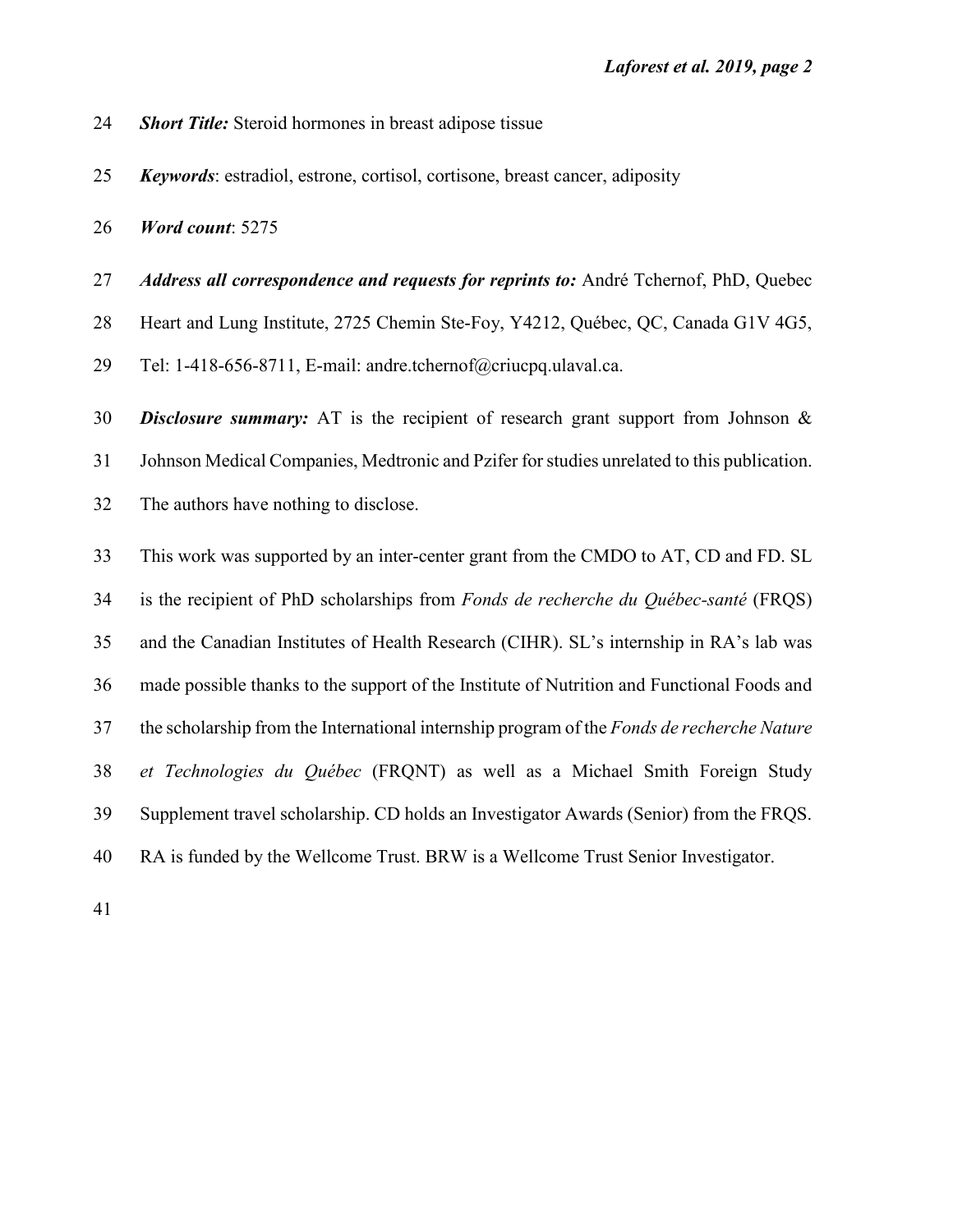#### **ABSTRACT**

 **Context:** Adipose tissue is an important site for extragonadal steroid hormone biosynthesis through the expression and activity of P450 aromatase, 11β-HSD1 and 17β-HSDs. The contribution of steroid hormones produced by adjacent adipose tissue for the progression and survival of breast tumors is unknown.

 **Objective:** To quantify estrogens (estradiol, estrone) and glucocorticoids (cortisol, cortisone) in breast adipose tissue from both healthy and diseased women and their relationships with adiposity indices and breast cancer prognostic markers.

**Design and setting:** Breast adipose tissue was collected at time of surgery.

 **Patients:** Pre- and post-menopausal women undergoing partial mastectomy for treatment 52 of breast cancer (n=17) or reduction mammoplasty (n=6) were studied.

 **Interventions:** Estrogen and glucocorticoid relative amounts were determined by liquid chromatography-tandem mass spectrometry.

 **Results:** The targeted steroids were reliably detected and quantified in mammary adipose tissues. Women with ER+/PR+ tumor had higher estradiol levels than women with ER-57 /PR- tumor ( $P < 0.05$ ). Ratio of estradiol-to-estrone was higher in lean women compared 58 to women with a BMI  $\geq$  25 kg/m<sup>2</sup> (P < 0.05). Mixed-model analyses showed that estradiol, 59 cortisone and cortisol were negatively associated with tumor size ( $P < 0.05$ ). Relationships between glucocorticoids and tumor size remained significant after adjustment for BMI. 61 The cortisol-to-cortisone ratio was negatively associated with tumor stage  $(P < 0.05)$ independently of BMI.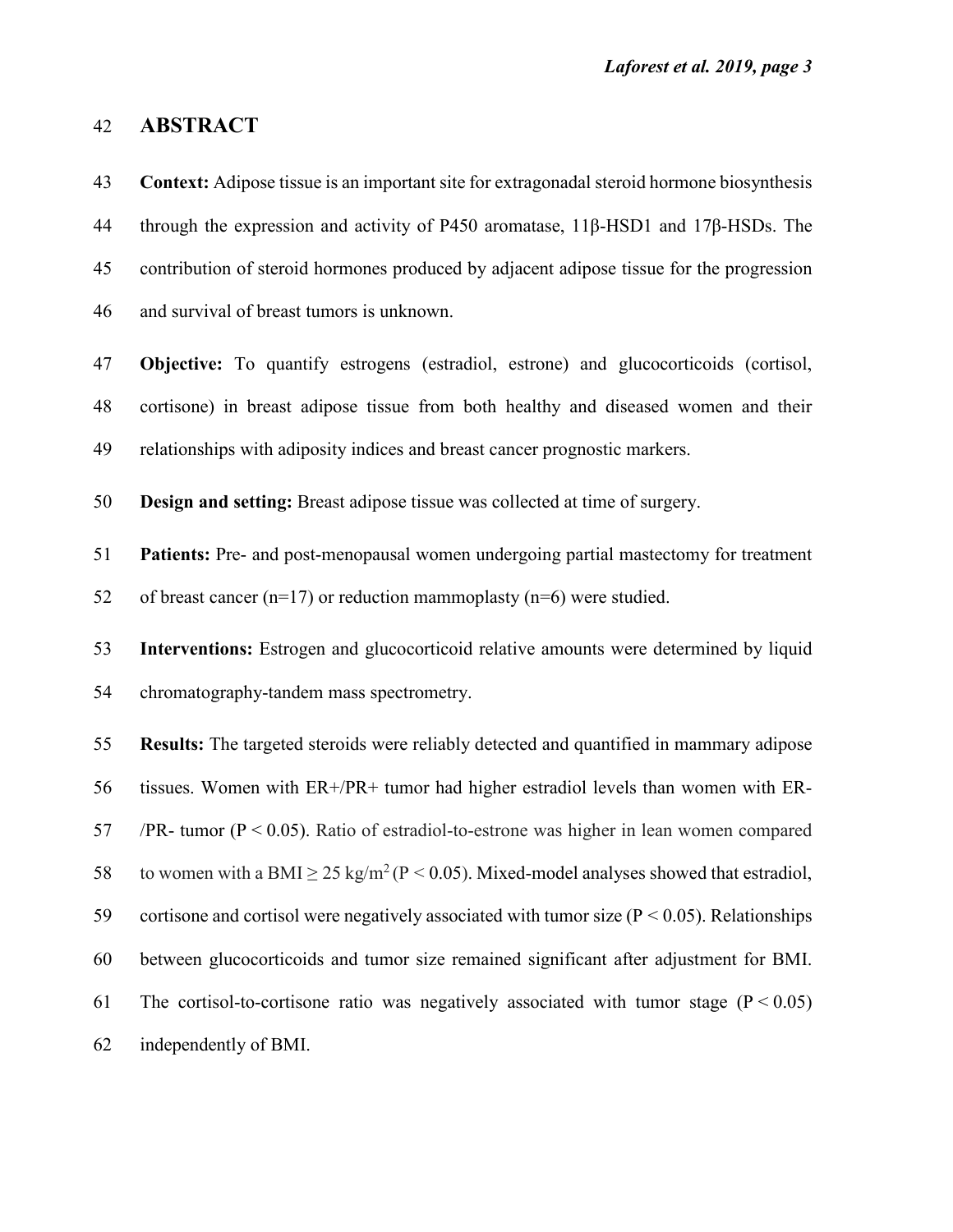**Conclusions:** We reliably quantified estrogens and glucocorticoids in breast adipose tissue from healthy women and women suffering from breast cancer. Our findings suggest that smaller breast tumors are associated with higher levels of estradiol and cortisol in adipose tissue.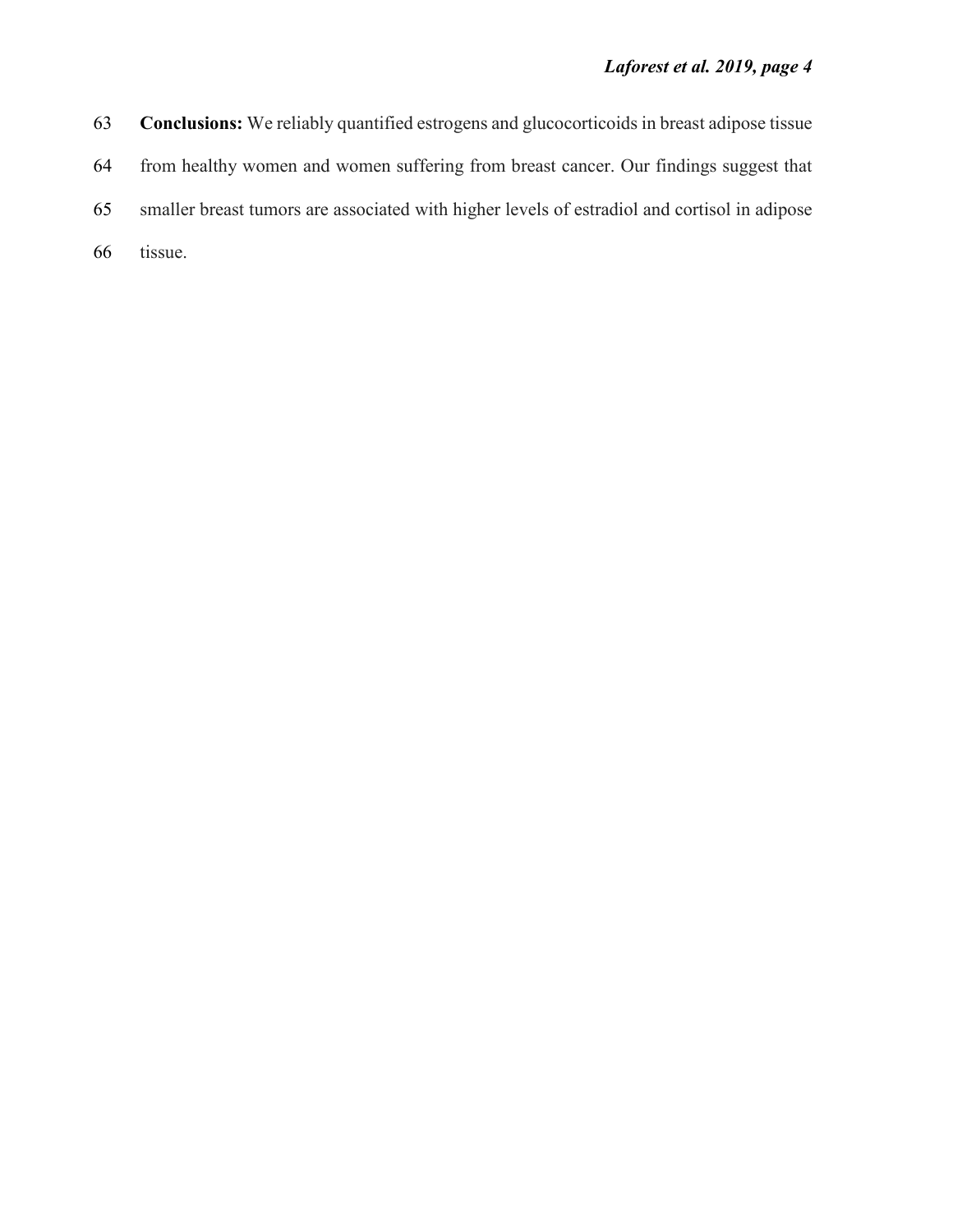## **PRÉCIS**

- Estrogens and glucocorticoids were measured by LC-MS/MS in breast fat tissue from
- women with or without breast cancer. Tumor size was negatively associated with estradiol
- and glucocorticoid levels.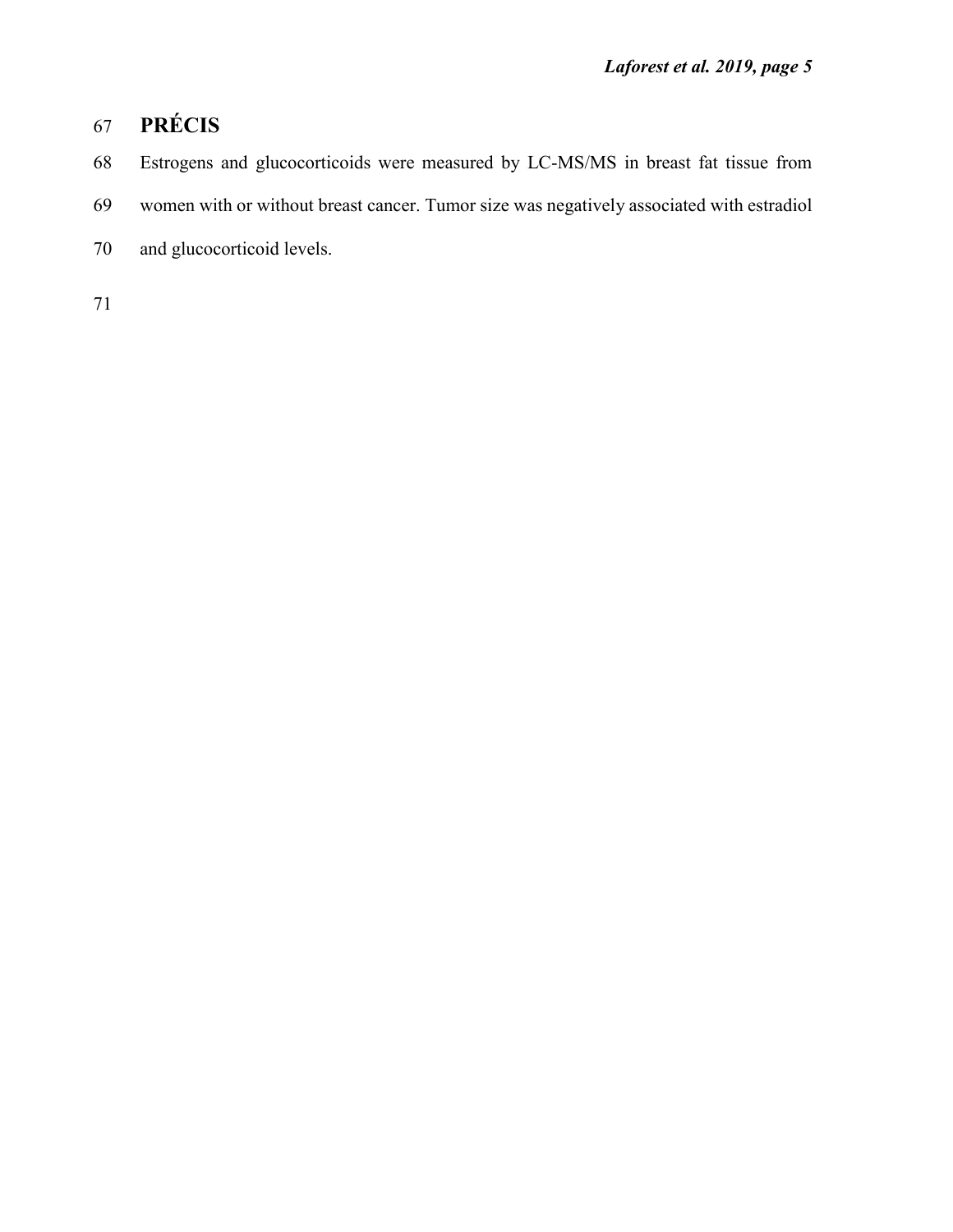#### **INTRODUCTION**

 Being overweight or obese is a well-known risk factor for postmenopausal breast cancer  $1,2$ . Obesity is also linked to a poorer prognosis in women with breast cancer regardless of 75 their menopausal status  $1,3,4$ . Women with obesity have more aggressive tumors, higher 76 mortality rates, incidence of metastases and increased risk of recurrence  $1,5-8$ . Central obesity, as measured by waist circumference (WC), is an emerging risk factor for both pre-78 and postmenopausal breast cancer . Furthermore, the efficacy of chemotherapy, radiotherapy, surgery and endocrine therapy is reduced in women with obesity and possibly 80 more so with increased visceral fat accumulation  $10-14$ . The mechanisms underlying higher risk and reduced treatment efficacy are not fully understood. Altered secretion of adipokines, growth factors and steroids by dysfunctional mammary adipose tissue may 83 contribute to a pro-inflammatory, growth-promoting microenvironment for cancer cells . Recent evidence from human studies has shown that local breast adipose tissue does present an altered biological profile, as described above, concomitant with body mass index (BMI) increases  $16-21$ . Reports from Iyengar and collaborators have showed that mean adipocyte cell size from breast adipose tissue was positively associated with BMI, increased aromatase expression and inflammatory markers such as crown-like structures 89 and was also related to menopausal status  $19,20$ .

 Expression and activity of several steroidogenic enzymes present in adipose tissue have 91 been linked to increased adiposity  $^{22}$ . For example, higher rates of androgen-to-estrogen 92 conversion through aromatization in adipose tissue  $^{22}$  have been proposed as a mechanism for the obesity-related increase in breast cancer risk. Findings from our group suggest that known estrogenic 17β-HSD (type 1, 7 and 12)-mediated conversion of estrone (E1) to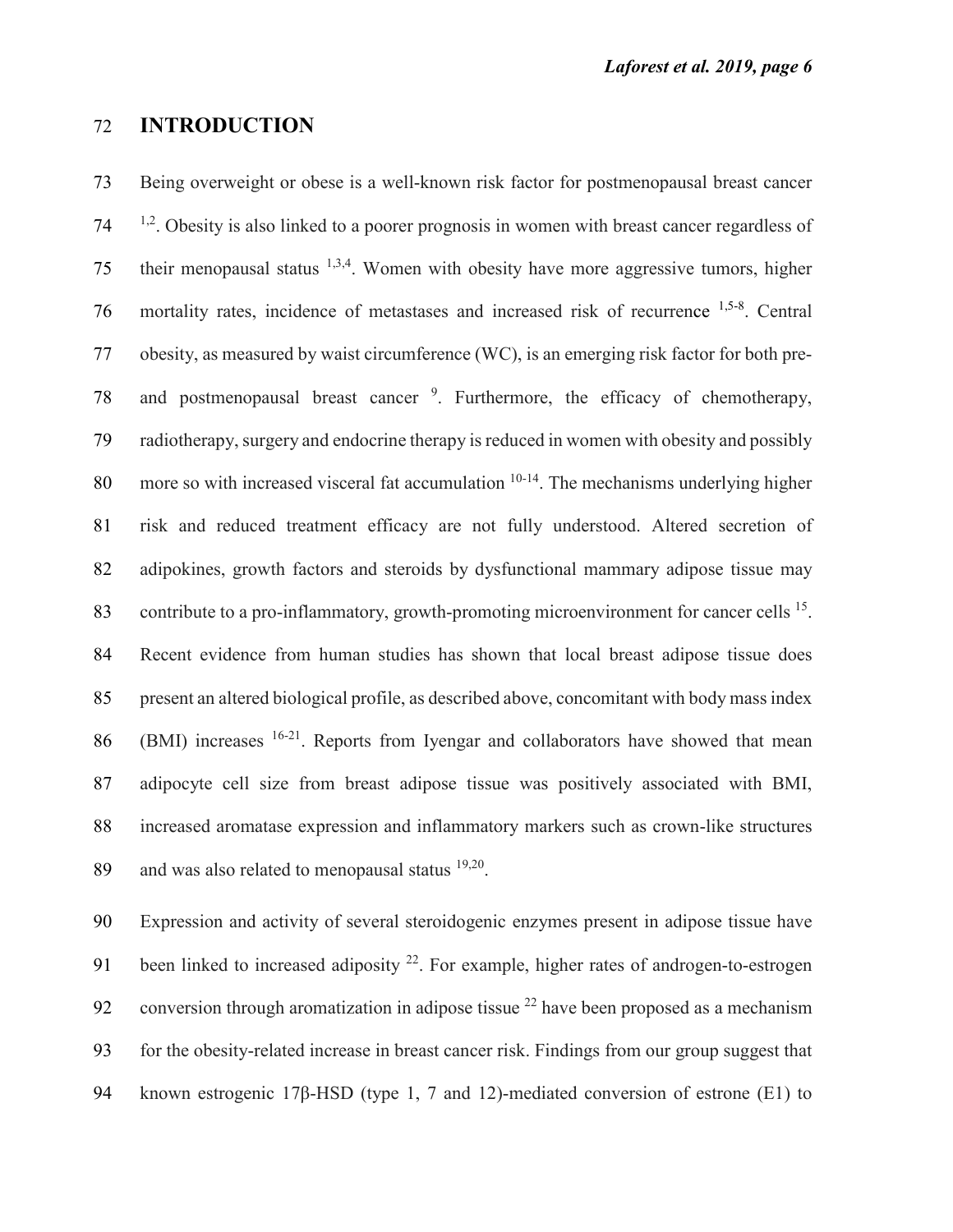95 estradiol (E2) is five times higher in differentiated adipocytes than in preadipocytes  $^{23}$ . Increased mean adipocyte size is associated with higher expression level and activity of 11β-HSD type 1 which locally converts cortisone to active cortisol through oxoreductase  $\cdot$  activity <sup>24,25</sup>.

 Despite their well-known anti-inflammatory effects, glucocorticoids (GC) could contribute to breast cancer initiation, progression and survival via the activation of the glucocorticoid receptor (GR) or by increasing aromatase expression via the GC response element (GRE) 102 on exon I.4 of the CYP19A1 gene <sup>26</sup>. Moreover, 11β-HSD1 expression increases with 103 estrogen receptor β (ERβ) activation <sup>27</sup>. In a rodent model of breast cancer, increased GC levels nurtured the transition from DCIS (ductal carcinoma *in situ*) to IDC (invasive ductal carcinoma) while administration of RU-486 was able to partially block this effect, i.e. 106 prevent breast cancer progression to IDC  $^{28}$ . Considering the slow turnover of GC in 107 adipose tissue  $^{29}$ , there is biological plausibility for autocrine and paracrine effects of active GC, such as cortisol, in the tumoral microenvironment.

 Hence, steroid dynamics in breast adipose tissue and cancer appear to be involve more than overexpression and increased activity of aromatase. We currently have very little information about the relative importance of adipose tissue dysfunction markers such as altered steroid conversion to tumor progression and aggressiveness or patient prognosis. Moreover, considering the complexity of potential enzymatic hormone conversion in adipose tissues, direct measurement of active hormone levels and their precursors has become highly relevant.

 Liquid-chromatography followed by tandem mass spectrometry (LC-MS/MS) is recognized as the gold standard to quantify endogenous steroids in plasma, however, tissue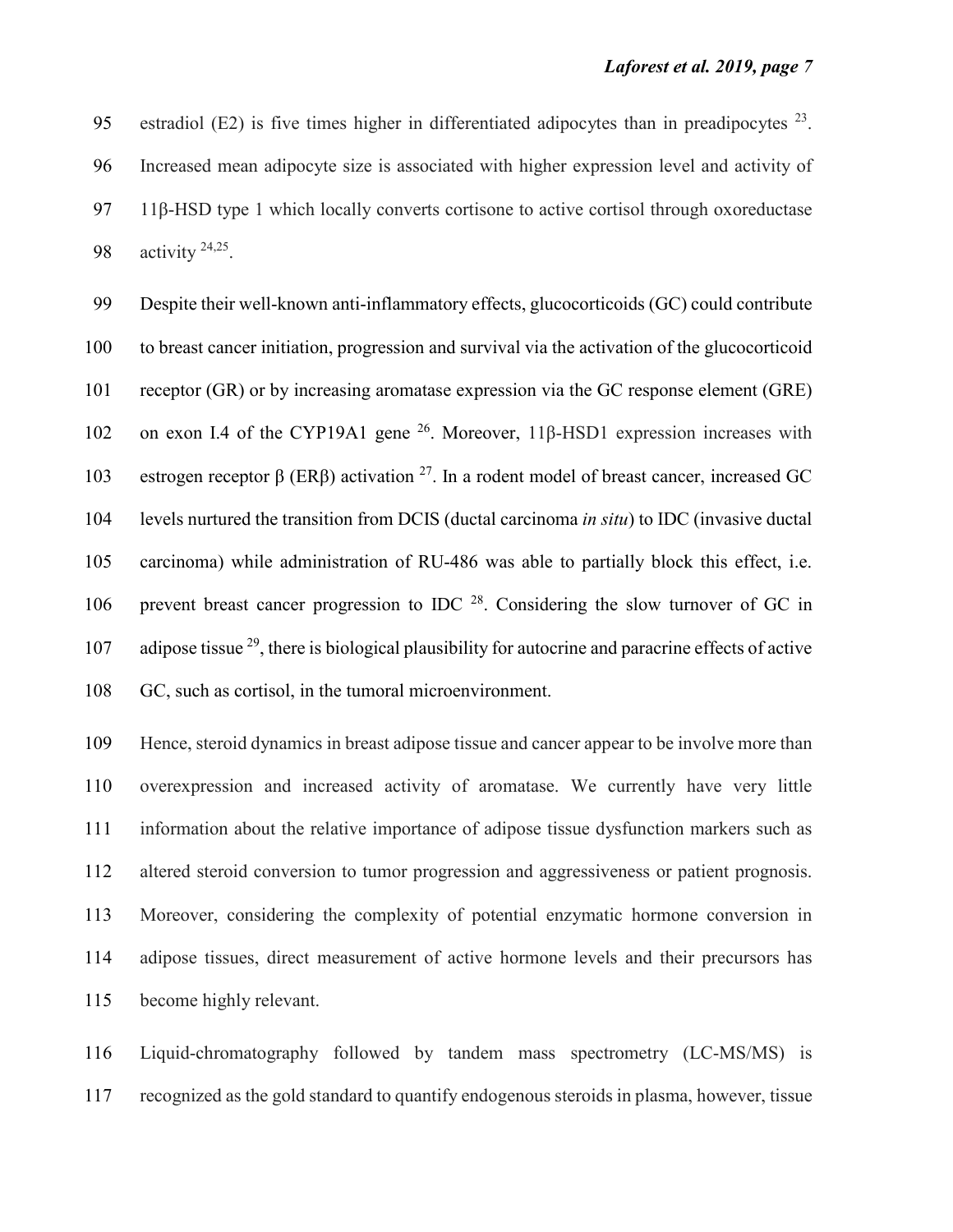steroids are harder to measure than those in plasma due to the complexity of the matrix and the need to homogenize uniformly. Measurements are confounded by the low abundance and the poor ionisation profile of steroids as well as the higher concentrations of lipids in adipose tissue than in plasma, which result in higher susceptibility of so-called matrix 122 effects. We aimed to characterize the relationship of locally-produced cortisol and E2 as well as inactive steroid cortisone and main E2 precursor E1, with adiposity and prognostic markers in a sample of women with or without breast cancer. We hypothesize that independently of menopausal status: i) E2 and cortisol breast adipose tissue levels as well as the ratio E2/E1 and cortisol on cortisone are increased with adiposity; ii) worst clinical breast cancer features, such as tumor stage, size and grade are associated with lower adipose tissue steroid levels; and iii) estrogen relative amounts are increased in women with ER+/PR+ tumors. We also investigated if these relationships were independent of total adiposity i.e. reflecting the micro-environment or a characteristic of the adiposity state.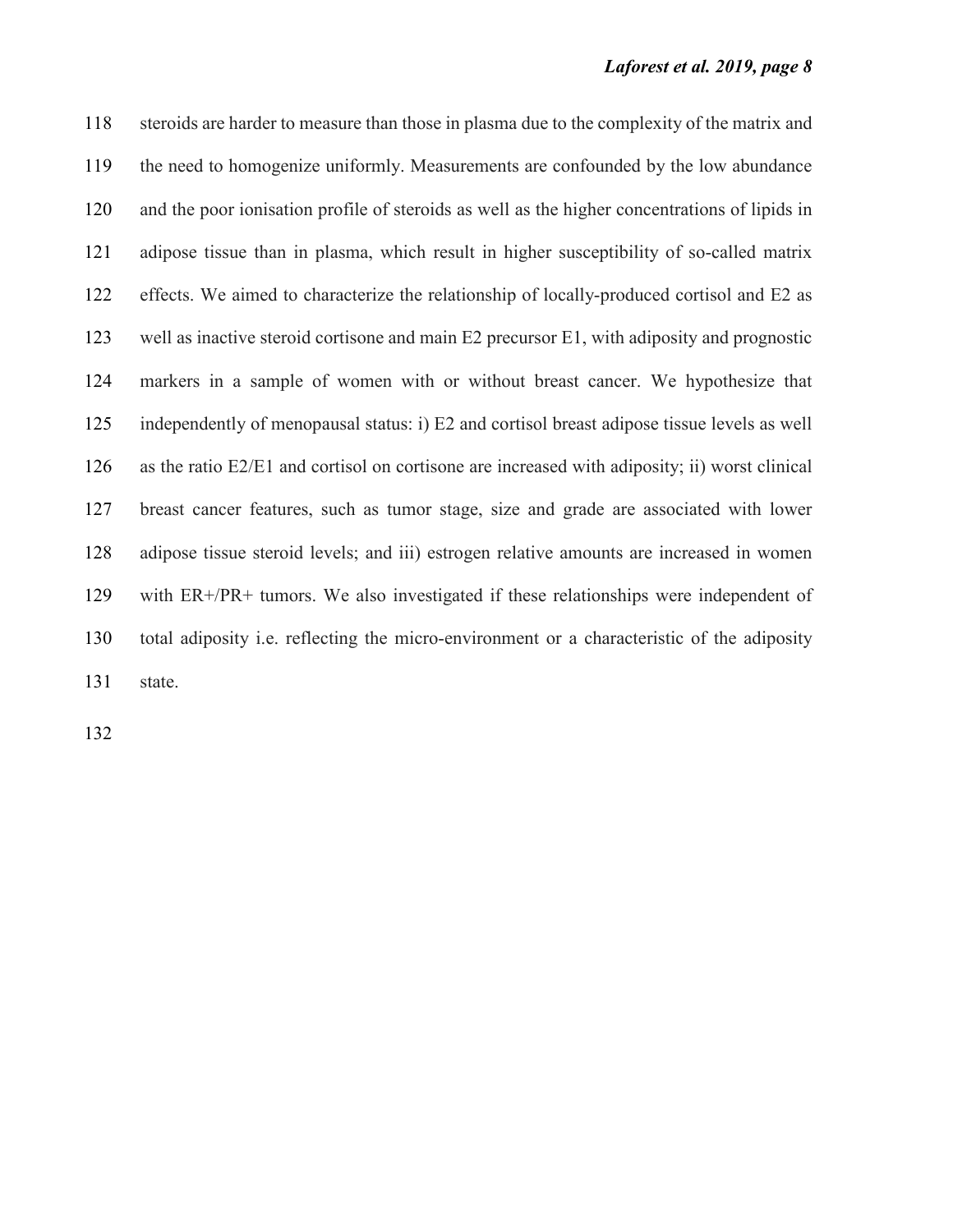#### **METHODS**

#### *Study sample and data collection*

 The study protocol was approved by the Research Ethics Committees of Laval University Medical Center (DR-002-136). All patients signed a written, informed consent prior to surgery. Breast adipose tissue was obtained from women undergoing partial or total 138 mastectomy for treatment of breast cancer  $(n = 17)$  or reduction mammoplasty  $(n = 6)$ . Fresh tissue specimens were acquired from residual resected breast tissues that were not required for clinical diagnosis at least 1 cm away from the tumor margins. Information on clinicopathologic and anthropometric factors was collected from in-person interviews, phone-call interviews and medical records.

#### *Laboratory methods*

#### *Cell sizing*

145 Breast adipocyte size was measured as previously described  $30,31$  in formalin-fixed adipose 146 tissue. Briefly, 250 breast adipocytes from 10 randomly chosen areas at  $\times$  40 magnification using Calopix software (Tribvn) were measured for each subject, in a blinded fashion.

*Liquid chromatography-tandem mass spectrometry (LC-MS/MS)*

#### *Standards and solvents*

E1 and E2 were obtained from Steraloids, Inc (Newport, USA). Cortisone, cortisol, formic

acid (FA; ≥ 98%), iodomethane (≥ 99%), were from Sigma-Aldrich, Inc. (Dorset, UK). 1-

(2,4-dinitro-5-fluorophenyl)-4-methylpiperazine (PPZ) was obtained from TCI chemicals

(Chuo-ku, Tokyo, Japan). HPLC grade glass distilled solvents (acetone; ethyl acetate,

EtOAc; water) were from Fisher Scientific UK Limited (Leicestershire, UK). Analytical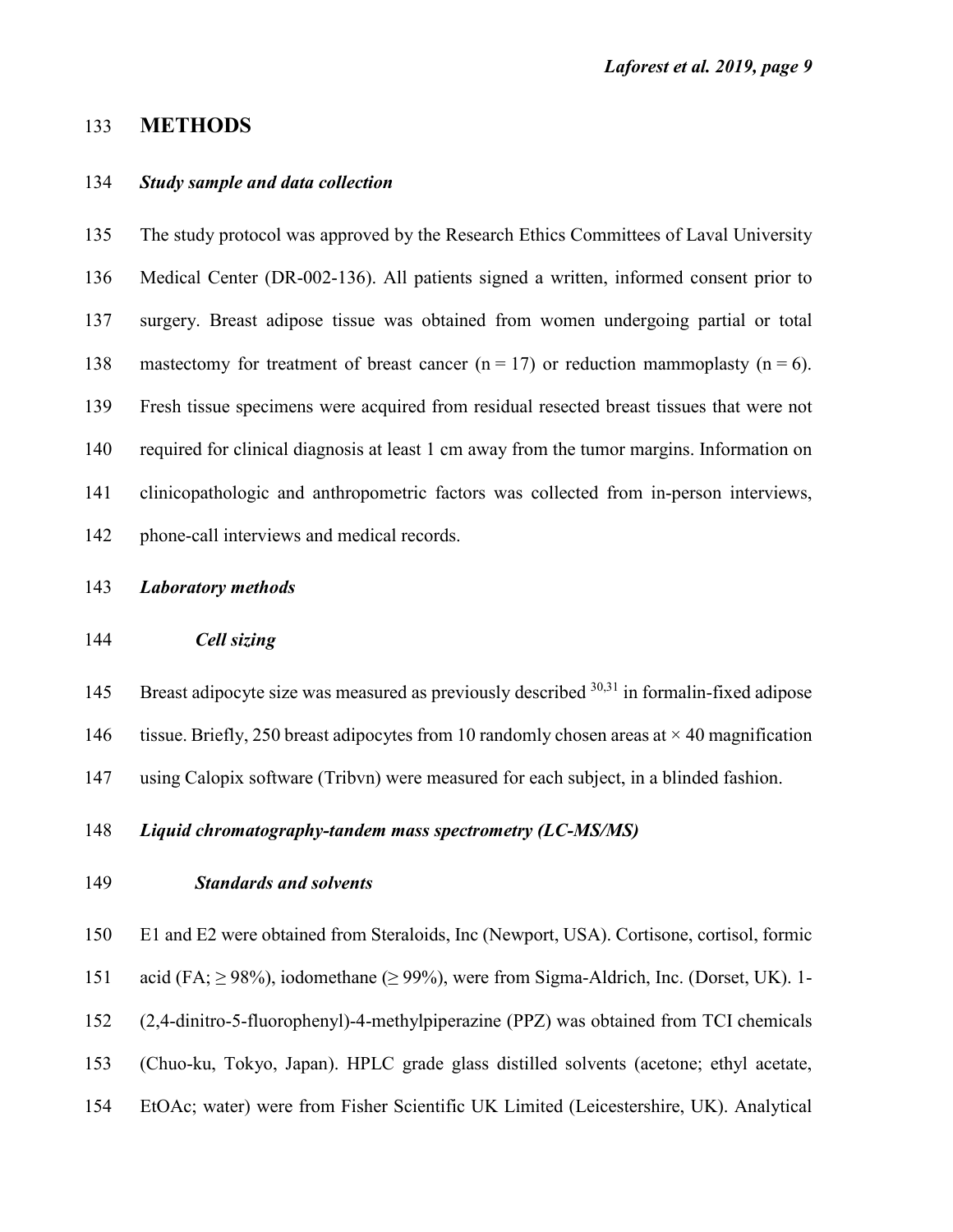| 155 | reagent (AR) grade ethanol (EtOH) and HPLC grade glass distilled solvents (acetonitrile; |
|-----|------------------------------------------------------------------------------------------|
| 156 | methanol, MeOH) and LCMS grade (acetonitrile; formic acid, FA; water) solvents were      |
| 157 | from VWR (England, UK).                                                                  |

*Instrumentation*

 Cortisone, cortisol, E1 and E2 were measured by LC-MS/MS, using a UHPLC Shimadzu 160 Nexera X2 system (UK) coupled to a Sciex QTRAP<sup>®</sup> 6500+ (SCIEX, Warrington, UK) equipped with an electrospray ionization interface (ESI). Mass spectrometry conditions were previously described in conjunction with ion spray voltage (5500 V) and source 163 temperature (500 $^{\circ}$ C)<sup>32</sup>.

*Sample preparation*

# Following enrichment of frozen adipose tissue samples (~200 mg) with three internal 166 standards (IS), 9,11,12,12-[<sup>2</sup>H<sub>4</sub>]-cortisol (D<sub>4</sub>-F 5 ng; Cambridge Isotopes Laboratory, 167 England, UK), 2,3,4-[<sup>13</sup>C<sub>3</sub>]-17β-estradiol and 2,3,4-[<sup>13</sup>C<sub>3</sub>]-estrone (<sup>13</sup>C<sub>3</sub>E2, <sup>13</sup>C<sub>3</sub>E1 respectively; 5 ng; Sigma-Aldrich, Inc (St. Louis, USA)), analytes were extracted as described below.

 Briefly, frozen adipose tissue samples were homogenized (Model Pro 200, ProScientific, Inc, Monroe, CT, USA) in EtOH:EtOAc (1 mL; 1:1) and immediately frozen on dry ice and stored at -80°C overnight. The following morning, samples were thawed on wet ice and sonicated (8 x 15 second bursts with 1-minute gaps; Ultrasonic cleaner, Branson Ultrasonic Inc, Danbury, CT, USA). Samples were subjected to centrifugation (3200 *g*, 45 minutes, 4°C; Heraeus Megafuge 16R, ThermoFisher Scientific, Germany). The supernatant was transferred into a new glass tube and dried down under oxygen-free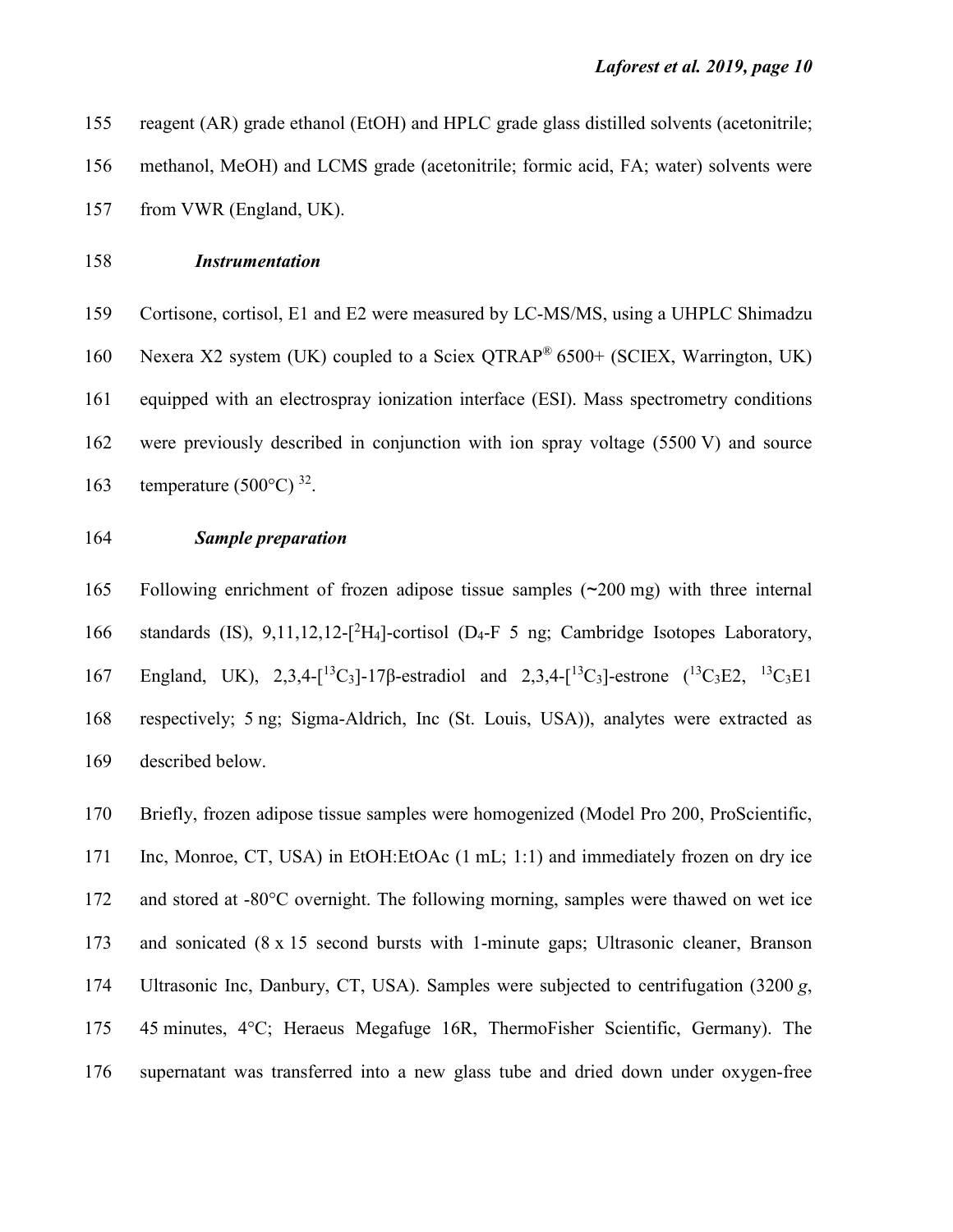177 nitrogen (OFN;  $60^{\circ}$ C). Samples were resuspended in aqueous MeOH (30% v/v, 5 mL). 178 Solid-phase extraction was carried out after conditioning C18 Sep-Pak columns (12cc, 2g; 179 Waters, Wilmslow, UK; MeOH  $(2 \times 10 \text{ mL})$ , followed by H<sub>2</sub>O  $(2 \times 10 \text{ mL})$ ). The adipose 180 extract was loaded, and the column was washed with H2O (10 mL) followed by aqueous 181 MeOH (5%, 10 mL). Steroids were eluted with MeOH:CH3CN (1:1, 10 mL). The eluent 182 was dried down under OFN at 60°C prior to derivatization of estrogens. Generation of 1- 183 (2,4-dinitrophenyl)-4,4-dimethylpiperazinium (MPPZ) derivatives of E1 and E2 has 184 already been described  $32-34$ . Derivatization was carried out by incubating (1h, 60°C) with 185 (CH<sub>3</sub>)<sub>2</sub>CO (70 µL), NaHCO<sub>3</sub> (10 µL, 1M, Sigma-Aldrich, Inc (St-Louis, USA)) and PPZ 186 (10  $\mu$ L, 1 mg/mL, dissolved in (CH<sub>3</sub>)<sub>2</sub>CO) followed by addition of CH<sub>3</sub>I; (100  $\mu$ L) and 187 further incubation (2h,  $40^{\circ}$ C) as previously described  $33,34$ . Samples were dissolved in 188  $\text{H}_2\text{O}:CH_3\text{CN}$  (70 µL; 70:30) and transferred to LC vials.

#### 189 *Liquid chromatography parameters*

190 Following injection  $(30 \mu L)$ , analytes were separated on an ACE 2 Excel C18-PFP 191 (150 × 2.1 mm, 2  $\mu$ m; HiChrom, Reading, England, 40 °C) column. The elution process started with mobile phase compositions of 90:10 H2O with 0.1% FA (solution A) and CH3CN with 0.1% FA (solution B) which was maintained for 1 minute. This was followed by an 11-minute linear gradient to 50% solution B, which was maintained for 2 minutes, before returning to 10% solution B at 15 minutes and maintained for 3 minutes, all at a constant flow rate of 0.5 mL/min.

#### 197 *Linearity and lower limit of quantitation (LLOQ)*

198 Blank samples and aliquots containing estrogens (5, 7.5, 10, 15, 25, 50, 100, 200, 500, 199 1000 pg/sample), GC (50, 75, 100, 150, 250, 500, 1000, 2000, 5000, 10000 pg/sample) and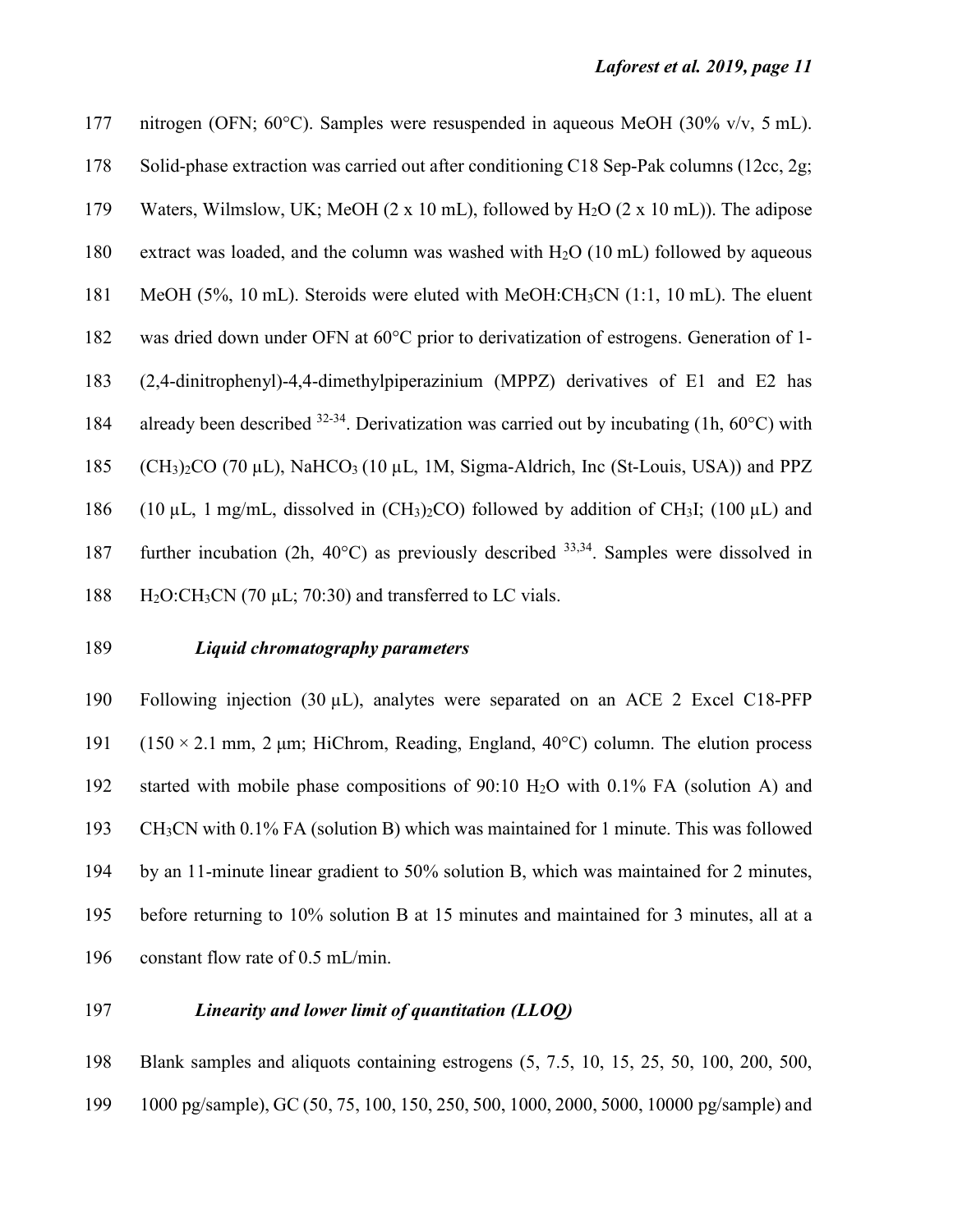IS (500 pg) were analysed by LC–MS/MS. Calibration curves were plotted as the peak area ratio (standard/IS) versus amount of analytes (GC or estrogens). Calibration lines of best 202 fit were acceptable if the regression coefficient, r, was  $> 0.98$ . Weightings of  $1/x$  were used for all four steroids. LLOQs were 50 pg, 15 pg, 100 pg and 75 pg for E2, E1, cortisol and cortisone, respectively. Values below the confirmed LLOQ were calculated as LLOQ divided by 3 i.e. the lowest acceptable signal-to-noise ratio. The values were then converted to pmol/kg according to the weight of the corresponding adipose tissue sample. This transformation was performed to avoid null values to calculate steroid ratios as described below.

#### *Calculated ratios*

210 All steroid amounts were converted into pmol/kg. Those values were then used to calculate product and substrate ratios, as described below. The ratio of cortisol:cortisone was used as a marker of 11β-HSD1 enzyme activity. The ratio of E2:E1 was used as a marker of estrogenic 17β-HSD enzyme activity.

#### *Gene expression*

 Tissues were homogenized in Qiazol buffer (Qiagen, Germantown, MD, USA) and total RNA was extracted using the RNeasy mini kit on-column DNase (Qiagen, Hilden, DE) treatment following the manufacturer's instructions. First-strand cDNA synthesis was accomplished using 1 ug of RNA in a reaction containing 200 U of Superscript IV Rnase H-RT (Invitrogen Life Technologies, Burlington, ON, CA). cDNA corresponding to 20 ng of total RNA was used to perform fluorescent-based Realtime PCR quantification using the LightCycler 480 (Roche Diagnostics, Mannheim, DE). Reagent LightCycler 480 SYBRGreen I Master (Roche Diagnostics, Indianapolis, IN, USA) was used as described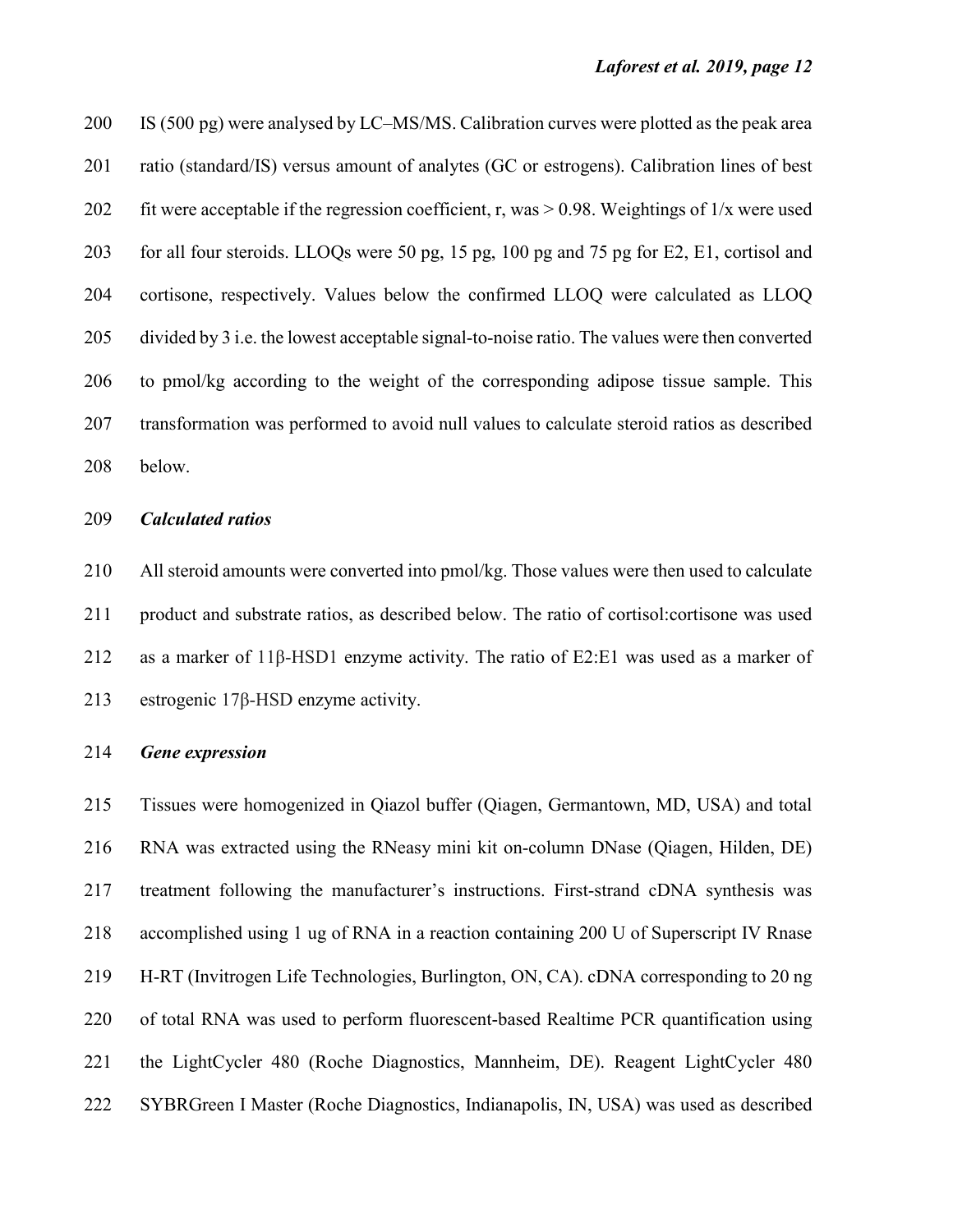by the manufacturer. The conditions for PCR reactions were: 45 cycles, denaturation at 224 95°C for 10 sec, annealing at 58-60°C for 10 sec, elongation at 72°C for 14 sec and then  $72^{\circ}$ C for 5 sec (reading). Oligoprimer pairs were designed by GeneTool 2.0 software (Biotools Inc, Edmonton, AB, CA) and their specificity was verified by blast in the GenBank database. The synthesis was performed by IDT (Integrated DNA Technology, Coralville, IA, USA) (**Table 1**). Normalization was performed using the following reference genes ATP synthase O subunit (ATP5O), hypoxanthine guanine phosphoribosyl transferase 1 (HPRT1) and glyceraldehyde-3-phosphate dehydrogenase (GAPDH). Quantitative Real-Time PCR measurements were performed by the CHU de Québec Research *Center* (CHU) Gene Expression Platform, Quebec, Canada and were compliant with MIQE guidelines.

#### *Statistical analyses*

 Differences in breast adipocyte diameter between women with breast cancer (cases) and women without breast cancer (controls) or according to menopausal status were assessed by Student's t-test. Cell size frequency distribution differences between case and control subjects or according to menopausal status were assessed by the Kolmogorov–Smirnov 239 (KS) test. Women were subdivided in categories of BMI [lean  $(< 25 \text{ kg/m}^2)$  or overweight 240 and obese ( $\geq$  25 kg/m<sup>2</sup>)] or according to their estrogen and progesterone receptor (ER/PR) status. Hormone levels or ratios between those subgroups were assessed by Student's t- test. Satterthwaite approximation was used when variances were deemed unequal 243 according to a conservative Folded F statistic  $(P < 0.10)$ . Exact p-values computed using non-parametric Wilcoxon tests showed similar results. Women were subdivided according to their respective tumor size, according to tertiles of the distribution. A mixed-model was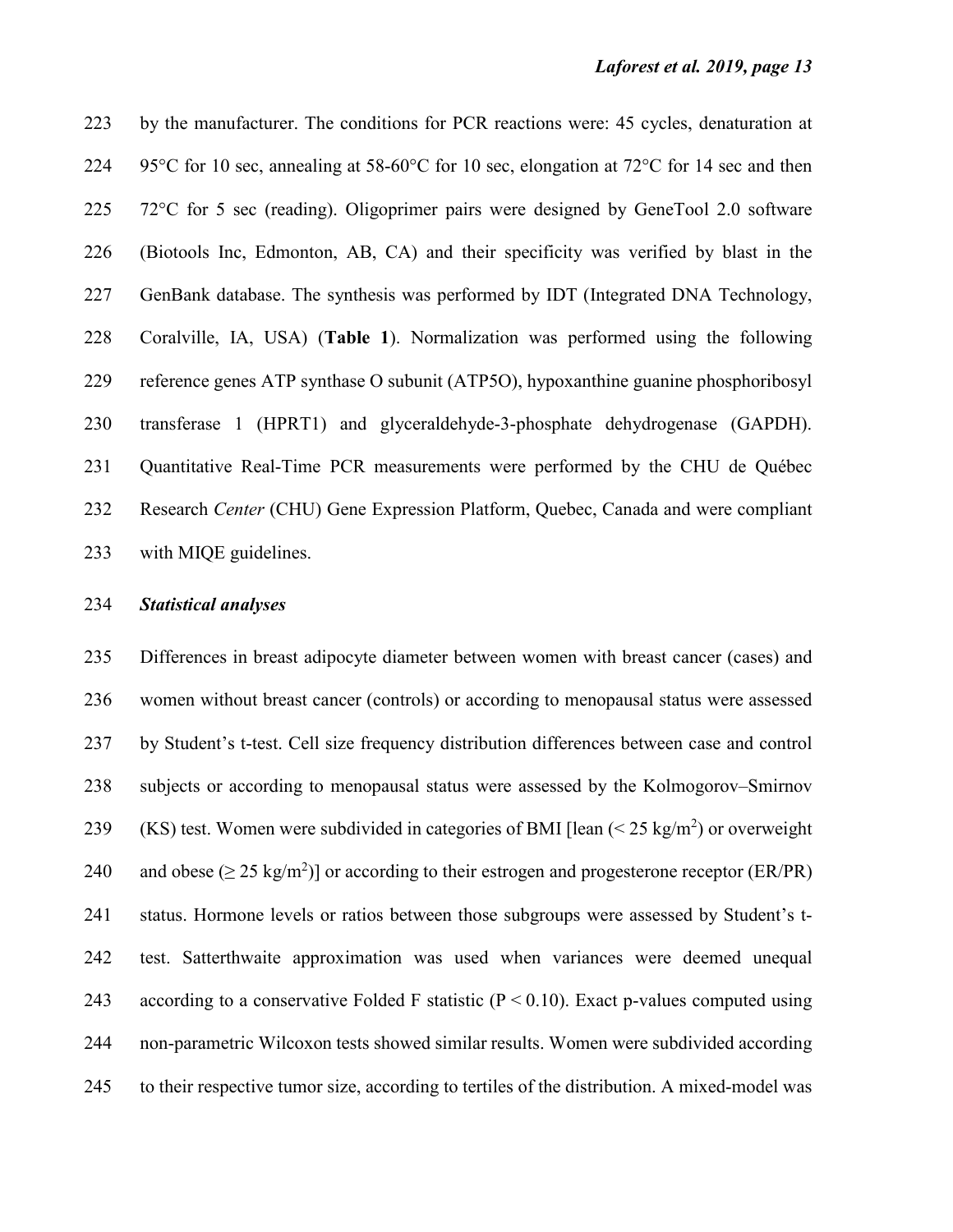performed to evaluate the relationship between hormone levels and tumor size (in tertiles or continuous; as determined by the best AIC fit for the model), grade (categorical) and stage (categorical). A repeated statement was incorporated into the model to account for the non-constant variance among the residuals i.e. specifying a variance component covariance structure in the model. Non-normally distributed variables were log- transformed to achieve normality and linearity. Models were further adjusted for BMI (as a continuous variable) to account for total adiposity. Adjustments for menopausal status and current use of hormonal derivatives (as combined indicator variables) were also performed as they are identified as confounders in the breast cancer literature. Spearman correlation coefficients were computed to assess the relationship between steroid relative amount, prognostic factors and relative expression of genes. P-values < 0.05 were considered significant. All statistical analyses were performed with SAS software (SAS Institute, Cary, NC, USA).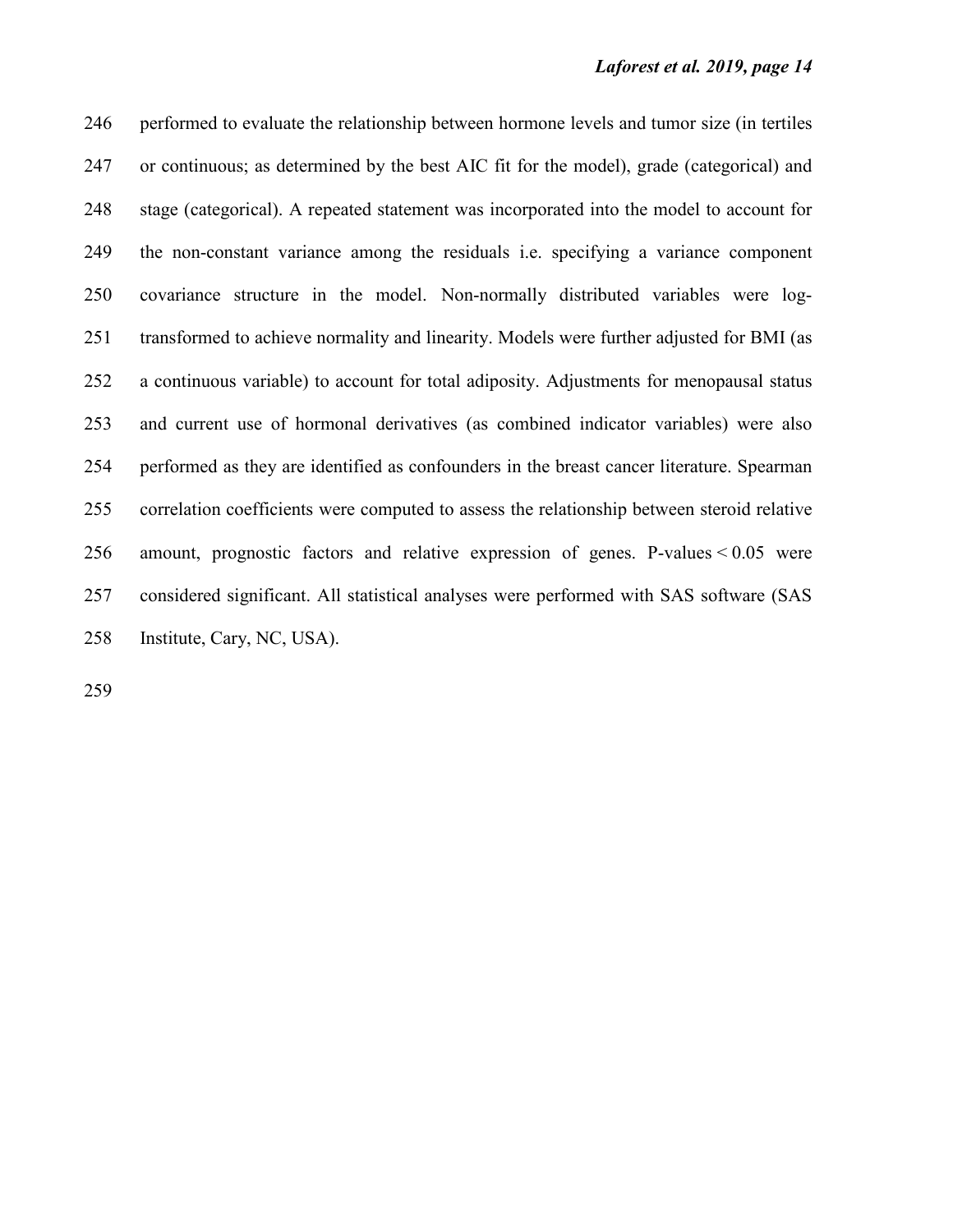#### **RESULTS**

 **Table 2** shows the characteristics of the study sample. Women were overweight with a 262 median BMI of  $25.6 \text{ kg/m}^2$  and a median age of 55 years. Postmenopausal status was equally balanced across case and control women. **Table 3** presents the clinicopathological features of pre-menopausal and post-menopausal breast cancer patients. Most women presented with a unilateral breast lesion. Breast tumors were mainly of ductal histology (82%). Only one woman presented a HER2+ tumor and 13 women had an ER+/PR+ tumor. 267 Half of the women had stage 2 breast cancer as classified by TNM score .

 Women with or without breast cancer were comparable for primary clinical characteristics, except for mean fat cell size which was 13.3 µm higher in the control women (*t-test*, P = 0.0072). This difference was also shown by the adipocyte size distribution curve comparison (*KS*, P = 0.0041) (**Figure 1A**). Postmenopausal women had a 9.7 µm higher mean adipocyte size compared to premenopausal women as well as a right-shifted adipocyte size distribution, however this difference was not statistically significant (**Figure 1B**). The distribution remained similar when considering only cancer cases (**Figure 1C**).

#### *Quantification of steroids*

 **Table 4** shows adipose tissue steroid relative amounts and calculated ratios. E1 and cortisol relative amounts were quantified in each of the 23 samples of mammary adipose tissue. E2 level was below the limit of quantification for 2 samples. Cortisone level was below the limit of quantification for 5 samples, 4 of which were obtained from control women.

 11β-HSD1 mRNA abundance was positively correlated with the cortisol:cortisone ratio 281  $(r = 0.4929; P = 0.0198)$  and negatively associated with the cortisone relative amount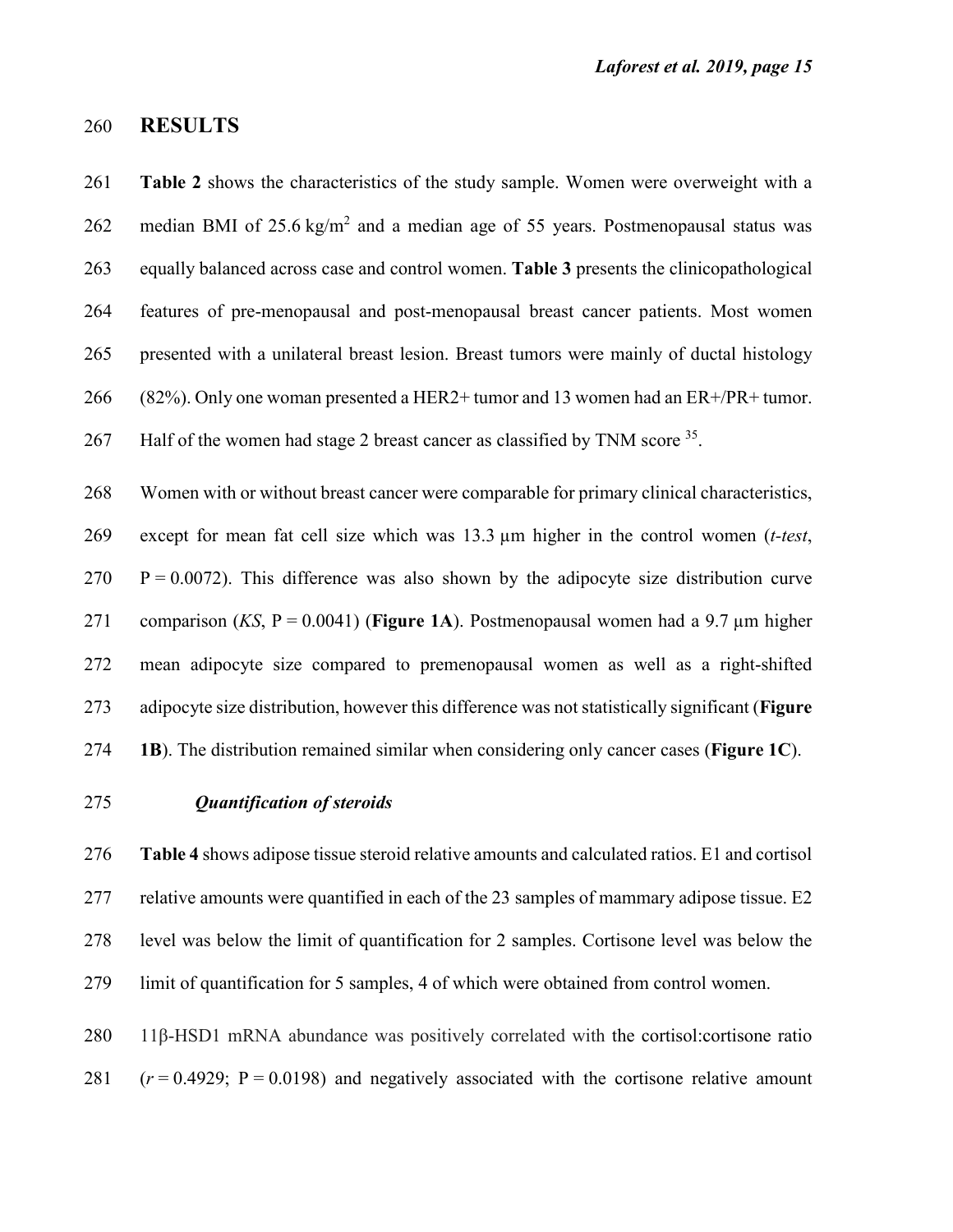|     | 282 $(r = -0.4850; P = 0.0221)$ . In women with ER+/PR+ tumor, 17 $\beta$ -HSD12 transcript amount |
|-----|----------------------------------------------------------------------------------------------------|
| 283 | $(r = 0.5804; P = 0.0479)$ was correlated with E1 relative amount in breast adipose tissue.        |
| 284 | 17β-HSD12, 17β-HSD7 or CYP19A1 were not correlated with E2 relative amount.                        |
| 285 | Women with cancer had higher expression level of 17β-HSD12 mRNA compared to                        |
| 286 | controls (P = 0.0231). E2 relative amount was positively associated with ER $\beta$ mRNA           |
| 287 | expression ( $r = 0.6083$ , $P = 0.0358$ ), but not ER $\alpha$ mRNA expression in women with      |
| 288 | $ER+/PR+$ tumor. In women with breast cancer, abundance of CYP19A1 transcript was                  |
| 289 | positively correlated with 11 $\beta$ -HSD1 mRNA expression ( $r = 0.5353$ , $P = 0.0326$ ).       |

*Adiposity*

291 The ratio of E2 to E1 was higher in lean women compared to women with a BMI  $\geq$  25 292 kg/m<sup>2</sup> (P = 0.0335) (**Figure 2A**) (postmenopausal, n=15, P=0.0072; premenopausal, n=8, P=NS) in the entire cohort, even if CYP19A1 expression was higher in women with a 294 BMI  $\geq$  25 kg/m<sup>2</sup> (p<0.05). This difference remained significant when considering only 295 cancer cases (P = 0.0393, n = 17), or only ER+/PR+ patients (P = 0.0436, n = 13). The difference, although the same magnitude as above, was no longer statistically significant 297 when considering ER+/PR+ patients with invasive carcinoma (stage  $\geq$  1) (P = 0.0900, n = 11). E2 levels were higher in lean women than in overweight and obese women in cancer cases (P = 0.0494) (**Figure 2B)** (postmenopausal, n=11, P=0.0325; premenopausal, n=6, P=NS). cancer cases (P = 0.0494) (**Figure 2B)**. There was no difference in levels of cortisol and cortisone between lean and overweight/obese women (data not shown).

#### *Breast cancer clinical features*

 Adipose tissue E2 level (log-transformed) was inversely associated with tumor size (categorical variable) (**Figure 3A**) (P = 0.0281, n = 17) (postmenopausal, n=11, P=0.0283;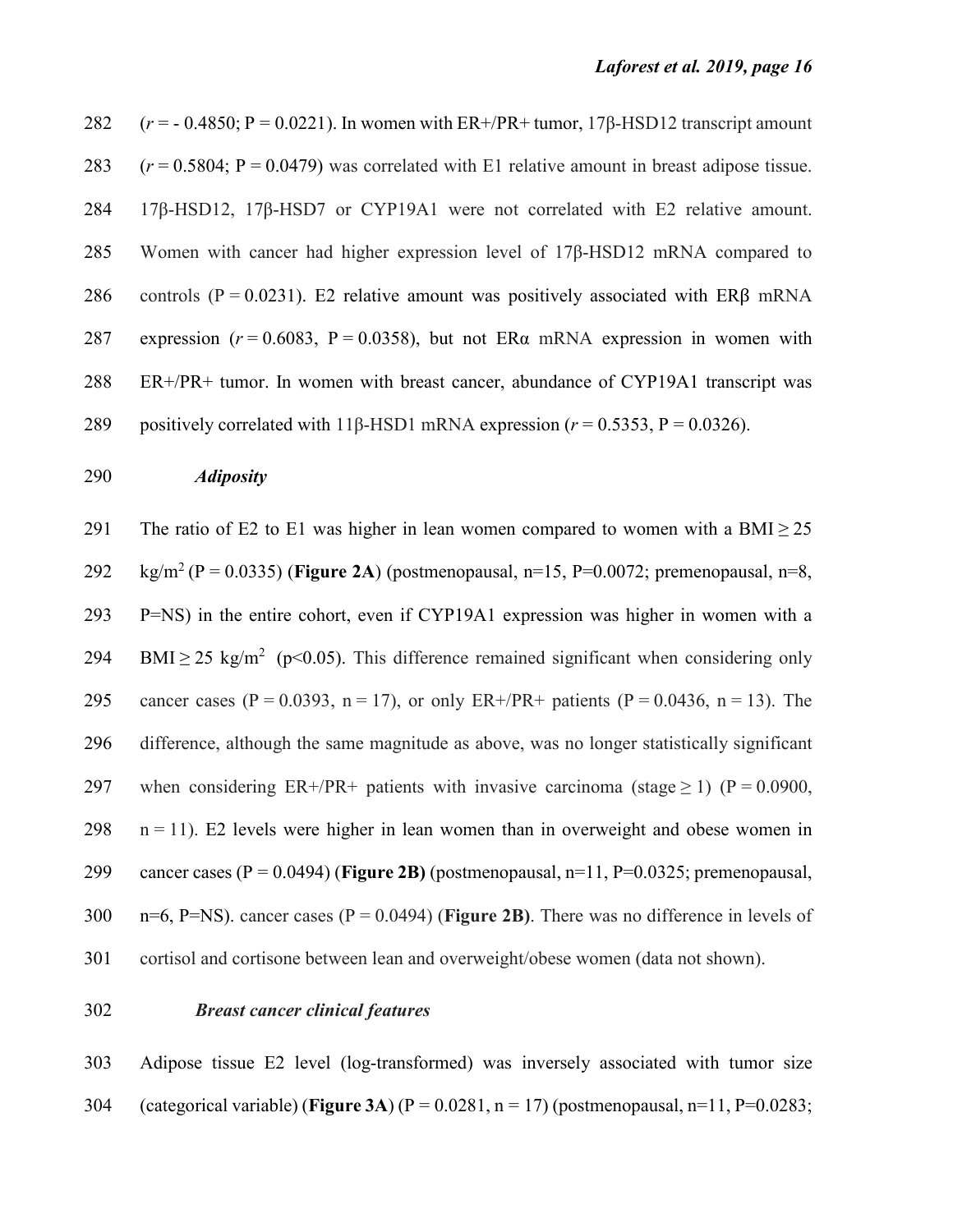305 premenopausal, no convergence), but this relationship did not reach statistical significance 306 when tumor size was treated as a continuous variable  $(\beta = -0.0199, P = 0.1089, n = 17)$ . 307 Further adjustment for menopausal status and use of hormonal derivatives did not alter the 308 results ( $P = 0.0488$ ,  $n = 17$ ) whereas the relationship was no longer significant after 309 adjusting for BMI ( $P = 0.1569$ ,  $n = 17$ ) or when considering only patients with invasive 310 carcinoma (stage  $\geq$  1) (P = 0.1157, n = 14). Including only women with ductal carcinoma 311 generated similar effect size. Although the adjusted models were no longer significant, the 312 non-adjusted model remained significant (data not shown). CYP19A1 mRNA expression 313 level was positively correlated with tumor size  $(r = 0.4875, P \le 0.05)$ , whereas expression 314 of ER $\alpha$  mRNA was negatively associated with this variable  $(r = -0.5435, P = 0.0296)$ . 315 There was no relationship between adipose tissue estrogen levels and tumor stage or tumor 316 grade in our sample.

317 The ratio of cortisol to cortisone was lower in women with cancer compared to control 318 women (P < 0.0001). This difference was driven by higher cortisone levels and not lower 319 cortisol levels. In fact, cortisone levels were higher in cancer patients than in control 320 patients ( $P = 0.0055$ ). These differences remained when combining controls with women 321 with ER-/PR- breast cancer, who shared similar characteristics (**Table 5**), and comparing 322 them to women with  $ER+/PR+$  tumor (P = 0.0097 and P = 0.0171, respectively) (data not 323 shown).

 No difference was detected between control women and cancer-positive women with respect to cortisol (data not shown). Both log-transformed cortisol and cortisone levels 326 were inversely associated with tumor size  $[(\beta = -0.01873, P = 0.0007)$  and  $(\beta = -0.05048, P = 0.0007)$ P < 0.0001)] independent of BMI, menopausal status and current use of hormonal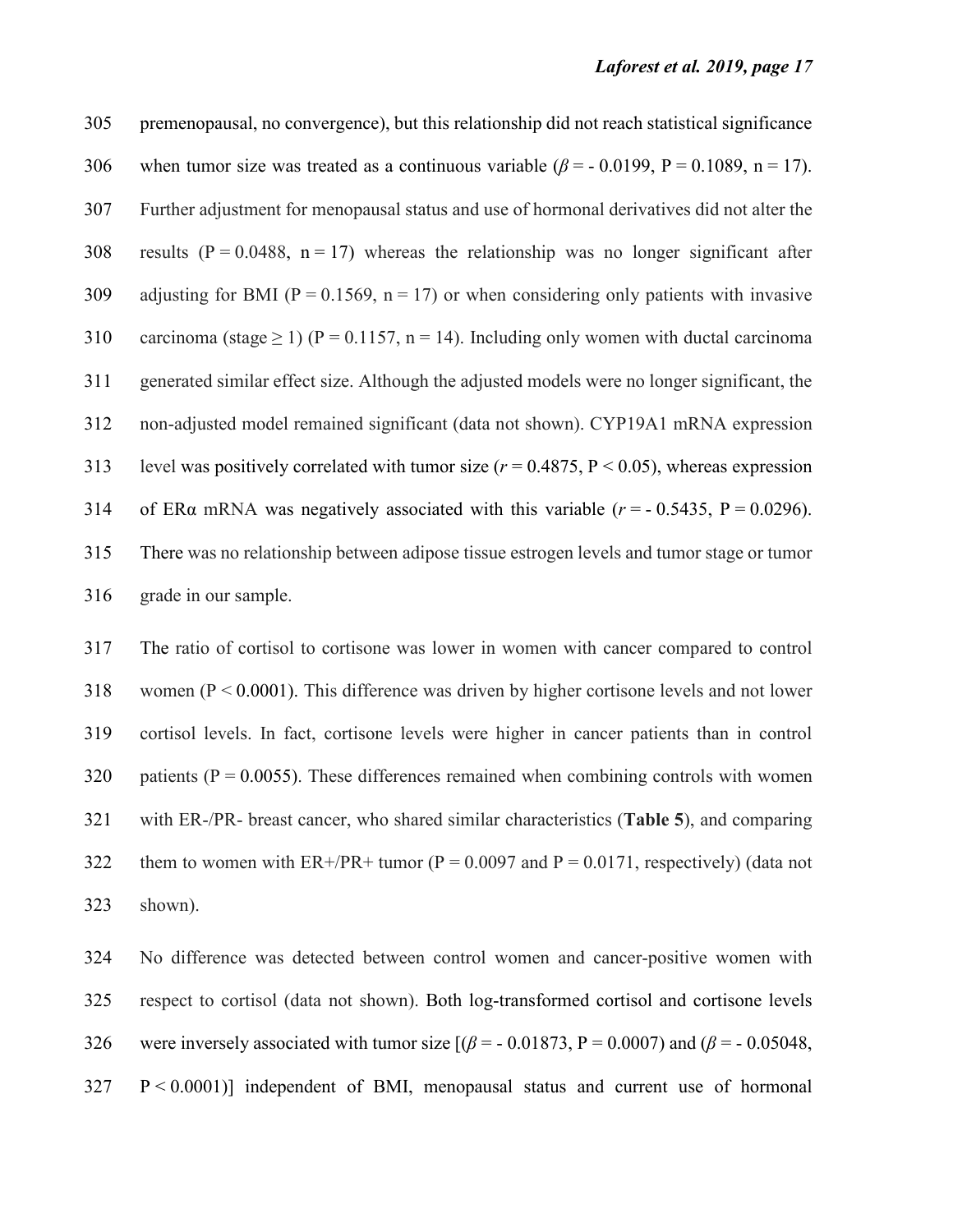derivatives [(*β* = - 0.02135, P = 0.0027) and (*β* = - 0.03636, P < 0.0001)] (**Figure 3BC**) when tumor size was treated as a continuous variable. When we stratified according to menopausal status, the mixed-models remained significant for postmenopausal women (n=11) (**Figure 3BC**; P=0.0055, P<0.0001) but did not converge for premenopausal women (n=6). Those relationships were still significant when including only patients with invasive tumors [Cortisol: (*β* = - 0.02376, P = 0.0078); (*βadj* = - 0.02977, P = 0.0079) and Cortisone (*β* = - 0.03328, P < 0.0001); (*βadj* = - 0.03650, P < 0.0001)]. Contrary to estradiol, cortisone and cortisol were not associated with tumor size (all TNM stages 336 included or with only invasive tumors) ( $P = 0.0904$  and  $P = 0.1894$ ). Tumor stage was negatively associated with cortisol/cortisone ratio independent of BMI (*β2* = - 1.8720, *β3* = - 1.8316; P = 0.0410) (**Figure 3D**) (postmenopausal, n=11, P=0.0660; premenopausal, n=6, P=0.3096). In sensitivity analyses, including only women presenting a ductal carcinoma histology phenotype, the models generate similar results (data not shown). There was no relationship between adipose tissue glucocorticoid levels and tumor grade in our sample.

 Higher levels of E2 and E1 were detected in the adipose tissue of women with ER+/PR+ 344 tumor compared to women with ER-/PR- tumor  $(P = 0.0163$  and  $P = 0.0134$ , respectively) (**Figure 3E**) (postmenopausal, n=11, P=0.1077 and P=0.4324, respectively; premenopausal, no convergence).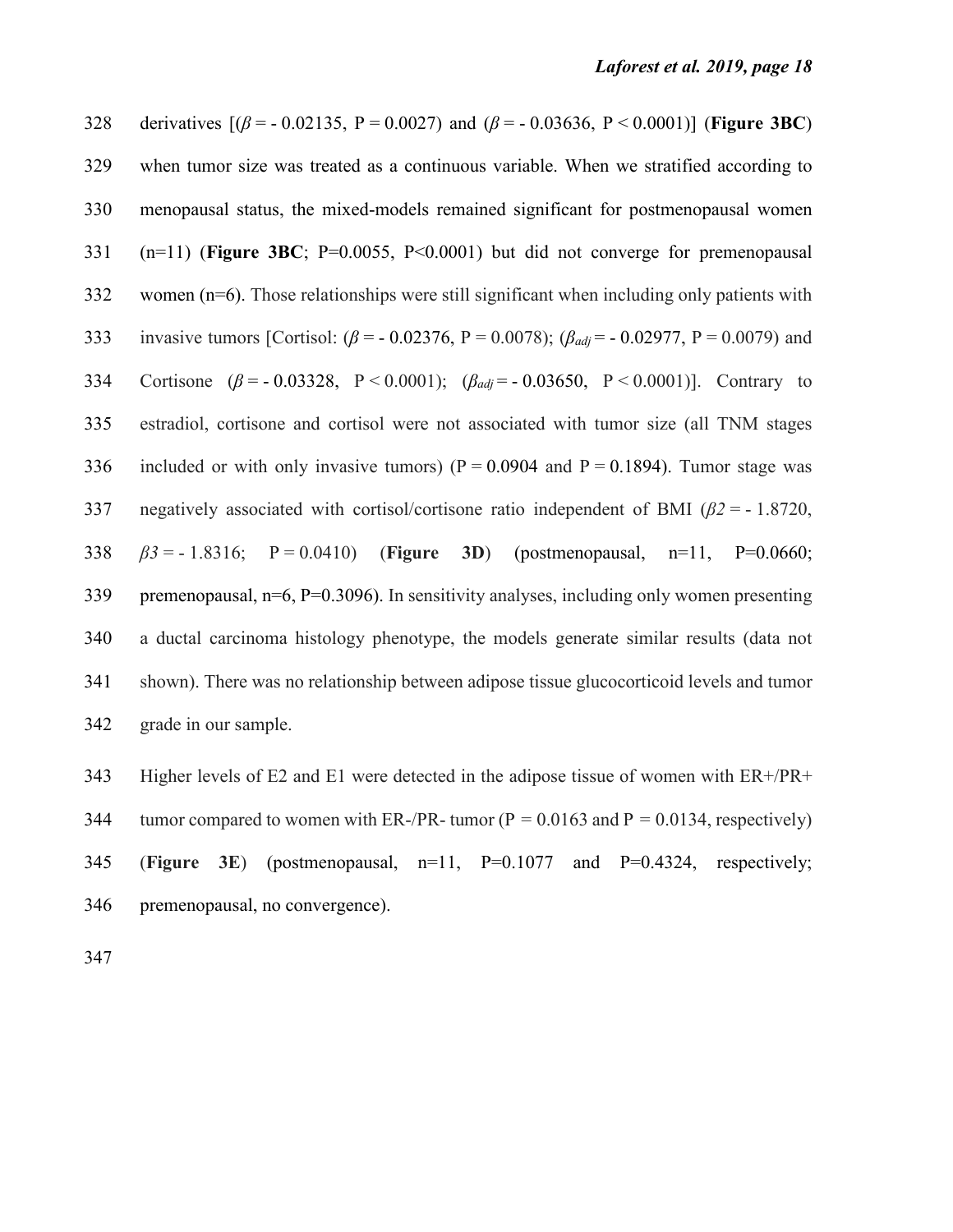#### **DISCUSSION**

 To our knowledge, this is the first study to report a LC-MS/MS quantification method combining analysis of cortisone, cortisol, E1 and E2 extracted from breast adipose tissue from both healthy women and women with breast cancer. Several lines of evidence showed 352 that adipose tissue might play an active role in tumor initiation and progression  $18,36,37$ . As such, the notion of an active cross-talk between adipose and tumor cells has been put  $f_{\text{5}}$  554 forward in the literature  $^{15,38,39}$ . Yet, the contribution of adipose tissue to the steroid hormone relative amounts and their possible actions remain to be fully elucidated. Most of the steroidogenic pathways have been studied directly in breast tumors or *in vitro*. Reports of endogenous steroid hormones in breast adipose tissue are mostly comprised of analyses of estrogens (E1 and E2) and their corresponding fatty acyl-esters as well as androgen 359 precursors, namely androstenedione and testosterone  $40-43$ . Of note, a recent study characterised more than 20 steroids, including androgens, progestogens and estrogens in 361 breast adipose tissue by gas chromatography-tandem mass spectrometry (GC-MS/MS)<sup>44</sup>. A limitation of that study is the lack of data regarding normal breast adipose tissue from healthy controls. *In vitro* uptake of E1, E2 and cortisol from culture media by female abdominal adipose tissue explants was reported as more than two-fold lower compared to progesterone and testosterone, highlighting the possible contribution of steroid conversion 366 in adipose tissue as a source of estrogens and GC for the tumor .

#### *Quantification of steroids*

 We have been able to quantify these four steroids in most of our breast adipose samples. Interestingly, we found similar ranges in relative amounts for estrogens as those reported 370 by Honma and collaborators in breast cancer tissue, using LC-MS/MS <sup>46</sup>. These findings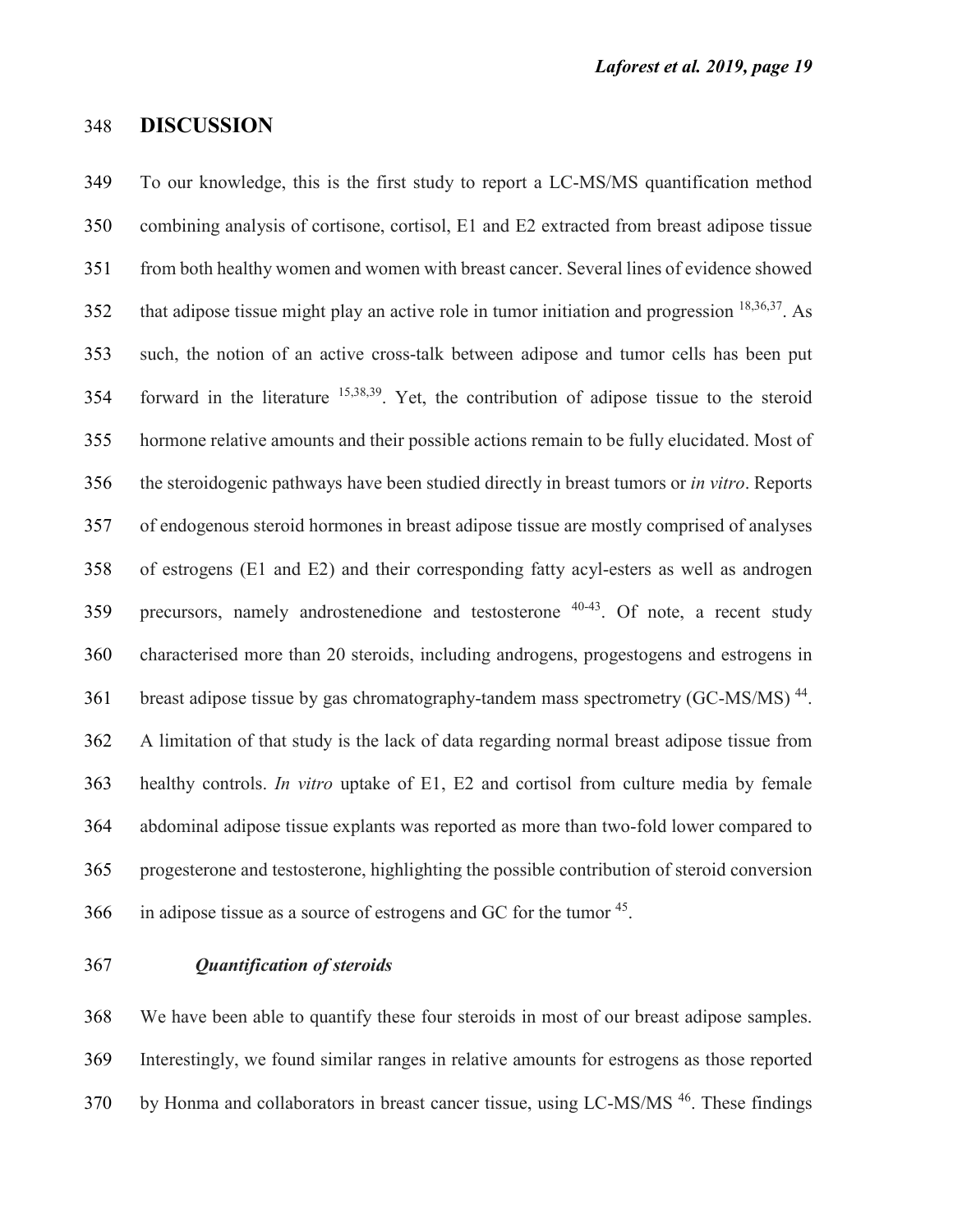suggest that breast adipose tissue is a potent source of sex hormones for the tumor. One of the strengths of our study is the use of stable isotope dilution LC-MS/MS instead of the historically used ELISAs (enzyme-linked immunosorbent assay). ELISAs for steroid measurements have several drawbacks such as nonspecific antibody interactions, inconsistent reproducibility and inadequate sensitivity  $47$ . Moreover, they usually require separate assays for each compound of interest, demanding a large quantity of tissue. Using three stable isotope labelled standards in our protocol allowed us to normalize for loss of analytes during the extraction process.

 Contrary to our hypothesis, our data, reported as pmol/kg of whole adipose tissue, showed a decrease in the ratio of E2/E1 and a decrease of E2 with increasing adiposity, as assessed with the BMI, suggesting little impact of aromatase conversion per mass unit in adipose tissue. This can also be explained by the higher affinity of androstenedione as a substrate  $f(383)$  for aromatase compared to testosterone, as previously reported  $48$ . Marchand et al. reported 384 that higher circulating E2 level is directly associated with increased fat mass . Simpson et al. reported that increased aromatization in obesity was due to a higher number of cells and not to higher conversion activity per adipose tissue mass unit <sup>50</sup>. Our results are also consistent with another study where the authors found a positive correlation between E1/E2 388 ratio from visceral fat and BMI in postmenopausal women . Contrary to Savolainen- Peltonen, we found that 17β-HSD type 12 mRNA expression is higher in adipose tissue  $f(390)$  from cancer patients compared to controls  $43$ . We cannot exclude that the lower levels of E2 observed in adipose tissue of overweight and obese women are due to increased uptake by the tumor cells as previously proposed by Savolainen-Peltonen  $43$ . However, we observed this difference in our entire sample and with all women with cancer, including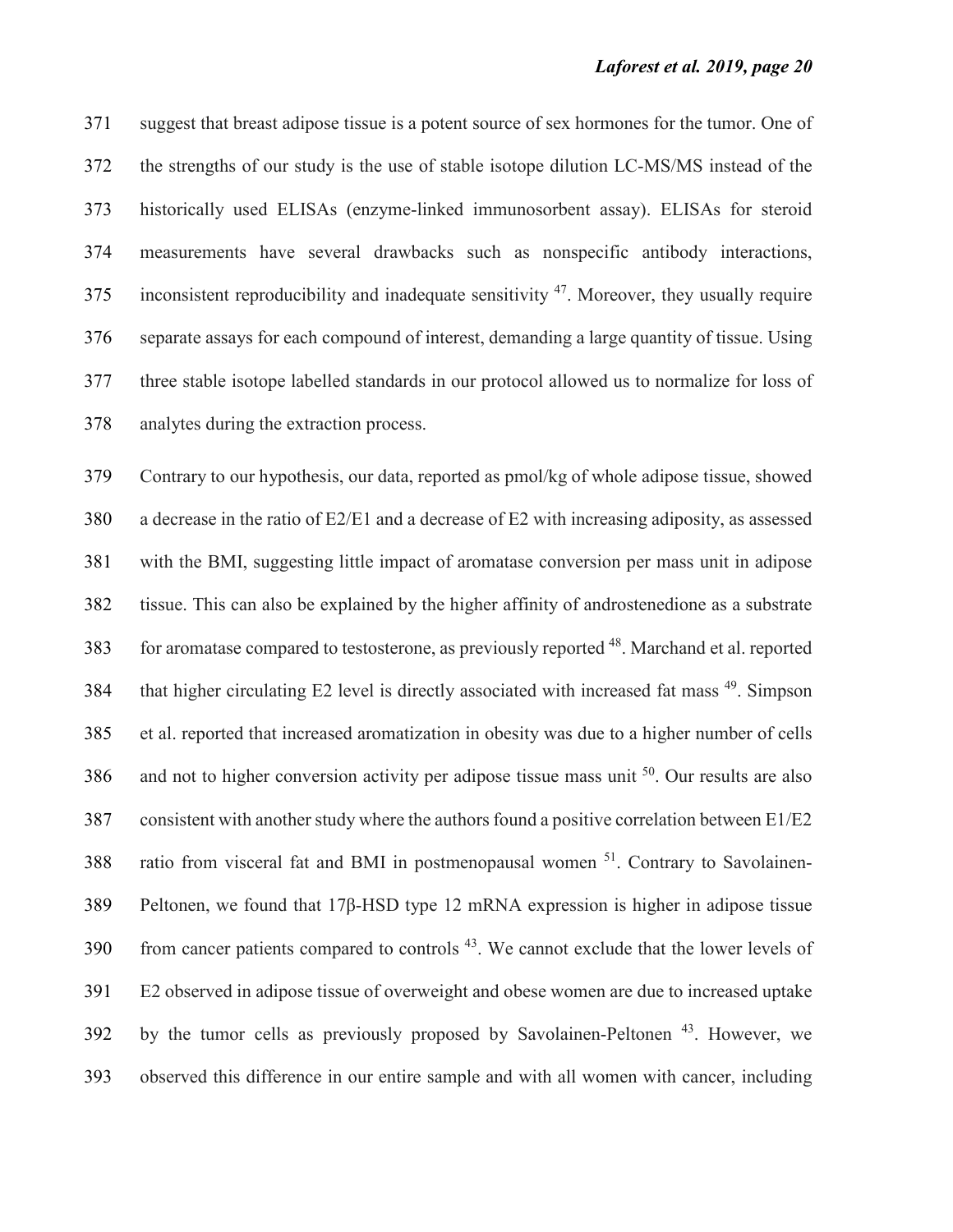those with ER- status. Effect size were not modified when stratification by ER+/PR+ was performed.

 We were unable to find a significant association between BMI and cortisol levels in breast adipose tissue. We acknowledged that this may be due to our limited sample size. However, we found lower and non-quantifiable cortisone levels in breast adipose tissue of our control women (4 out of six). Our group of control women had higher mean adipocyte size than our women with cancer. This is not surprising, as our control women tended to have higher BMI than the women with cancer, although not statistically significant probably because of our small sample. The adipocyte size difference reported between pre- and post-403 menopausal women is similar to the findings of Iyengar and collaborators<sup>19</sup>. The lower levels of cortisone could be partially explained by a higher activation rate of cortisol or a lower inactivation of cortisol to cortisone by 11β-HSD1, because our gene expression results suggest that 11β-HSD1 expression is positively associated with the cortisol:cortisone ratio and negatively associated with the cortisone relative amount These results are consistent with previous findings from our team which showed that 11β-HSD1 activity and expression is positively associated with adipocyte size, at least in the 410 abdominal subcutaneous and omental depots  $24.25$ . A previous study with obese subjects undergoing bariatric surgery has indeed found lower levels of cortisone in adipose tissue of obese subjects before weight loss and when compared to control with no difference in 413 adipose tissue cortisol levels among those groups  $^{52}$ . No difference in tissue relative amount of cortisol could be explained by concomitant higher clearance by 5α-reductase, also 415 increased in obesity . However, our data showed no decrease of cortisone with higher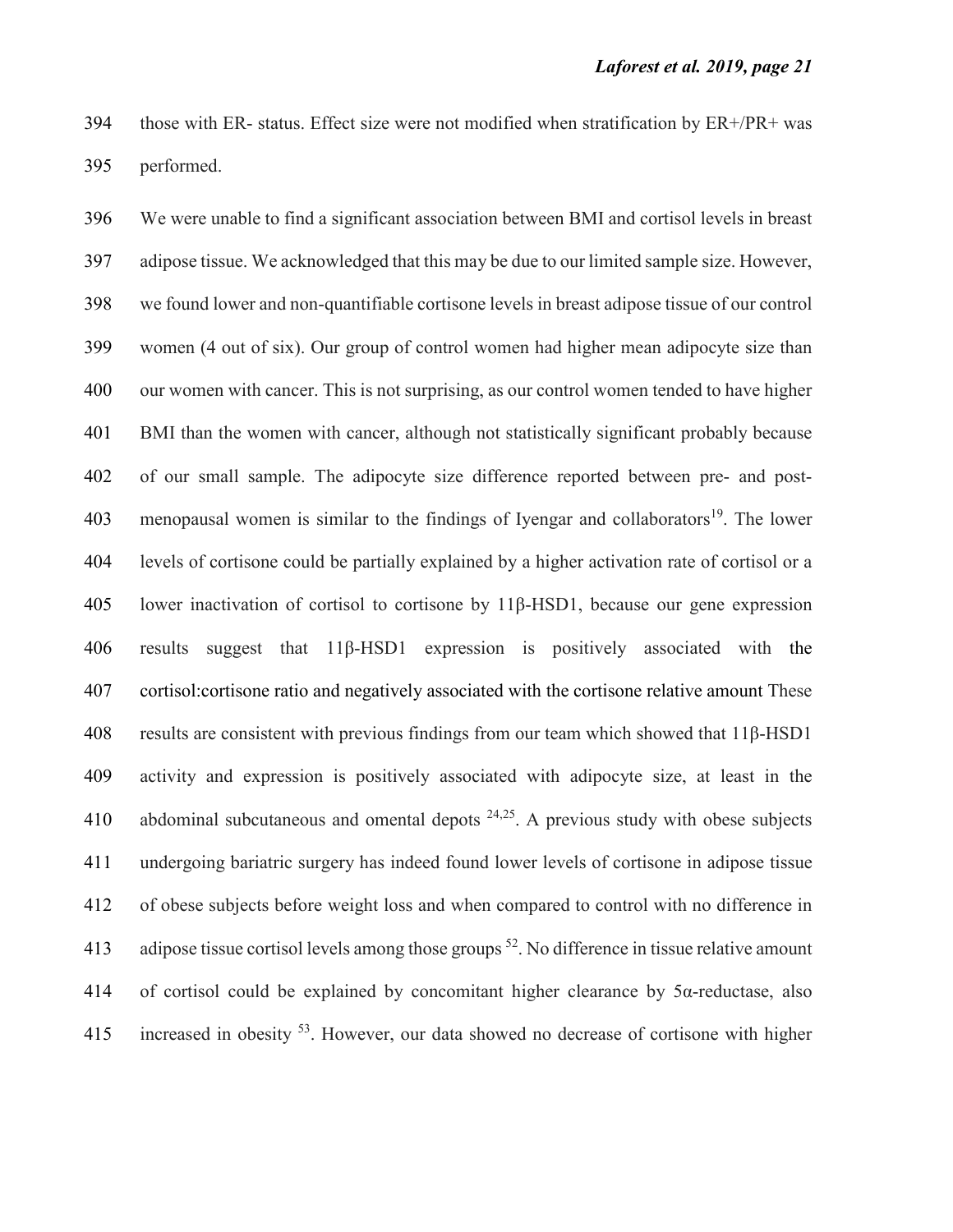BMI which suggests a different catabolism of cortisol and cortisone in women with breast cancer.

 Some steroids were previously proposed to be increased in adipose tissue during obesity such as cortisol, which could also act as an immune suppressor in breast tissue. As reported by Cirillo et al., many different tumor types produce active cortisol which inhibits tumor-421 specific CD8+ T proliferation *in vitro* <sup>54</sup>. Infiltration of CD8+ cells was linked to improved 422 cancer-specific survival by Mohammed and collaborators  $<sup>55</sup>$ . However, breast cancer was</sup> one of the types of cancer not showing any difference between 11β-HSD1/2 expression between cancer and matched normal epithelial tissues, which suggest a paracrine, possibly 425 by adjacent adipose tissue instead of an autocrine effect by cortisol  $<sup>54</sup>$ . In the same order of</sup> ideas, immunohistochemistry of 11β-HSD1 showed a presence of the enzyme in 64% of 427 breast tumors and 97% of matched adjacent tissue <sup>56</sup> and GR protein level was higher in 428 breast tumor vs normal epithelial tissue . Increases in GC, particularly cortisol, can induce 429 aromatase expression via the GRE on exon I.4  $^{26}$ . On the other hand, cortisol via binding to GR is an activator of the estrogen sulfotransferase, which inactivates estrogens by adding 431 a sulfate group and limiting its binding to ER  $^{58}$ .

 We did observe higher cortisone levels in adipose tissue from women with cancer with no change in cortisol. As per our initial hypothesis, we did observe a decrease of estradiol, cortisol and cortisone adipose tissue levels according to tumor size and a decrease of cortisol/cortisone ratio with increasing tumor stage. As stated previously, the decrease of estradiol, but not estrone with tumor size could represent an increased uptake by the tumor 437 cells . The higher cortisol/cortisone ratio between cancer patients in comparison to control women and the further decrease of this ratio with tumor stage point to a dual effect of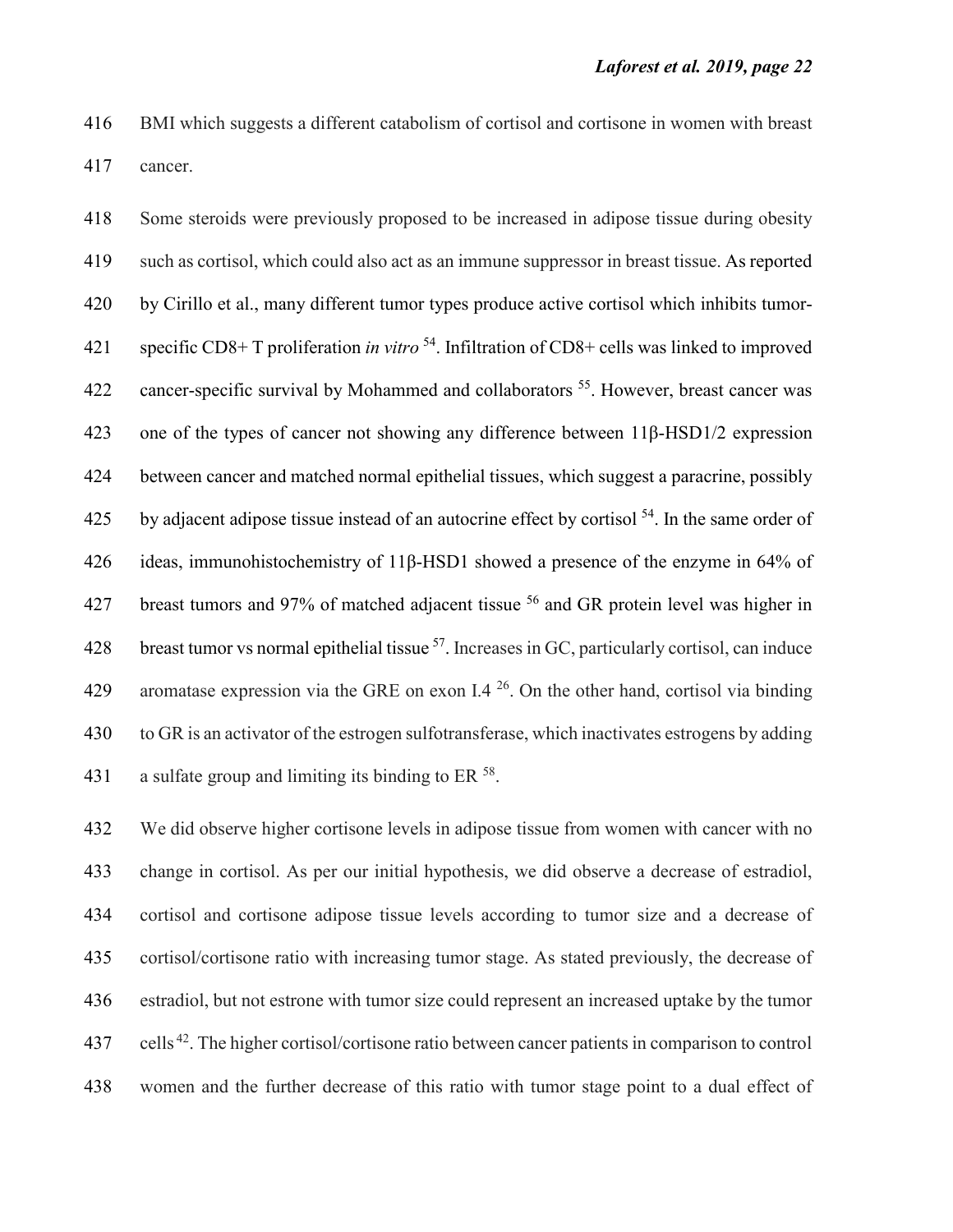glucocorticoids in breast cancer related to stage of the disease. Increases in cortisol/cortisone ratio at the lower stages could increase estrogen production via activation of aromatase, but at a later stage, decreases in cortisol/cortisone could be explained by a negative feedback loop through increased estrogen production by the tumor and a concomitant lower expression of 11β-HSD1. However, we were unable to demonstrate a relationship between cortisol/cortisone ratio with E2/E1 ratio or E2 and E1 in our sample, contrary to previous results in visceral adipose tissue, but similar to results in subcutaneous 446 tissue .

 Despite our relatively low number of patients in both groups, we found that median E2 adipose tissue level was higher in women ER+/PR+ than ER-/PR-. Hennig et al. reported higher adipose tissue E2, androstenedione and androsterone levels in women with ER+ breast cancer compared to ER-, but no difference in E1 or any of the other androgens and 451 progestagens <sup>44</sup>. Falk et al. measured sex steroids by radioimmunoassay and found a significant difference only for testosterone and a trend for higher E2, E1 and 453 androstenedione adipose tissue levels in  $ER+/PR+$  compared to  $ER-/PR-$  samples  $40$ . We 454 found that E2 relative amount was associated with  $ER\beta$  mRNA, but not that of  $ER\alpha$  in women with ER+/PR+ tumor. ERβ expression is known to be increased with E2 production, not ERα, either suggesting a negative feedback or no effect depending on depot 457 origin <sup>59</sup>. ERβ is only expressed in mature adipocytes in adipose tissue whereas ER $\alpha$  is 458 present in both the stroma-vascular fraction and in mature adipocytes . Lower ER $\alpha$ 459 expression has been linked with adipose tissue dysfunction  $^{61}$ . However, a relationship with adipocyte cell size and ERα expression level was not observed in our study.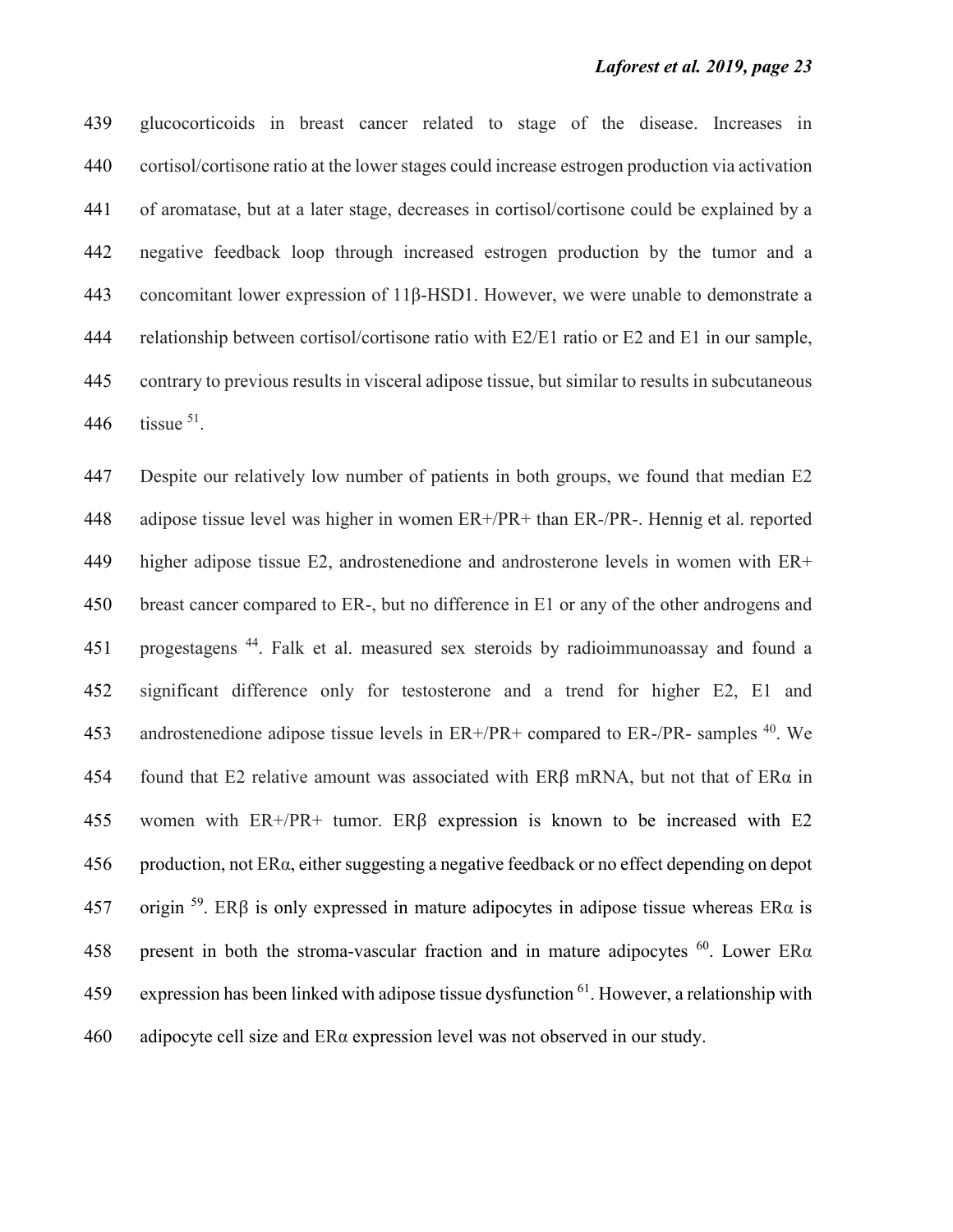Limitations of our study comprised the relatively low number of participants which is counterbalanced by the wide range of BMI and prognostic marker values of our cohort. Of note, our total sample number is in the same order of magnitude compared to previous 464 literature on breast adipose tissue steroid measurements  $40-43$ , representing the difficulty in obtaining those samples for research purposes. Moreover, we have included in our analysis, control samples i.e. samples from healthy women.

 Data on steroid concentration in breast adipose tissue from healthy control and women with cancer is scarce in the literature. Most publications investigated this relationship in 469 postmenopausal women  $40,41,43$  with the exception of Hennig et al.  $44$ , who did include 470 premenopausal women (n=6 out of 51) in their analyses. They did not, however, separate according to menopausal status due their low number of premenopausal women. We acknowledge the potential difference in hormone metabolism between pre- and postmenopausal women. Because the main source of estrogens shifts from gonads to peripheral tissues in menopause, we adjusted for menopausal status and age in our analysis. We also performed stratification to further alleviate concerns about the influence of menopausal status, but these analyses should be interpreted with caution. It should be noted that inference in our study is limited to postmenopausal women, as our number of premenopausal women did not allow us to investigate fully their steroid concentration as a separate group. Most of our findings were still significant when including only postmenopausal women. Of note, tissue steroid concentration in our study did not vary as a function of menopause. Our cohort represents normal demographics in breast cancer, i.e. increased prevalence in older, postmenopausal women. Hence, we suggest that these findings are relevant in this context.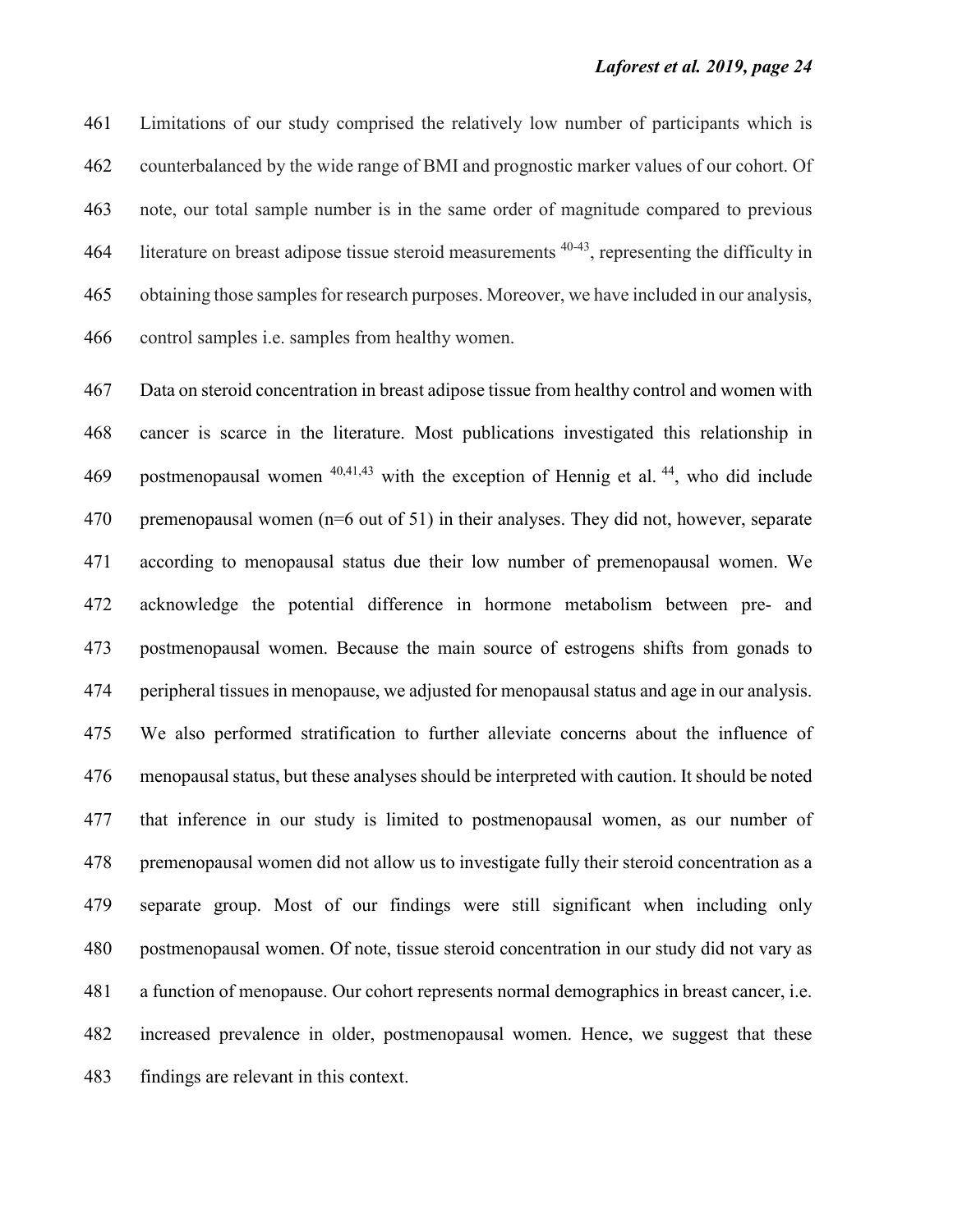The use of a cross-sectional design does not allow for causal inferences and we acknowledge that there might be reverse causality as higher tumor stage and size may cause changes in steroid metabolism rather than the opposite. Another constraint is that we cannot quantify the distance from the tumor at which the adipose tissue samples were taken. However, as the defined margins were all included in paraffin blocks for clinicopathological assessment directly at the hospital, we can attest that our adipose samples were taken at least 1 cm from the tumor extremities. Hennig et al reported no difference between steroid levels between two sample locations (less than 0.5 cm and more 492 than 5 cm), except for E2<sup>44</sup>. Due to standard of care and acceptable limit margins in Quebec for clinicopathological assessment, it was not possible to include adipose tissue less than 0.5 cm away from the tumor in a research project. Therefore, the variation of E2 due to the relative distance from the tumor was likely limited.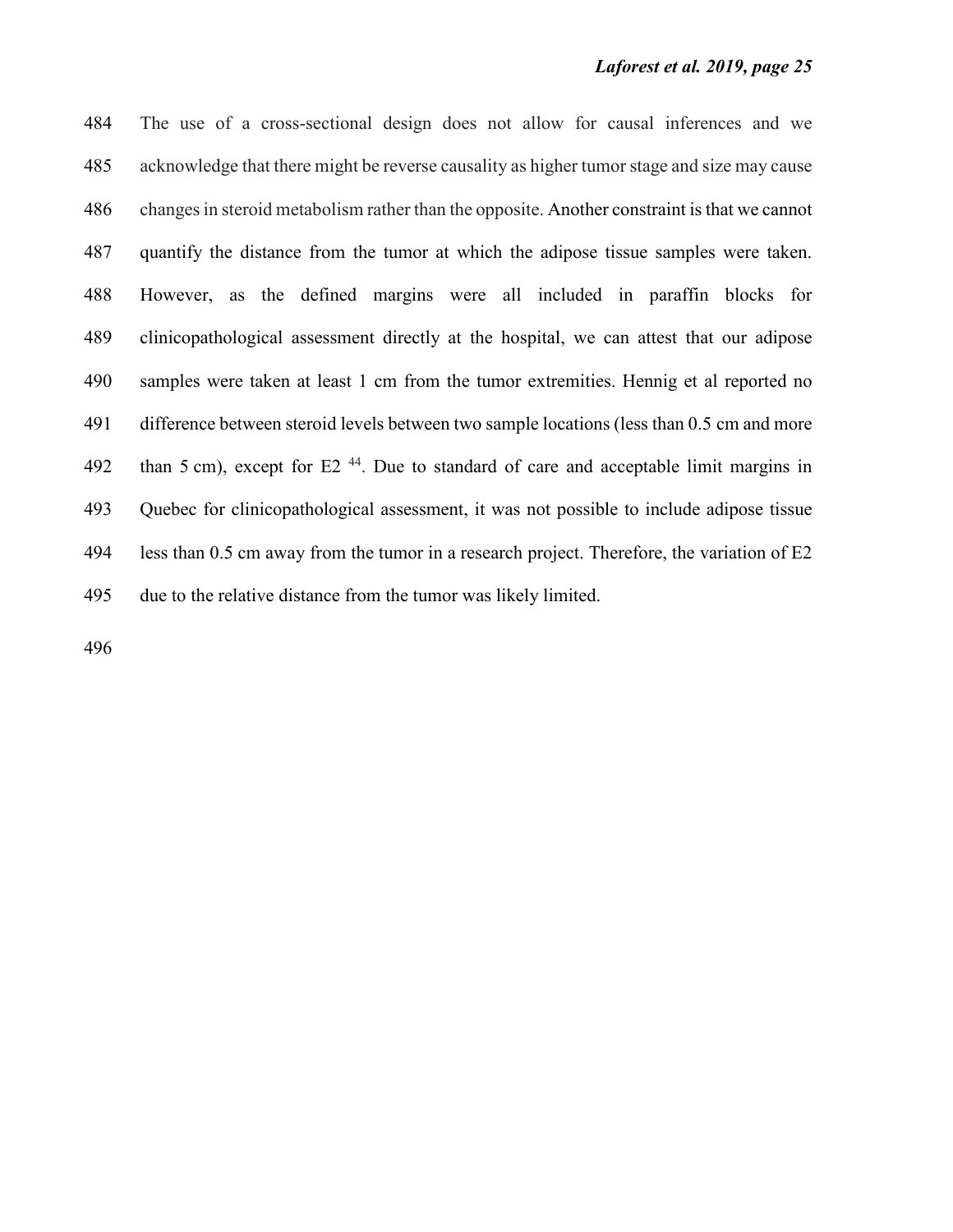### **CONCLUSION**

 We were able to quantify estrogens and glucocorticoids in breast adipose tissue from both healthy women and women suffering from breast cancer. There is clear indication that steroid hormone metabolism is different among those two subgroups. Moreover, relative amounts of sex steroids in adipose tissue appear to be related to BMI, especially for E2, whereas differences in glucocorticoids levels appear to be more closely related to cancer progression. As such, estradiol levels were lower in women with larger tumors independently of age and menopausal status and glucocorticoid breast adipose tissue levels were negatively associated with tumor size, independently of age, menopausal status and BMI.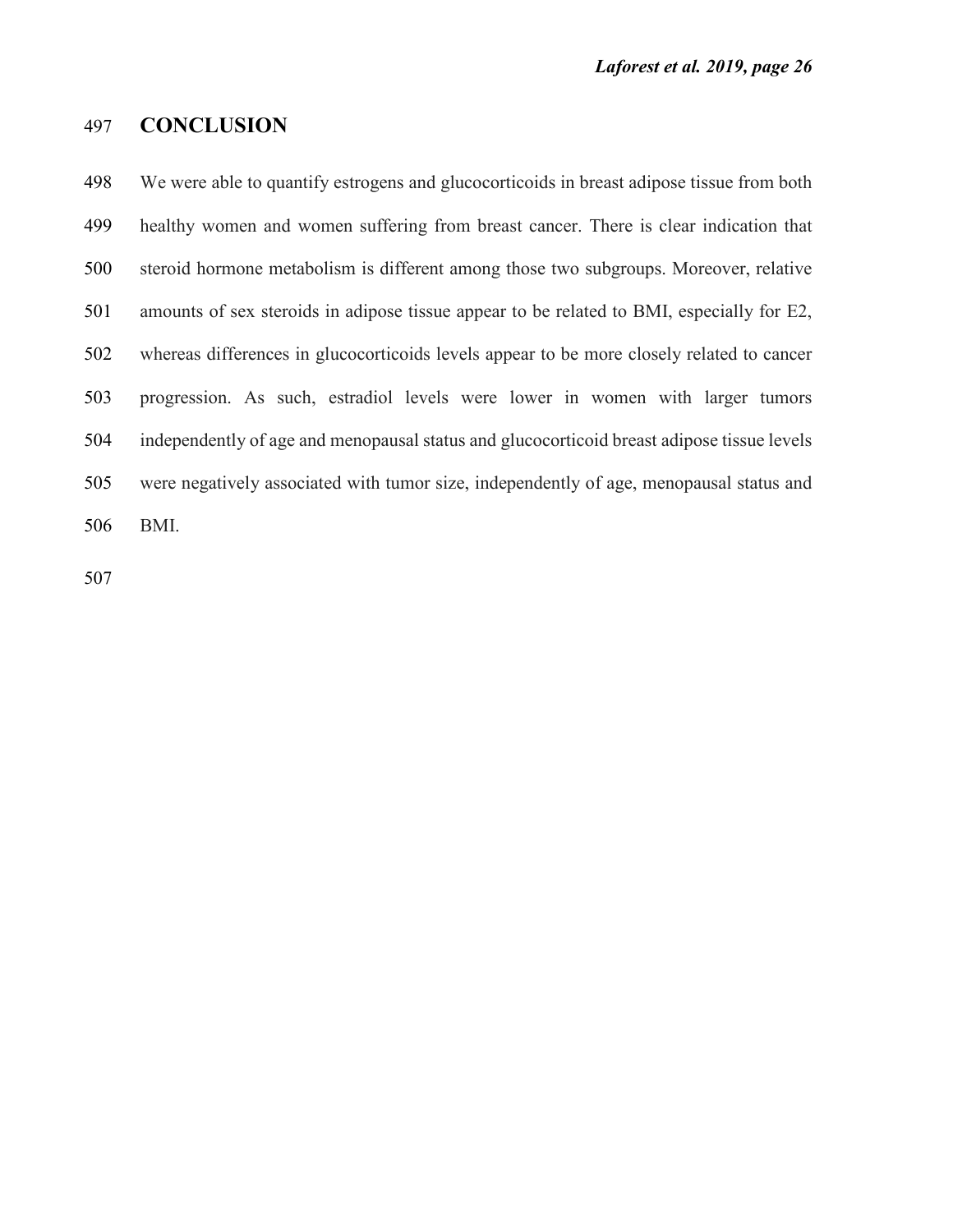### **ACKNOWLEDGMENTS**

 We would like to acknowledge the collaboration of the study participants. The authors thank Kaoutar Ennour-Idrissi and Lucie Tellier for data collection from the medical records. We are also grateful to Scott Denham from the Mass Spectrometry Core, Edinburgh Clinical Research Facility and to Serge Simard, MSc for technical and scientific expertise.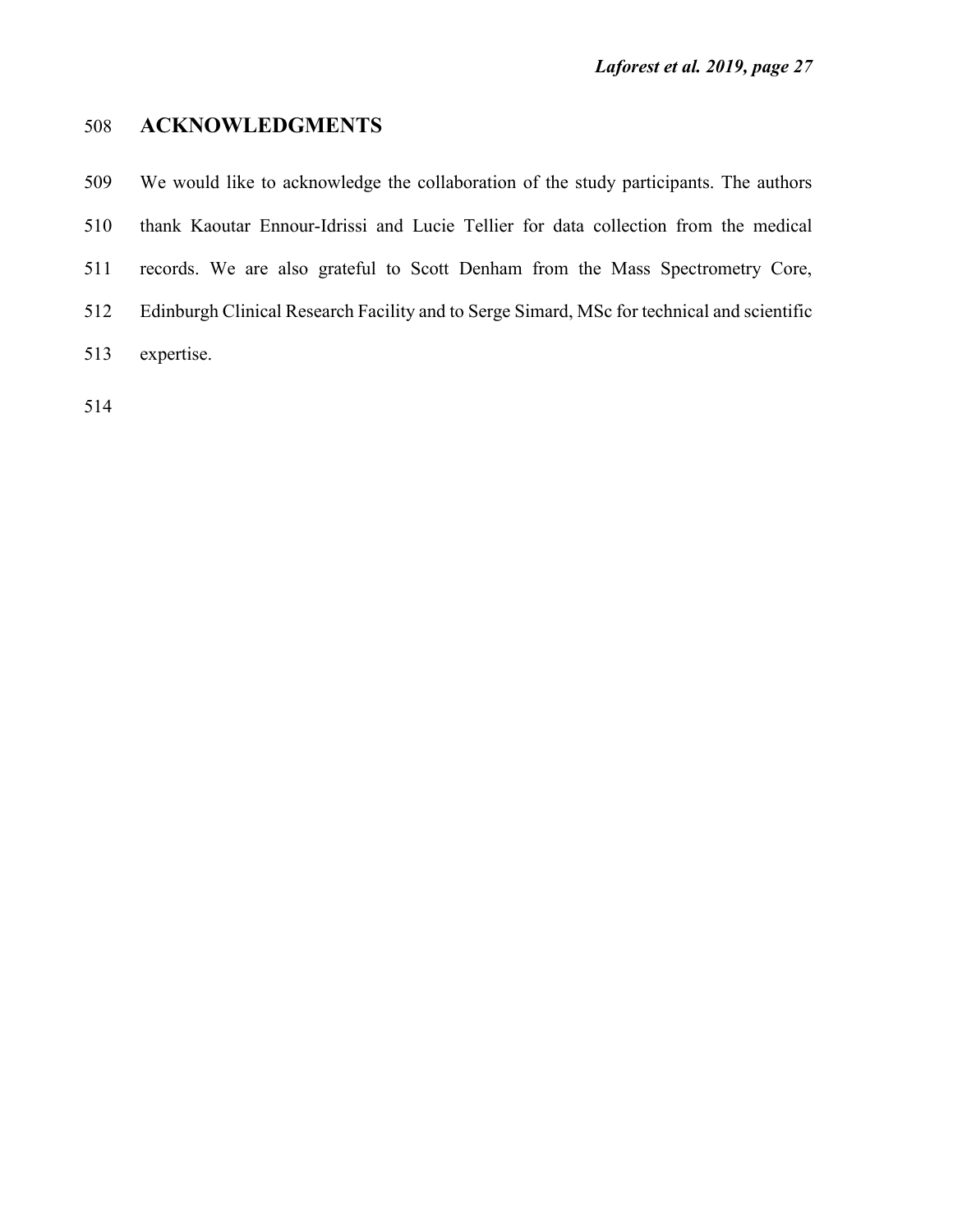### **REFERENCES**

- 1. Renehan AG, Tyson M, Egger M, Heller RF, Zwahlen M. Body-mass index and incidence of cancer: a systematic review and meta-analysis of prospective observational studies. *Lancet.* 2008;371(9612):569-578.
- 2. Neuhouser ML, Aragaki AK, Prentice RL, Manson JE, Chlebowski R, Carty C L, Ochs-Balcom HM, Thomson CA, Caan BJ, Tinker LF, Urrutia RP, Knudtson J, Anderson GL. Overweight, Obesity, and Postmenopausal Invasive Breast Cancer Risk: A Secondary Analysis of the Women's Health Initiative Randomized Clinical Trials. *JAMA Oncol.* 2015;1(5):611-621.
- 3. Calle EE, Rodriguez C, Walker-Thurmond K, Thun MJ. Overweight, obesity, and mortality from cancer in a prospectively studied cohort of U.S. adults. *N Engl J Med.* 2003;348(17):1625-1638.
- 4. Chan DS, Vieira AR, Aune D, Bandera EV, Greenwood DC, McTiernan A, Navarro Rosenblatt D, Thune I, Vieira R, Norat T. Body mass index and survival in women with breast cancer-systematic literature review and meta-analysis of 82 follow-up studies. *Ann Oncol.* 2014;25(10):1901-1914.
- 5. Ewertz M, Jensen MB, Gunnarsdottir KA, Hojris I, Jakobsen EH, Nielsen D, Stenbygaard LE, Tange UB, Cold S. Effect of obesity on prognosis after early-stage breast cancer. *J Clin Oncol.* 2011;29(1):25-31.
- 6. Jiralerspong S, Kim ES, Dong W, Feng L, Hortobagyi GN, Giordano SH. Obesity, diabetes, and survival outcomes in a large cohort of early-stage breast cancer patients. *Ann Oncol.* 2013;24(10):2506-2514.
- 7. Biganzoli E, Desmedt C, Fornili M, de Azambuja E, Cornez N, Ries F, Closon- Dejardin MT, Kerger J, Focan C, Di Leo A, Nogaret JM, Sotiriou C, Piccart M, Demicheli R. Recurrence dynamics of breast cancer according to baseline body mass index. *Eur J Cancer.* 2017;87:10-20.
- 8. Protani M, Coory M, Martin JH. Effect of obesity on survival of women with breast cancer: systematic review and meta-analysis. *Breast Cancer Res Treat.*  2010;123(3):627-635.
- 9. Chen GC, Chen SJ, Zhang R, Hidayat K, Qin JB, Zhang YS, Qin LQ. Central obesity and risks of pre- and postmenopausal breast cancer: a dose-response meta-analysis of prospective studies. *Obes Rev.* 2016;17(11):1167-1177.
- 10. Sestak I, Distler W, Forbes JF, Dowsett M, Howell A, Cuzick J. Effect of body mass index on recurrences in tamoxifen and anastrozole treated women: an exploratory analysis from the ATAC trial. *J Clin Oncol.* 2010;28(21):3411-3415.
- 11. Pfeiler G, Konigsberg R, Fesl C, Mlineritsch B, Stoeger H, Singer CF, Postlberger S, Steger GG, Seifert M, Dubsky P, Taucher S, Samonigg H, Bjelic-Radisic V, Greil R, Marth C, Gnant M. Impact of body mass index on the efficacy of endocrine therapy in premenopausal patients with breast cancer: an analysis of the prospective ABCSG-12 trial. *J Clin Oncol.* 2011;29(19):2653-2659.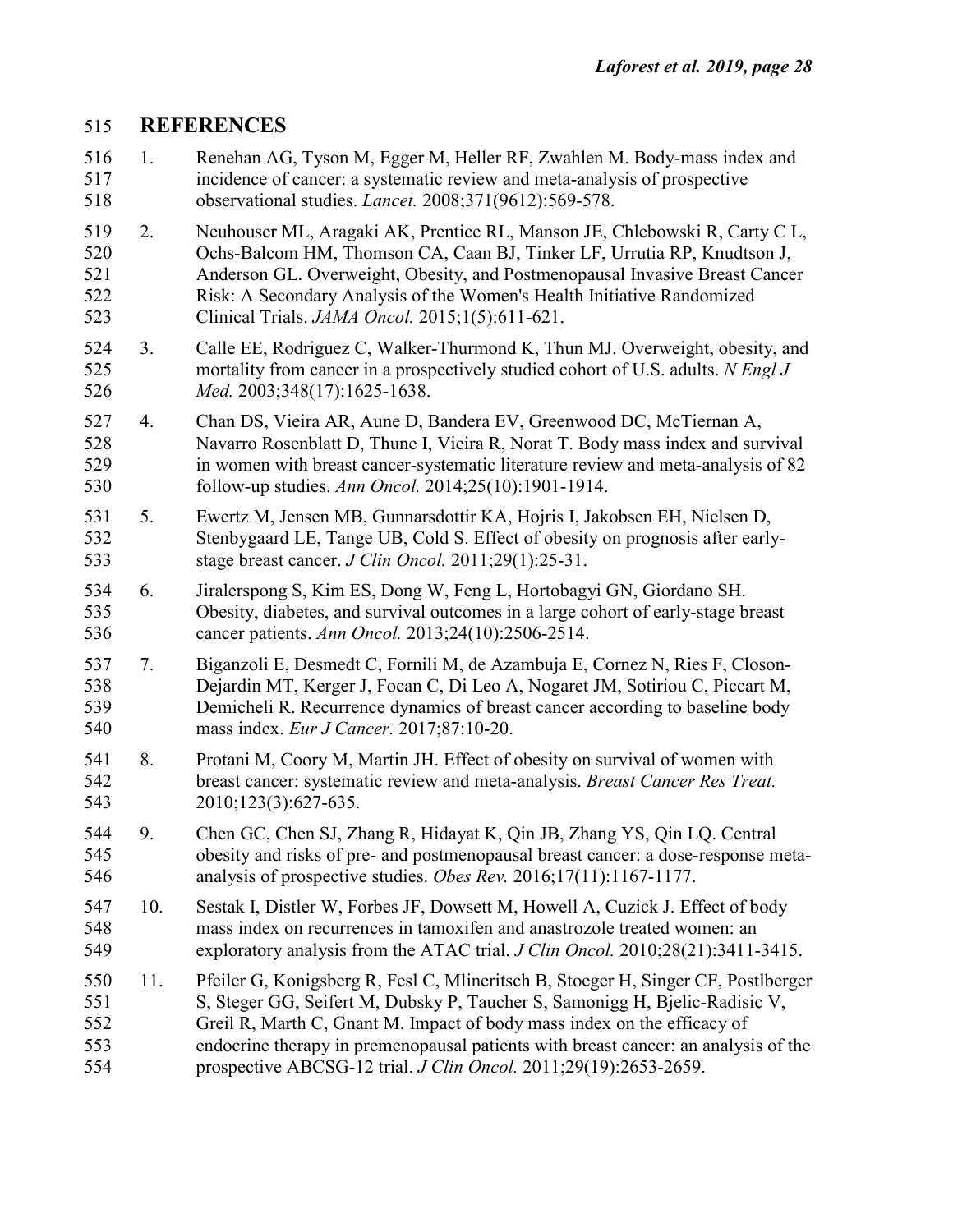| 555<br>556<br>557<br>558        | 12. | Iwase T, Sangai T, Nagashima T, Sakakibara M, Sakakibara J, Hayama S,<br>Ishigami E, Masuda T, Miyazaki M. Impact of body fat distribution on<br>neoadjuvant chemotherapy outcomes in advanced breast cancer patients. Cancer<br><i>Med.</i> 2016;5(1):41-48.                                                                                          |
|---------------------------------|-----|--------------------------------------------------------------------------------------------------------------------------------------------------------------------------------------------------------------------------------------------------------------------------------------------------------------------------------------------------------|
| 559<br>560<br>561<br>562        | 13. | Karatas F, Erdem GU, Sahin S, Aytekin A, Yuce D, Sever AR, Babacan T, Ates<br>O, Ozisik Y, Altundag K. Obesity is an independent prognostic factor of<br>decreased pathological complete response to neoadjuvant chemotherapy in breast<br>cancer patients. Breast. 2017;32:237-244.                                                                   |
| 563<br>564                      | 14. | Carmichael AR. Obesity as a risk factor for development and poor prognosis of<br>breast cancer. <i>Bjog.</i> 2006;113(10):1160-1166.                                                                                                                                                                                                                   |
| 565<br>566<br>567               | 15. | Nieman KM, Romero IL, Van Houten B, Lengyel E. Adipose tissue and<br>adipocytes support tumorigenesis and metastasis. Biochim Biophys Acta.<br>2013;1831(10):1533-1541.                                                                                                                                                                                |
| 568<br>569<br>570<br>571<br>572 | 16. | Balaban S, Shearer RF, Lee LS, van Geldermalsen M, Schreuder M, Shtein HC,<br>Cairns R, Thomas KC, Fazakerley DJ, Grewal T, Holst J, Saunders DN, Hoy AJ.<br>Adipocyte lipolysis links obesity to breast cancer growth: adipocyte-derived fatty<br>acids drive breast cancer cell proliferation and migration. Cancer Metab.<br>2017;5:1.              |
| 573<br>574<br>575<br>576<br>577 | 17. | Berstein LM, Kovalevskij AY, Poroshina TE, Kotov AV, Kovalenko IG, Tsyrlina<br>EV, Leenman EE, Revskoy SY, Semiglazov VF, Pozharisski KM. Signs of<br>proinflammatory/genotoxic switch (adipogenotoxicosis) in mammary fat of breast<br>cancer patients: role of menopausal status, estrogens and hyperglycemia. Int J<br>Cancer. 2007;121(3):514-519. |
| 578<br>579<br>580<br>581        | 18. | Fletcher SJ, Sacca PA, Pistone-Creydt M, Colo FA, Serra MF, Santino FE, Sasso<br>CV, Lopez-Fontana CM, Caron RW, Calvo JC, Pistone-Creydt V. Human breast<br>adipose tissue: characterization of factors that change during tumor progression in<br>human breast cancer. J Exp Clin Cancer Res. 2017;36(1):26.                                         |
| 582<br>583<br>584<br>585        | 19. | Iyengar NM, Morris PG, Zhou XK, Gucalp A, Giri D, Harbus MD, Falcone DJ,<br>Krasne MD, Vahdat LT, Subbaramaiah K, Morrow M, Hudis CA, Dannenberg<br>AJ. Menopause is a determinant of breast adipose inflammation. Cancer Prev Res<br>(Phila). 2015;8(5):349-358.                                                                                      |
| 586<br>587<br>588<br>589        | 20. | Morris PG, Hudis CA, Giri D, Morrow M, Falcone DJ, Zhou XK, Du B, Brogi E,<br>Crawford CB, Kopelovich L, Subbaramaiah K, Dannenberg AJ. Inflammation<br>and increased aromatase expression occur in the breast tissue of obese women<br>with breast cancer. Cancer Prev Res. 2011;4(7):1021-1029.                                                      |
| 590<br>591<br>592               | 21. | Wang F, Gao S, Chen F, Fu Z, Yin H, Lu X, Yu J, Lu C. Mammary fat of breast<br>cancer: gene expression profiling and functional characterization. PLoS One.<br>2014;9(10):e109742.                                                                                                                                                                     |
| 593<br>594<br>595               | 22. | Tchernof A, Mansour MF, Pelletier M, Boulet MM, Nadeau M, Luu-The V.<br>Updated survey of the steroid-converting enzymes in human adipose tissues. $J$<br>Steroid Biochem Mol Biol. 2015;147:56-69.                                                                                                                                                    |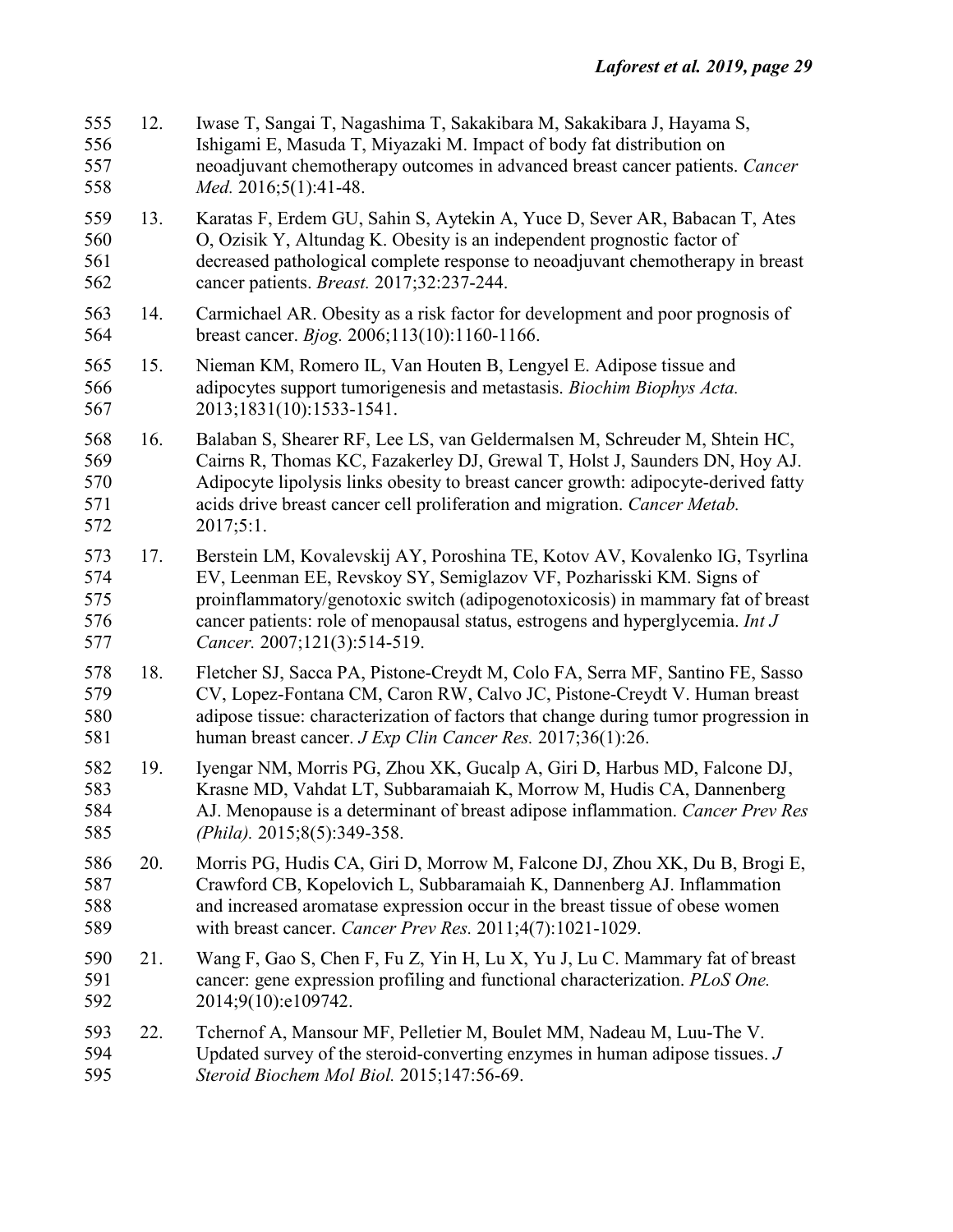| 596<br>597<br>598<br>599               | 23. | Bellemare V, Laberge P, Noel S, Tchernof A, Luu-The V. Differential estrogenic<br>17beta-hydroxysteroid dehydrogenase activity and type 12 17beta-hydroxysteroid<br>dehydrogenase expression levels in preadipocytes and differentiated adipocytes. J<br>Steroid Biochem Mol Biol. 2009;114(3-5):129-134.                                                                                                                 |
|----------------------------------------|-----|---------------------------------------------------------------------------------------------------------------------------------------------------------------------------------------------------------------------------------------------------------------------------------------------------------------------------------------------------------------------------------------------------------------------------|
| 600<br>601<br>602<br>603               | 24. | Veilleux A, Rheaume C, Daris M, Luu-The V, Tchernof A. Omental adipose<br>tissue type 1 11 beta-hydroxysteroid dehydrogenase oxoreductase activity, body<br>fat distribution, and metabolic alterations in women. J Clin Endocrinol Metab.<br>2009;94(9):3550-3557.                                                                                                                                                       |
| 604<br>605<br>606                      | 25. | Veilleux A, Laberge PY, Morency J, Noel S, Luu-The V, Tchernof A. Expression<br>of genes related to glucocorticoid action in human subcutaneous and omental<br>adipose tissue. J Steroid Biochem Mol Biol. 2010;122(1-3):28-34.                                                                                                                                                                                           |
| 607<br>608<br>609<br>610               | 26. | Zhao Y, Nichols JE, Bulun SE, Mendelson CR, Simpson ER. Aromatase P450<br>gene expression in human adipose tissue. Role of a Jak/STAT pathway in<br>regulation of the adipose-specific promoter. J Biol Chem. 1995;270(27):16449-<br>16457.                                                                                                                                                                               |
| 611<br>612<br>613<br>614               | 27. | McInnes KJ, Andersson TC, Simonyte K, Soderstrom I, Mattsson C, Seckl JR,<br>Olsson T. Association of 11beta-hydroxysteroid dehydrogenase type I expression<br>and activity with estrogen receptor beta in adipose tissue from postmenopausal<br>women. Menopause. 2012;19(12):1347-1352.                                                                                                                                 |
| 615<br>616<br>617<br>618<br>619<br>620 | 28. | Zubeldia-Plazaola A, Recalde-Percaz L, Moragas N, Alcaraz M, Chen X,<br>Mancino M, Fernandez-Nogueira P, Prats de Puig M, Guzman F, Noguera-<br>Castells A, Lopez-Plana A, Enreig E, Carbo N, Almendro V, Gascon P, Bragado<br>P, Fuster G. Glucocorticoids promote transition of ductal carcinoma in situ to<br>invasive ductal carcinoma by inducing myoepithelial cell apoptosis. Breast<br>Cancer Res. 2018;20(1):65. |
| 621<br>622<br>623                      | 29. | Hughes KA, Reynolds RM, Andrew R, Critchley HO, Walker BR.<br>Glucocorticoids turn over slowly in human adipose tissue in vivo. J Clin<br>Endocrinol Metab. 2010;95(10):4696-4702.                                                                                                                                                                                                                                        |
| 624<br>625<br>626                      | 30. | Laforest S, Michaud A, Paris G, Pelletier M, Vidal H, Geloen A, Tchernof A.<br>Comparative analysis of three human adipocyte size measurement methods and<br>their relevance for cardiometabolic risk. Obesity. 2017;25(1):122-135.                                                                                                                                                                                       |
| 627<br>628                             | 31. | Michaud A, Tordjman J, Pelletier M, Liu Y, Laforest S, Noel S, Le Naour G,<br>Bouchard C. Clement K. Tchernof A. Relevance of omental pericellular adinose                                                                                                                                                                                                                                                                |

- Bouchard C, Clement K, Tchernof A. Relevance of omental pericellular adipose tissue collagen in the pathophysiology of human abdominal obesity and related cardiometabolic risk. *Int J Obes.* 2016;40(12):1823-1831.
- 32. Laforest S, Pelletier M, Denver N, Poirier B, Nguyen S, Walker BR, Durocher F, Homer NZM, Diorio C, Tchernof A, Andrew R. Simultaneous quantification of estrogens and glucocorticoids in human adipose tissue by liquid-chromatography-tandem mass spectrometry. *J Steroid Biochem Mol Biol.* 2019;195:105476.
- 33. Nishio T, Higashi T, Funaishi A, Tanaka J, Shimada K. Development and application of electrospray-active derivatization reagents for hydroxysteroids. *J Pharm Biomed Anal.* 2007;44(3):786-795.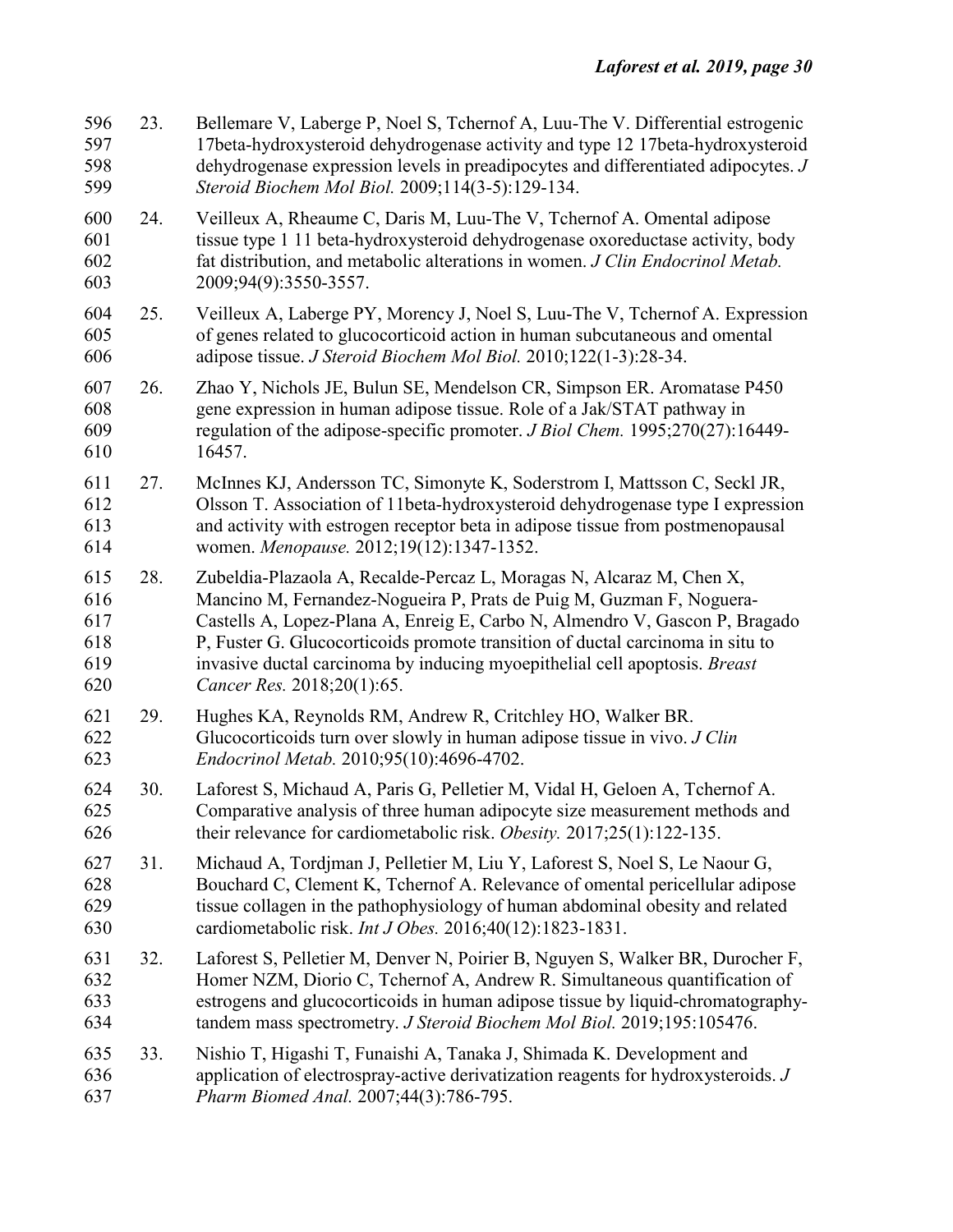| 638<br>639<br>640<br>641        | 34. | Denver N, Khan S, Stasinopoulos I, Church C, Homer ZM N, MacLean RM,<br>Andrew R. Derivatization enhances analysis of estrogens and their bioactive<br>metabolites in human plasma by liquid chromatography tandem mass<br>spectrometry. Analytica Chimica Acta. 2019;1054:84-94.                                                            |
|---------------------------------|-----|----------------------------------------------------------------------------------------------------------------------------------------------------------------------------------------------------------------------------------------------------------------------------------------------------------------------------------------------|
| 642                             | 35. | AJCC cancer staging manual. 7 <sup>th</sup> edition ed. New York, NY: Springer; 2010.                                                                                                                                                                                                                                                        |
| 643<br>644<br>645<br>646        | 36. | Bougaret L, Delort L, Billard H, Lequeux C, Goncalves-Mendes N, Mojallal A,<br>Damour O, Vasson MP, Caldefie-Chezet F. Supernatants of Adipocytes From<br>Obese Versus Normal Weight Women and Breast Cancer Cells: In Vitro Impact<br>on Angiogenesis. J Cell Physiol. 2017;232(7):1808-1816                                                |
| 647<br>648<br>649<br>650        | 37. | D'Esposito V, Passaretti F, Hammarstedt A, Liguoro D, Terracciano D, Molea G,<br>Canta L, Miele C, Smith U, Beguinot F, Formisano P. Adipocyte-released insulin-<br>like growth factor-1 is regulated by glucose and fatty acids and controls breast<br>cancer cell growth in vitro. Diabetologia. 2012;55:2811-2822.                        |
| 651<br>652<br>653               | 38. | Tan J, Buache E, Chenard MP, Dali-Youcef N, Rio MC. Adipocyte is a non-<br>trivial, dynamic partner of breast cancer cells. Int J Dev Biol. 2011;55(7-9):851-<br>859.                                                                                                                                                                        |
| 654<br>655<br>656               | 39. | Matafome P, Santos-Silva D, Sena CM, Seica R. Common mechanisms of<br>dysfunctional adipose tissue and obesity-related cancers. Diabetes Metab Res Rev.<br>2013;29(4):285-295.                                                                                                                                                               |
| 657<br>658<br>659<br>660        | 40. | Falk RT, Gentzschein E, Stanczyk FZ, Garcia-Closas M, Figueroa JD, Ioffe OB,<br>Lissowska J, Brinton LA, Sherman ME. Sex steroid hormone levels in breast<br>adipose tissue and serum in postmenopausal women. Breast Cancer Res Treat.<br>2012;131(1):287-294.                                                                              |
| 661<br>662<br>663<br>664<br>665 | 41. | Vihma V, Wang F, Savolainen-Peltonen H, Turpeinen U, Hamalainen E,<br>Leidenius M, Mikkola TS, Tikkanen MJ. Quantitative determination of estrone by<br>liquid chromatography-tandem mass spectrometry in subcutaneous adipose tissue<br>from the breast in postmenopausal women. J Steroid Biochem Mol Biol.<br>2016;155(Pt A):120-125.     |
| 666<br>667<br>668<br>669<br>670 | 42. | Wang F, Vihma V, Badeau M, Savolainen-Peltonen H, Leidenius M, Mikkola T,<br>Turpeinen U, Hamalainen E, Ikonen E, Wahala K, Fledelius C, Jauhiainen M,<br>Tikkanen, MJ. Fatty acyl esterification and deesterification of 17beta-estradiol in<br>human breast subcutaneous adipose tissue. J Clin Endocrinol Metab.<br>2012;97(9):3349-3356. |
| 671<br>672<br>673<br>674        | 43. | Savolainen-Peltonen H, Vihma V, Leidenius M, Wang F, Turpeinen U,<br>Hamalainen E, Tikkanen MJ, Mikkola TS. Breast adipose tissue estrogen<br>metabolism in postmenopausal women with or without breast cancer. J Clin<br>Endocrinol Metab. 2014;99(12):E2661-2667.                                                                          |
| 675<br>676<br>677<br>678        | 44. | Hennig K, Antignac JP, Bichon E, Morvan ML, Miran I, Delaloge S, Feunteun J,<br>Le Bizec B. Steroid hormone profiling in human breast adipose tissue using semi-<br>automated purification and highly sensitive determination of estrogens by GC-<br>APCI-MS/MS. Anal Bioanal Chem. 2018;410(1):259-275.                                     |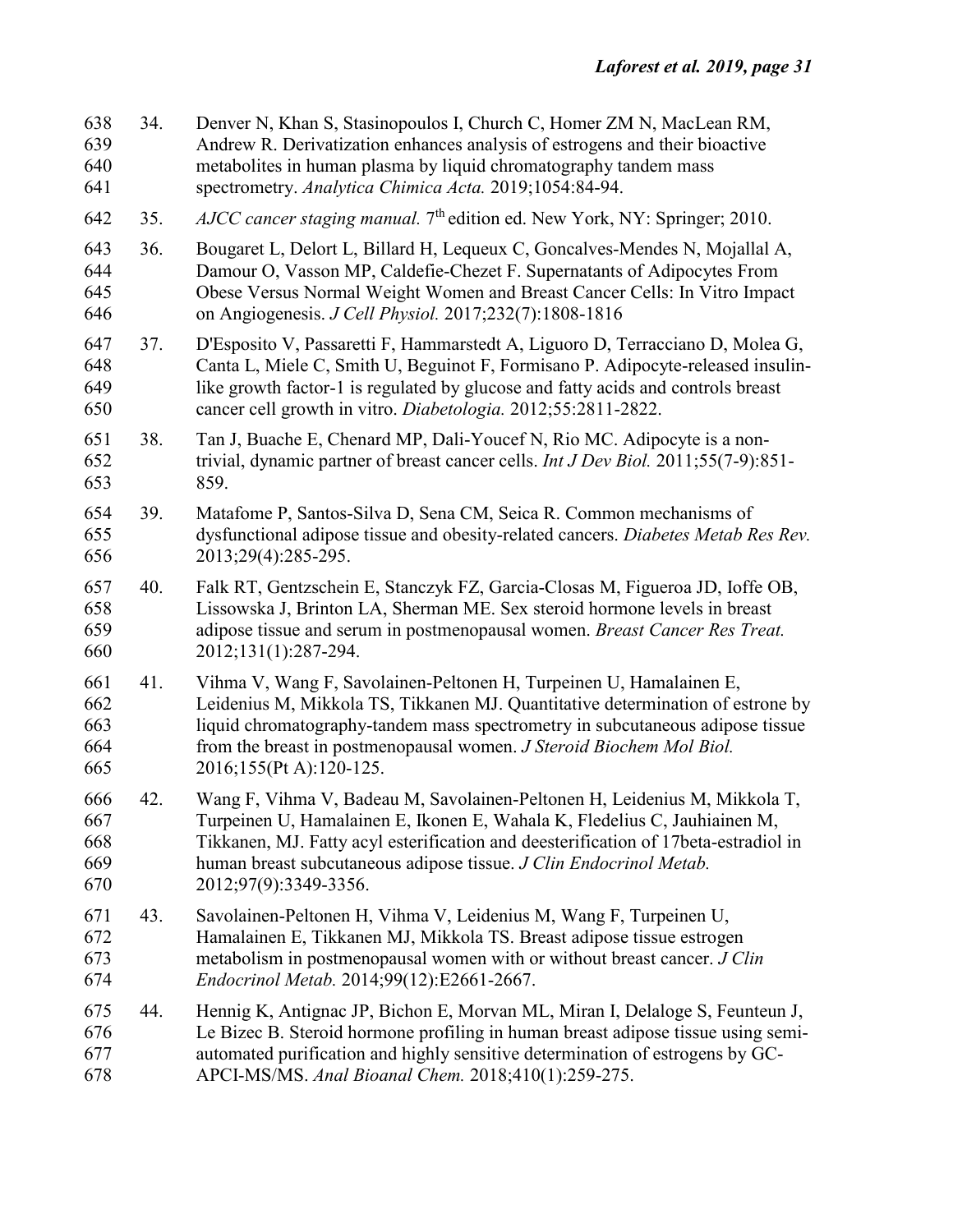| 679<br>680<br>681        | 45. | Bleau G, Roberts KD, Chapdelaine A. The in vitro and in vivo uptake and<br>metabolism of steroids in human adipose tissue. J Clin Endocrinol Metab.<br>1974;39(2):236-246.                                                                                                                   |
|--------------------------|-----|----------------------------------------------------------------------------------------------------------------------------------------------------------------------------------------------------------------------------------------------------------------------------------------------|
| 682<br>683<br>684<br>685 | 46. | Honma N, Saji S, Hirose M, Horiguchi S, Kuroi K, Hayashi S, Utsumi T, Harada,<br>N. Sex steroid hormones in pairs of tumor and serum from breast cancer patients<br>and pathobiological role of androstene-3beta, 17beta-diol. Cancer Sci.<br>2011;102(10):1848-1854.                        |
| 686<br>687<br>688        | 47. | Hoofnagle AN, Wener MH. The fundamental flaws of immunoassays and<br>potential solutions using tandem mass spectrometry. <i>J Immunol Methods</i> .<br>2009;347(1-2):3-11.                                                                                                                   |
| 689<br>690<br>691<br>692 | 48. | Forney JP, Milewich L, Chen GT, Garlock JL, Schwarz BE, Edman CD,<br>MacDonald PC. Aromatization of androstenedione to estrone by human adipose<br>tissue in vitro. Correlation with adipose tissue mass, age, and endometrial<br>neoplasia. J Clin Endocrinol Metab. 1981;53(1):192-199.    |
| 693<br>694<br>695<br>696 | 49. | Marchand GB, Carreau AM, Weisnagel SJ, Bergeron J, Labrie F, Lemieux S,<br>Tchernof A. Increased body fat mass explains the positive association between<br>circulating estradiol and insulin resistance in postmenopausal women. Am $J$<br>Physiol Endocrinol Metab. 2018;314(5):E448-e456. |
| 697<br>698<br>699        | 50. | Cleland WH, Mendelson CR, Simpson ER. Effects of aging and obesity on<br>aromatase activity of human adipose cells. J Clin Endocrinol Metab.<br>1985;60(1):174-177.                                                                                                                          |
| 700<br>701<br>702        | 51. | Yamatani H, Takahashi K, Yoshida T, Takata K, Kurachi H. Association of<br>estrogen with glucocorticoid levels in visceral fat in postmenopausal women.<br>Menopause. 2013;20(4):437-442.                                                                                                    |
| 703<br>704<br>705<br>706 | 52. | Methlie P, Dankel S, Myhra T, Christensen B, Gjerde J, Fadnes D, Vage V, Lovas<br>K, Mellgren G. Changes in adipose glucocorticoid metabolism before and after<br>bariatric surgery assessed by direct hormone measurements. Obesity (Silver<br>Spring). 2013;21(12):2495-2503.              |
| 707<br>708<br>709<br>710 | 53. | Tsilchorozidou T, Honour JW, Conway GS. Altered cortisol metabolism in<br>polycystic ovary syndrome: insulin enhances 5alpha-reduction but not the<br>elevated adrenal steroid production rates. J Clin Endocrinol Metab.<br>2003;88(12):5907-5913.                                          |
| 711<br>712<br>713<br>714 | 54. | Cirillo N, Morgan DJ, Pedicillo MC, Celentano, A, Lo Muzio L, McCullough MJ,<br>Prime SS. Characterisation of the cancer-associated glucocorticoid system: key<br>role of 11beta-hydroxysteroid dehydrogenase type 2. Br J Cancer.<br>2017;117(7):984-993.                                   |
| 715<br>716<br>717<br>718 | 55. | Mohammed ZM, Going JJ, Edwards J, Elsberger B, McMillan DC. The<br>relationship between lymphocyte subsets and clinico-pathological determinants of<br>survival in patients with primary operable invasive ductal breast cancer. Br $J$<br>Cancer. 2013;109(6):1676-1684.                    |
| 719<br>720               | 56. | Lu L, Zhao G, Luu-The V, Ouellet J, Fan Z, Labrie F, Pelletier G. Expression of<br>11beta-hydroxysteroid dehydrogenase type 1 in breast cancer and adjacent non-                                                                                                                             |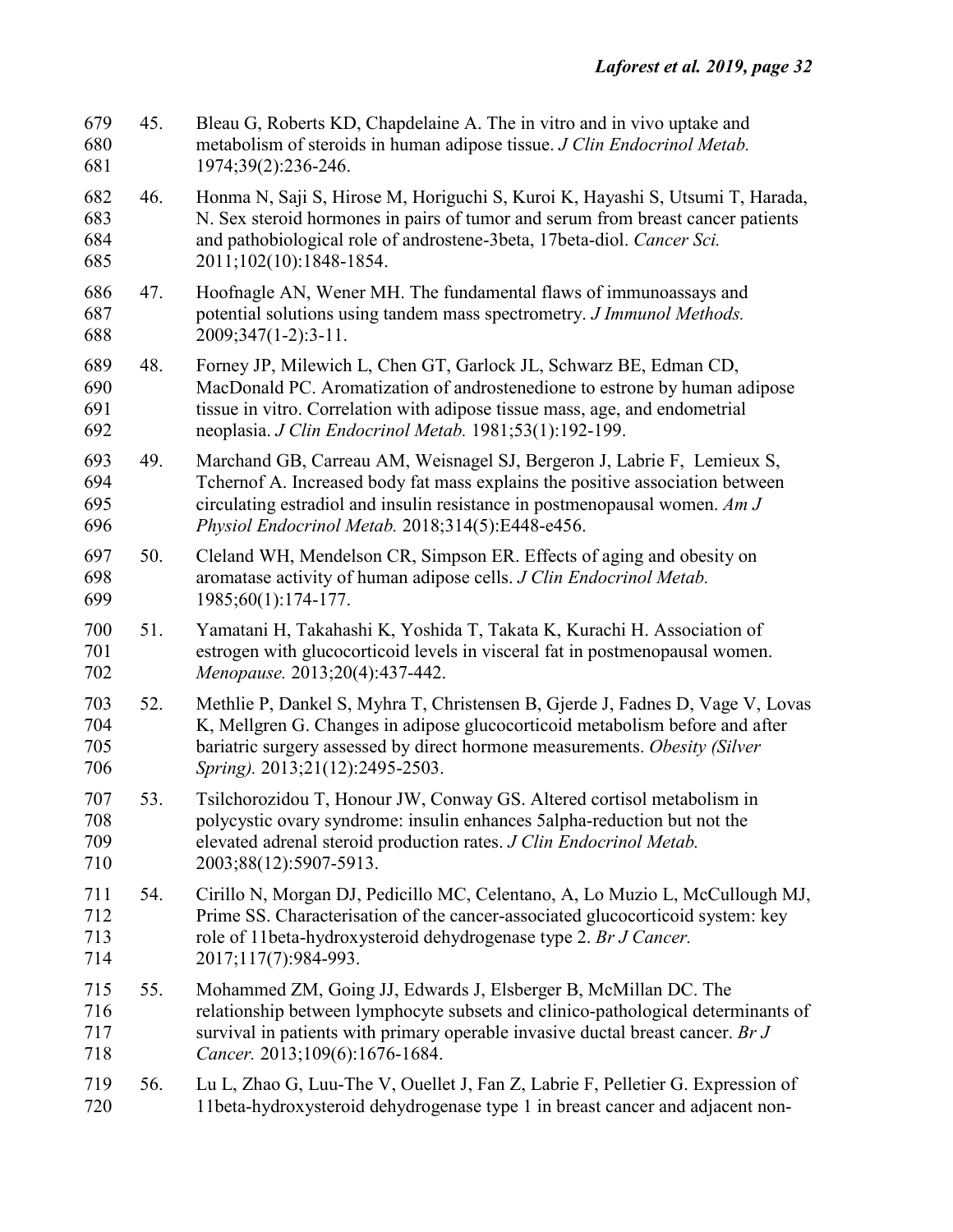| 721<br>722               |     | malignant tissue. An immunocytochemical study. Pathol Oncol Res.<br>2011;17(3):627-632.                                                                                                                                                                                         |
|--------------------------|-----|---------------------------------------------------------------------------------------------------------------------------------------------------------------------------------------------------------------------------------------------------------------------------------|
| 723<br>724<br>725<br>726 | 57. | Alyusuf R, Wazir JF, Brahmi UP, Fakhro AR, Bakhiet M. The Immunoexpression<br>of Glucocorticoid Receptors in Breast Carcinomas, Lactational Change, and<br>Normal Breast Epithelium and Its Possible Role in Mammary Carcinogenesis. Int<br>J Breast Cancer. 2017;2017:1403054. |
| 727<br>728<br>729<br>730 | 58. | Gong H, Jarzynka MJ, Cole TJ, Lee JH, Wada T, Zhang B, Gao J, Song WC,<br>DeFranco DB, Cheng SY, Xie W. Glucocorticoids antagonize estrogens by<br>glucocorticoid receptor-mediated activation of estrogen sulfotransferase. Cancer<br>Res. 2008;68(18):7386-7393.              |
| 731<br>732<br>733        | 59. | Anwar A, McTernan PG, Anderson LA, Askaa J, Moody CG, Barnett AH, Eggo<br>MC, Kumar S. Site-specific regulation of oestrogen receptor-alpha and -beta by<br>oestradiol in human adipose tissue. Diabetes Obes Metab. 2001;3(5):338-349.                                         |
| 734<br>735<br>736        | 60. | Dieudonne MN, Leneveu MC, Giudicelli Y, Pecquery R. Evidence for functional<br>estrogen receptors alpha and beta in human adipose cells: regional specificities<br>and regulation by estrogens. Am J Physiol Cell Physiol. 2004;286(3):C655-661.                                |
| 737<br>738               | 61. | Bluher M. Importance of estrogen receptors in adipose tissue function. Mol<br>Metab. 2013;2(3):130-132.                                                                                                                                                                         |
| 739                      |     |                                                                                                                                                                                                                                                                                 |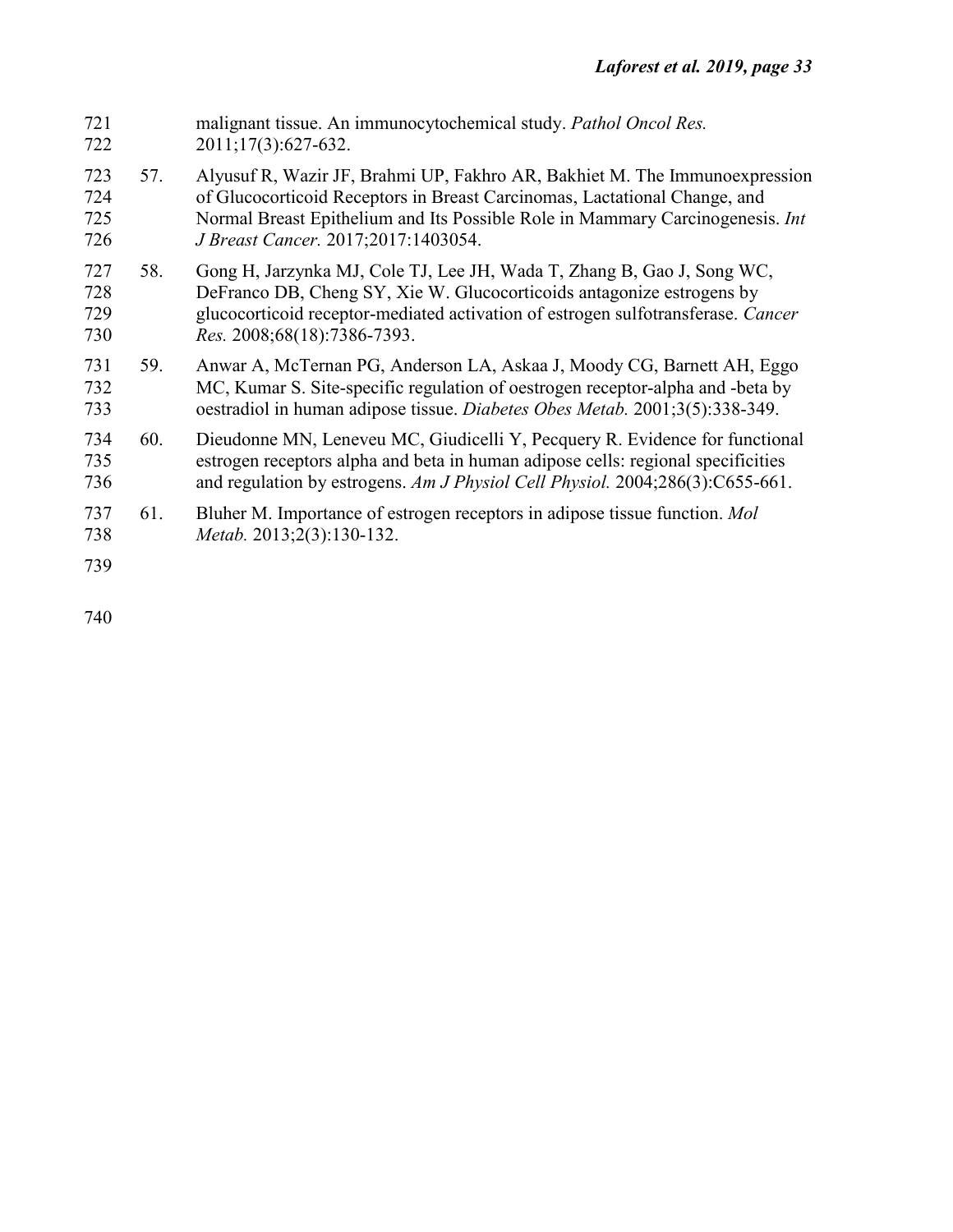### **FIGURE HEADINGS**

 **Figure 1: Size distribution of breast adipocytes.** (A) Comparison between control and case women (*t-test*, P=0.0072; KS, P=0.0041; n=22). (B) Comparison between premenopausal and postmenopausal women (*t-test*, P=0.0510; *KS*, P=0.0864; n=22). (C) Comparison between premenopausal and postmenopausal women with cancer (*t-test*, 746 P=0.0552; *KS*, P=0.0480; n=16).

 **Figure 2: Adiposity and estrogens in breast adipose tissu**e. (A) Difference of the 748 estradiol/estrone ratio according to BMI status using  $25 \text{ kg/m}^2$  as a cut-off (P=0.0335, n=23). (B) Difference of estradiol levels in women with cancer according to BMI status 750 using  $25 \text{ kg/m}^2$  as a cut-off (P=0.0494, n=17). Data on graphs are mean. Open circles represent premenopausal women data point.

 **Figure 3: Breast cancer clinical features and breast adipose tissue steroid levels**. (A) Mixed-model regression between estradiol relative amount (log-transformed) and tertiles of tumor size adjusted for menopausal status and current intake of hormonal derivatives (*β2* = - 0.9785, *β3* = - 1.1197*;* P=0.0488). (B) Mixed-model regression between cortisol relative amount (log-transformed) and tumor size (continuous) adjusted for BMI, 757 menopausal status and current intake of hormonal derivatives  $(\beta = -0.02135, P=0.0027)$ . (C) Mixed-model regression between cortisone relative amount (log-transformed) and tumor size (continuous) adjusted for BMI, menopausal status and current intake of hormonal derivatives (*β* = - 0.03636, P < 0.0001). (D) Mixed-model between 761 cortisol/cortisone ratio (log-transformed) and tumor stage adjusted for BMI ( $\beta_2$  = -1.8720,  $\beta_3$  = - 1.8316; P=0.0410). (E) Difference in estradiol and estrone levels in ER-/PR- vs ER+/PR+ women (P=0.0134 and P=0.0454). Data on graphs are mean. n=17. Open circles represent premenopausal women data point.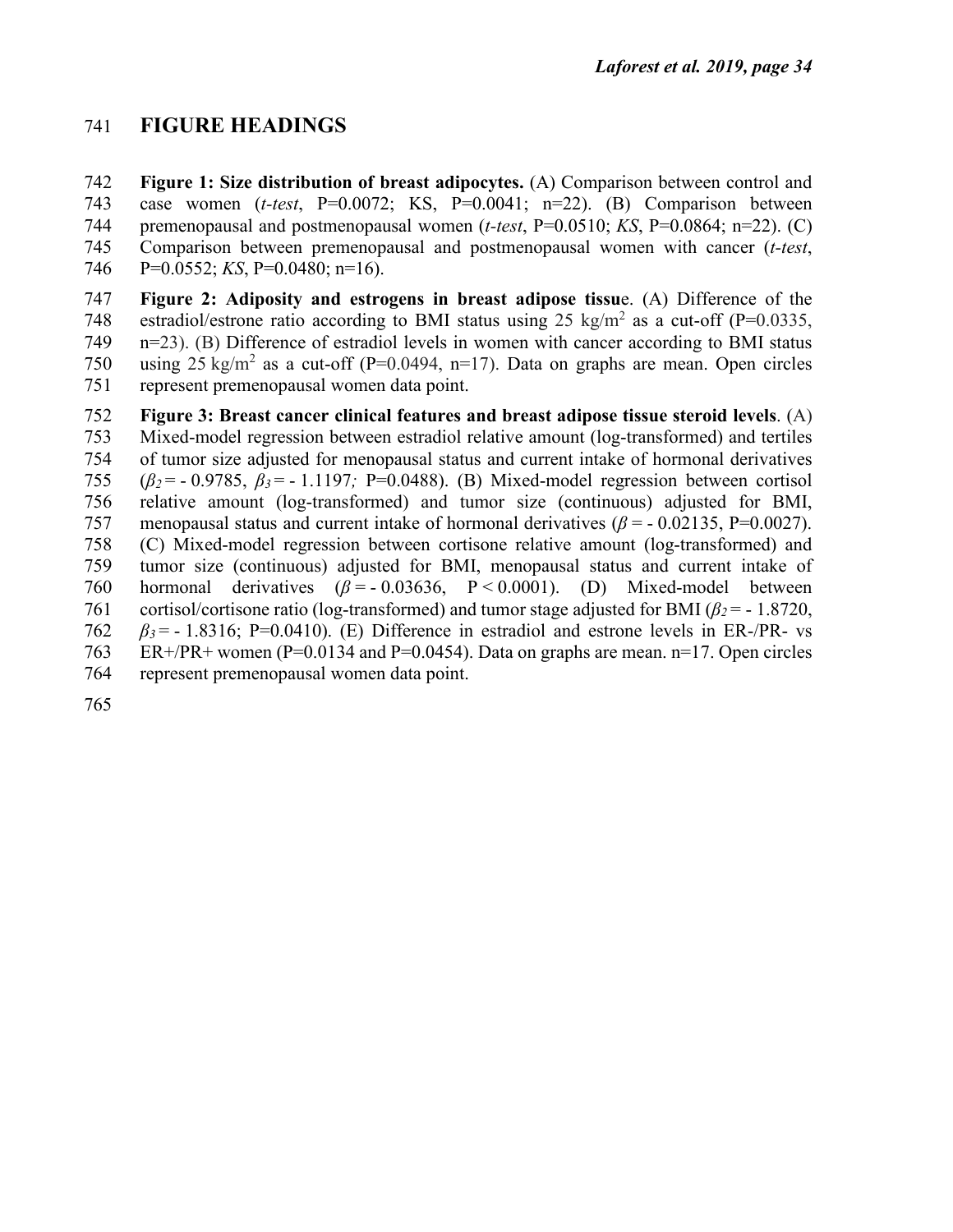### **LIST OF ABBREVIATIONS**

- 11β-HSD1/2: 11β-hydroxysteroid dehydrogenase type 1 and 2
- 769  ${}^{13}C_3E1: 2,3,4-[^{13}C_3]$ -estrone
- 770  ${}^{13}C_3E2$ : 2,3,4-[<sup>13</sup>C<sub>3</sub>]-17β-estradiol
- 17β-HSD: 17β-hydroxysteroid dehydrogenase
- AR: Analytical reagent
- BMI: Body mass index
- CD8+ T: Cytotoxic T cell
- CI: Confidence interval
- 776  $D_4F: 9,11,12,12 [^2H_4]-cortisol$
- DCIS: Ductal carcinoma *in situ*
- E1: Estrone
- E2: Estradiol
- ELISA: Enzyme-linked immunosorbent assay
- ER: Estrogen receptor
- ERβ: Estrogen receptor beta
- ESI: Electrospray ionization
- EtOAc: Ethyl acetate
- EtOH: Ethanol
- FA: Formic acid
- GC: Glucocorticoids
- GC-MS/MS: Gas chromatography-tandem mass spectrometry
- GR: Glucocorticoid receptor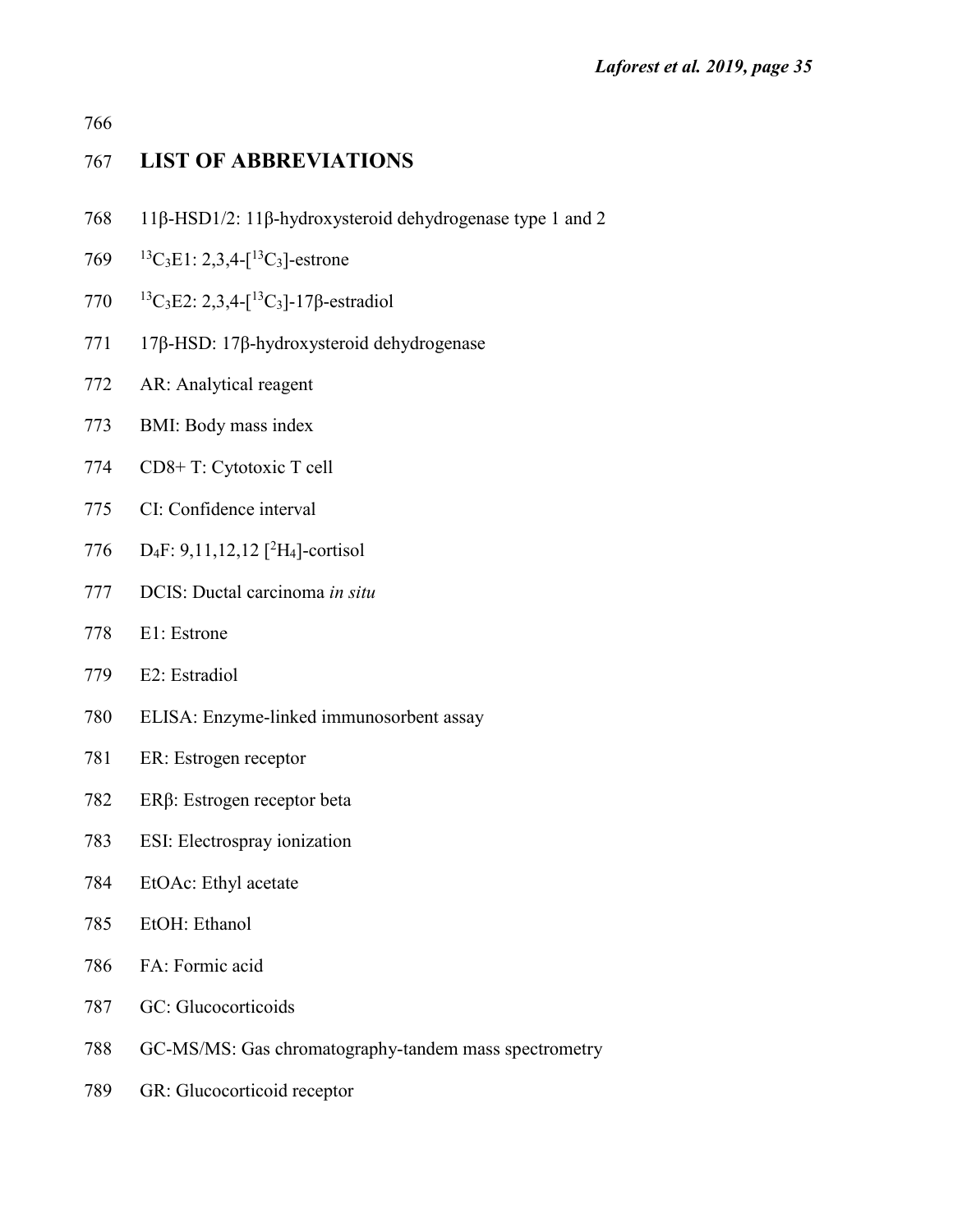- GRE: Glucocorticoid response element
- HER2: Human epidermal growth factor receptor 2
- HPLC: High-performance liquid chromatography
- HRT: Hormonal replacement therapy
- IDC: Invasive ductal carcinoma
- IQR: Interquartile range
- IS: Internal standards
- KS: Kolmogorov-Smirnov
- LC-MS/MS: Liquid chromatography-tandem mass spectrometry
- LLOQ: Lower limit of quantitation
- MeOH: Methanol
- MPPZ: 1-(2,4-dinitrophenyl)-4,4-dimethylpiperazinium
- MRM: Multiple reaction monitoring
- OFN: Oxygen-free nitrogen
- PPZ: 1-(2,4-dinitro-5-fluorophenyl)-4-methylpiperazine
- PR: Progesterone receptor
- UHPLC: Ultra-high-performance liquid chromatography
- WC: Waist circumference
-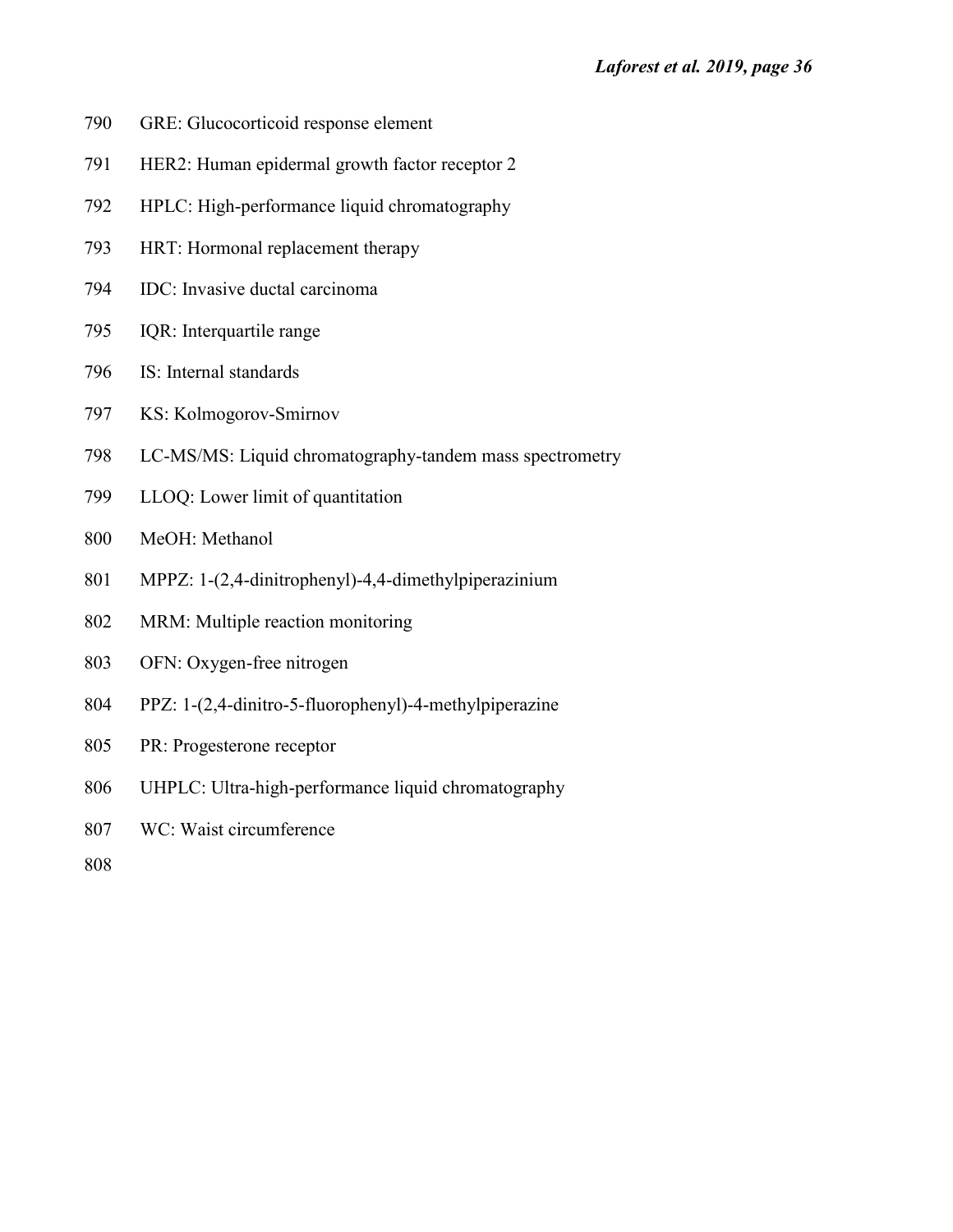## 809 **TABLES**

| <b>Gene Symbol</b><br><b>Description</b>                                                             |                                                                                                                  | <b>GenBank</b> | size<br>(pb) | Primer sequence $5' \rightarrow 3'$<br>S/AS                               |
|------------------------------------------------------------------------------------------------------|------------------------------------------------------------------------------------------------------------------|----------------|--------------|---------------------------------------------------------------------------|
| Homo sapiens hydroxysteroid 11-beta<br>dehydrogenase 1 (HSD11B1), 3<br><b>HSD11B1</b><br>transcripts |                                                                                                                  | NM 005525      | 85           | <b>TGTGCCCTGGAGATCATCAA</b><br>A/TGATCAGAAGAGTGGTCC<br><b>AGAGTG</b>      |
| CYP19A1                                                                                              | Homo sapiens cytochrome P450, family<br>19, subfamily A, polypeptide 1<br>NM 000103<br>(CYP19A1), 11 transcripts |                | 123          | AAGAGGCAATAATAAAGGAA<br>ATCCAGAC/CGACAGGCTGG<br><b>TACCGCATGCTC</b>       |
| <b>HSD17B12</b>                                                                                      | Homo sapien hydroxysteroid (17-beta)<br>dehydrogenase 12 (HSD17B12)                                              | NM 016142      | 145          | CCCACTCTTGACCATCTATT<br>CTG/CTTCCGGATTTTAGCCA<br><b>GTTTTGTA</b>          |
| <b>HSD17B7</b>                                                                                       | Homo sapiens hydroxysteroid (17-beta)<br>dehydrogenase 7 (HSD17B7)                                               | NM 016371      | 293          | <b>TCCACCAAAAGCCTGAATCT</b><br>CTC/GGGCTCACTATGTTTCT<br>CAGGC             |
| Er alpha                                                                                             | Homo sapiens estrogen receptor 1<br>(ESR1), 6 transcripts                                                        | NM 000125      | 293          | <b>TGCAAAATCTAACCCCTAAG</b><br>GAAGTG/CTCCCAGTACCCA<br><b>CAGTCCATCTC</b> |
| Er beta                                                                                              | Homo sapiens estrogen receptor 2<br>(ESR2), 5 transcripts                                                        | NM 001437      | 114          | ACGCCGTGACCGATGCTTTG<br>G/TCGCATGCCTGACGTGGG<br><b>ACA</b>                |
| Atp5o                                                                                                | Homo sapiens ATP synthase, H+<br>transporting, mitochondrial F1 complex,<br>O subunit (ATP5O)                    | NM 001697      | 267          | ATTGAAGGTCGCTATGCCAC<br>AG/AACGACTCCTTGGGTATT<br><b>GCTTAA</b>            |
| Hprt1                                                                                                | Homo sapiens hypoxanthine<br>phosphoribosyltransferase 1 (HPRT1)                                                 | NM 000194      | 157          | AGTTCTGTGGCCATCTGCTT<br>AGTAG/AAACAACAATCCGC<br><b>CCAAAGG</b>            |
| <b>GAPDH</b>                                                                                         | Homo sapiens glyceraldehyde-3-<br>phosphate dehydrogenase (GAPDH)                                                | NM 002046      | 194          | <b>GGCTCTCCAGAACATCATCC</b><br>CT/ACGCCTGCTTCACCACC<br><b>TTCTT</b>       |

## 810 **Table 1: Sequence primers and gene description**

811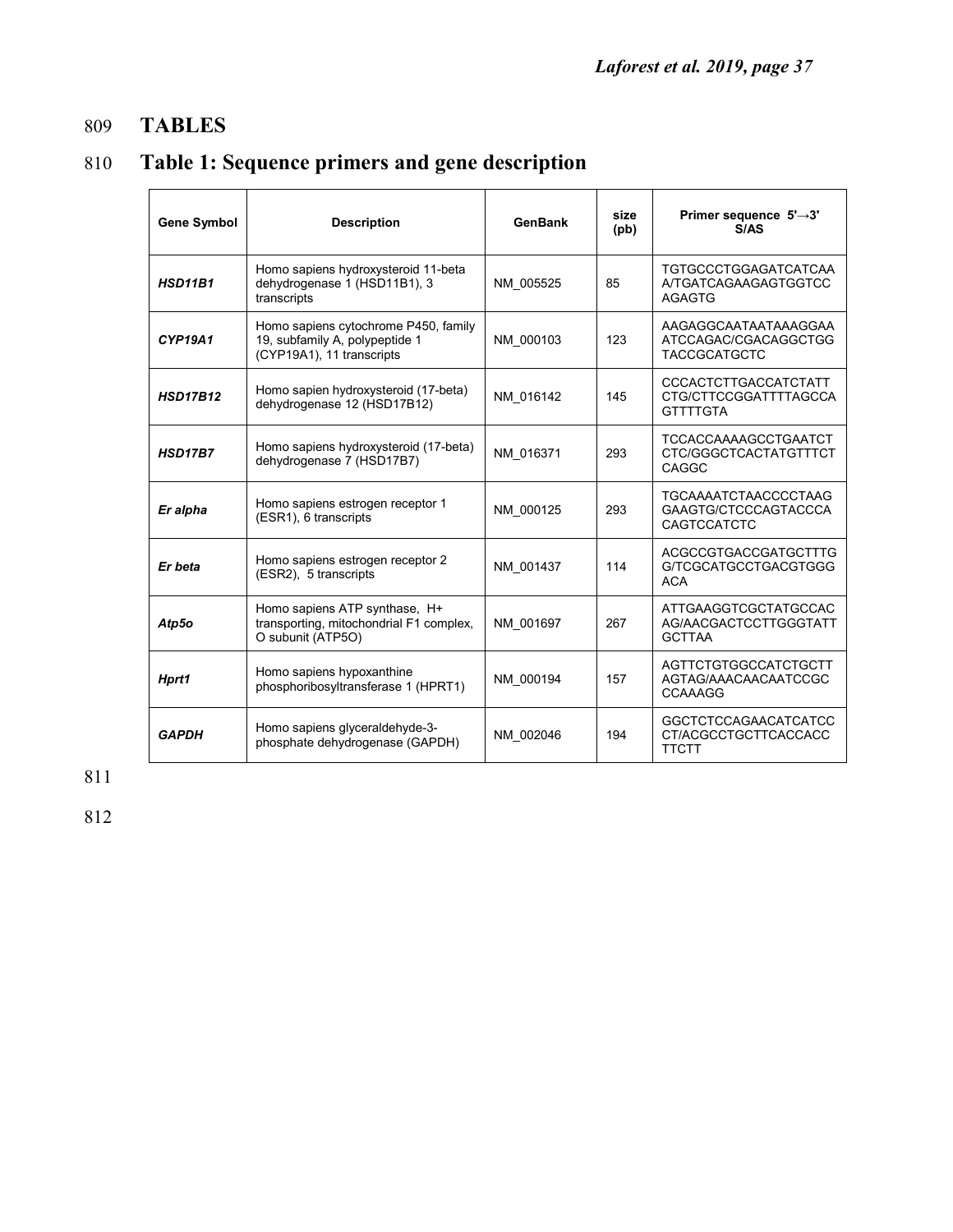### 813 **Table 2: Clinical characteristics of the women with breast cancer and**  814 **control women**

|                                                                |                               | Women                    |                                                |
|----------------------------------------------------------------|-------------------------------|--------------------------|------------------------------------------------|
| <b>Variables</b><br>Median (Q1-Q3)                             | All<br>$(n=23)$               | <b>Controls</b><br>(n=6) | <b>Cases</b><br>(n=17)                         |
| Age (years)                                                    | 55.0 (50.1-62.9)              |                          | 53.7 (44.9-57.5) 55.9 (53.2-63.2)              |
| <b>Menopausal status</b>                                       |                               |                          |                                                |
| Premenopausal n (%)                                            | 8(35)                         | 2(33)                    | 6(35)                                          |
| Postmenopausal n (%)                                           | 15 (65)                       | 4(67)                    | 11 (65)                                        |
| <b>Anthropometrics</b>                                         |                               |                          |                                                |
| BMI ( $kg/m2$ )                                                | 25.6 (24.3-28.2)              |                          | 27.1 (24.3-29.4) 25.4 (24.5-26.8)              |
| $WC$ (cm)                                                      |                               |                          | 94 (86-99)                                     |
| Breast adipocyte mean diameter<br>$(\mu m)$                    | 75.5 (67.3-87.5) <sup>a</sup> |                          | 87.9 (86.2-89.5) 74.1 (66.1-80.3) <sup>b</sup> |
| <b>Hormonal derivatives</b>                                    |                               |                          |                                                |
| Current oral contraceptive use (yes)<br>n (% of premenopausal) | 6(75)                         | 1(50)                    | 5(83)                                          |
| Current HRT use (yes)<br>n (% of postmenopausal)               | 5(33)                         | 2(50)                    | 3(27)                                          |

815 <sup>a</sup>n=22, <sup>b</sup>n=16. **Key:** BMI, body mass index; HRT, hormone replacement therapy; WC, waist circumference.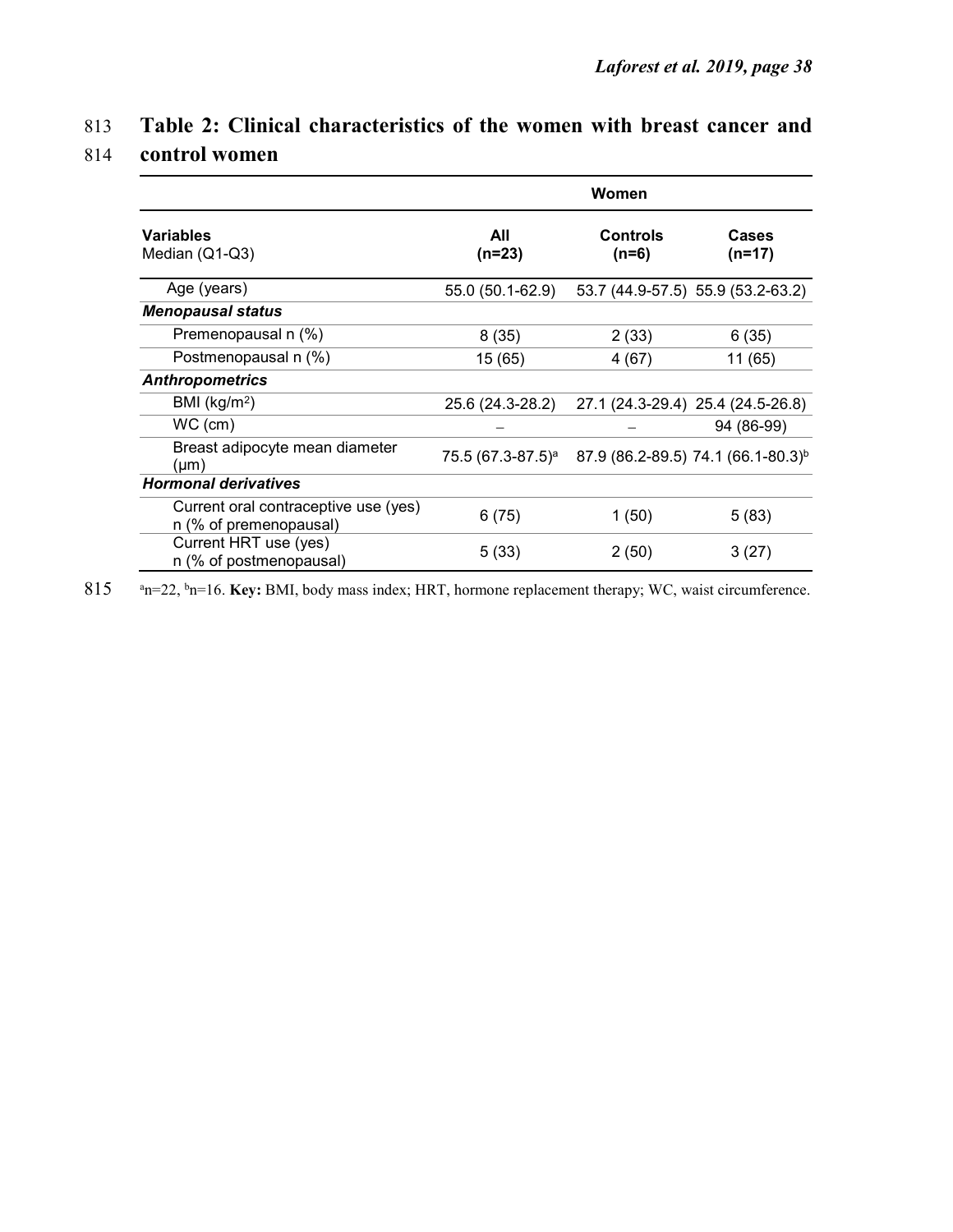|                                   | <b>Premenopausal</b><br>$(n=6)$ | Postmenopausal<br>(n=11) | All<br>(n=17) |
|-----------------------------------|---------------------------------|--------------------------|---------------|
| <b>Characteristics</b><br>$n$ (%) |                                 |                          |               |
| Lesion                            |                                 |                          |               |
| unilateral                        | 5(83.33)                        | 10 (90.91)               | 15 (88.24)    |
| bilateral                         | 1(16.67)                        | 1(9.09)                  | 2(11.76)      |
| <b>Histology</b>                  |                                 |                          |               |
| Ductal                            | 6(100.00)                       | 8(72.73)                 | 14 (82.35)    |
| Others <sup>a</sup>               | 0(0.00)                         | 3(27.27)                 | 3(17.65)      |
| <b>Receptor status</b>            |                                 |                          |               |
| $ER+/PR+$                         | 5(83.33)                        | 8(72.73)                 | 13 (76.47)    |
| <b>TNM status</b>                 |                                 |                          |               |
| 0                                 | 0(0.00)                         | 3(27.27)                 | 3(17.65)      |
| 1                                 | 2(33.33)                        | 4 (36.36)                | 6(35.29)      |
| 2                                 | 4(66.67)                        | 4(36.36)                 | 8(47.06)      |

### 816 **Table 3: Characteristics of the tumor**

<sup>a</sup> 817 includes lobular, mucinous and metaplastic carcinomas. **Key:** ER, estrogen receptor; PR, progesterone

receptor.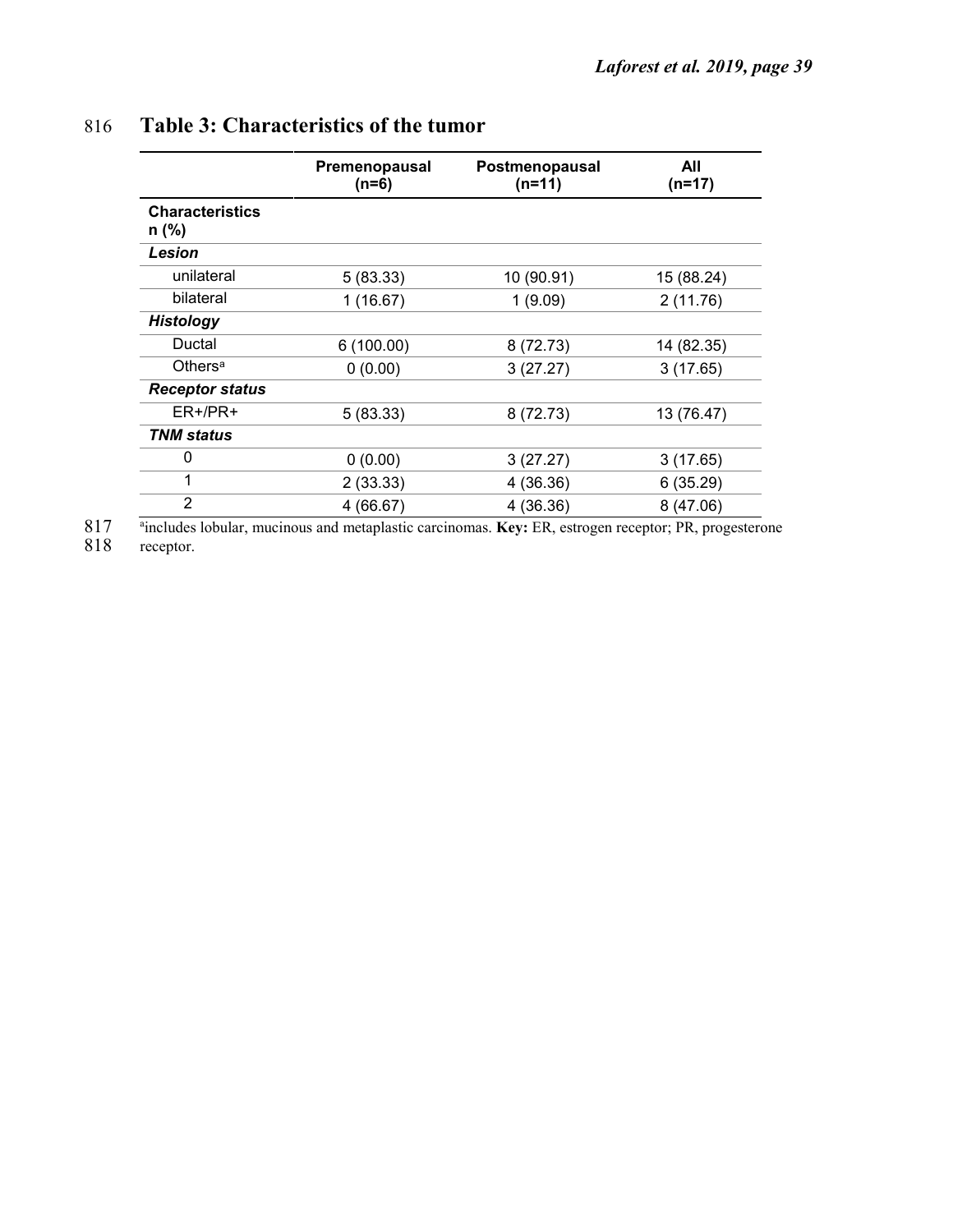## 819 **Table 4: Relative amounts of steroid and associated ratios in adipose**

### 820 **tissue**

|                                   | Women                   |                            |                          |           |
|-----------------------------------|-------------------------|----------------------------|--------------------------|-----------|
| <b>Steroids</b><br>Median (Q1-Q3) | All<br>$(n=23)$         | <b>Controls</b><br>$(n=6)$ | <b>Cases</b><br>$(n=17)$ | *p-value  |
| Cortisone (pmol/kg)               | 5501 (1829-16748)       | 326 (298-1829)             | 7817 (2811-16748)        | 0.0055    |
| Cortisol (pmol/kg)                | 22671 (16040-<br>33719) | 22142 (16040-46171)        | 22671 (18473-<br>32688)  | $0.5697*$ |
| Estrone (pmol/kg)                 | 3744 (2847-9899)        | 7855 (3062-18998)          | 3744 (2514-7415)         | 0.1611    |
| Estradiol (pmol/kg)               | 2320 (1537-4160)        | 2747 (1796-2937)           | 2306 (1537-4160)         | 0.4211    |
| Ratio<br>Cortisol/Cortisone       | 4.13 (2.47-15.09)       | 42.28 (15.09-56.09)        | $3.35(2.26-5.54)$        | < 0.0001  |
| Ratio<br>Estradiol/Estrone        | $0.46(0.32-0.66)$       | $0.54(0.15-0.65)$          | $0.44(0.33-0.63)$        | 0.6059    |

\*Student t-test p-values calculated with log-transformed variables. # Satterthwaite adjusted p-value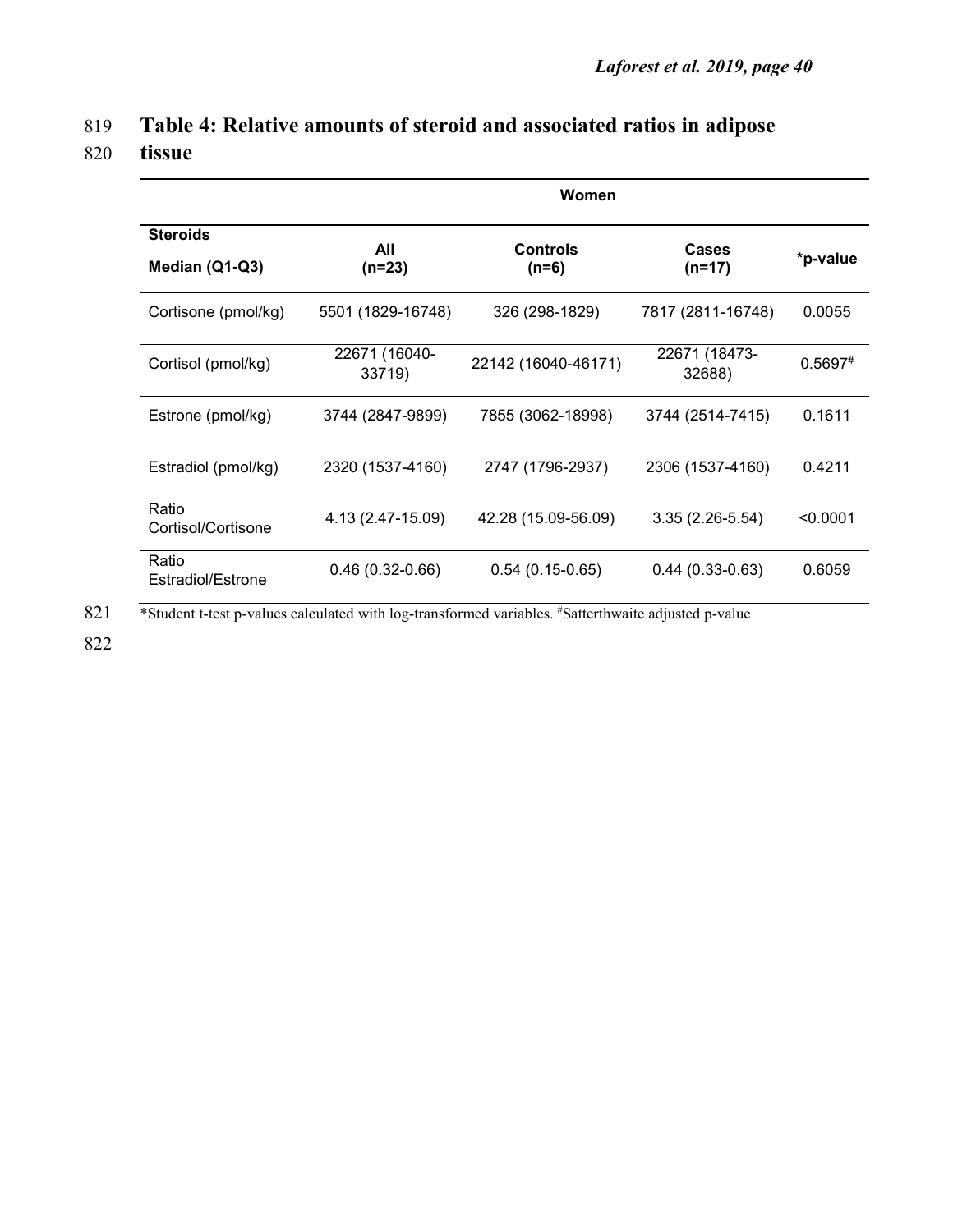# 823 **Table 5: Clinical characteristics of the women with ER-PR- breast cancer**

| 824 |  |  | and control women |
|-----|--|--|-------------------|
|-----|--|--|-------------------|

| <b>Variables</b><br>Median (Q1-Q3) | Control<br>$(n=6)$ | ER-/PR-<br>$(n=4)$ |
|------------------------------------|--------------------|--------------------|
|                                    |                    |                    |
| BMI ( $kg/m2$ )                    | 27.1 (24.3-29.4)   | 26.0 (25.5-26.6)   |
| Premenopausal n (%)                | 2(33)              | 1(25)              |
| Postmenopausal n (%)               | 4(67)              | 3(75)              |

826

827

828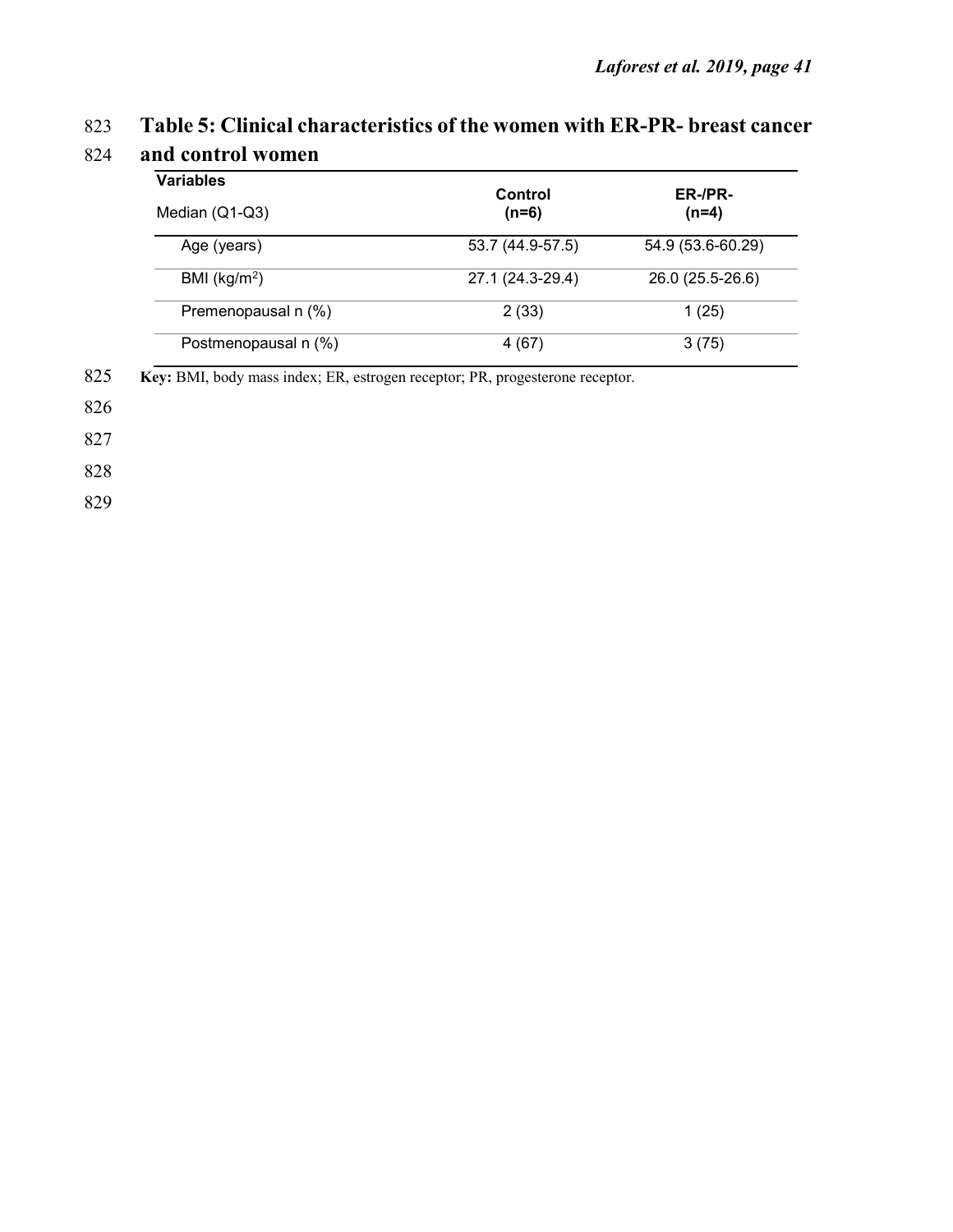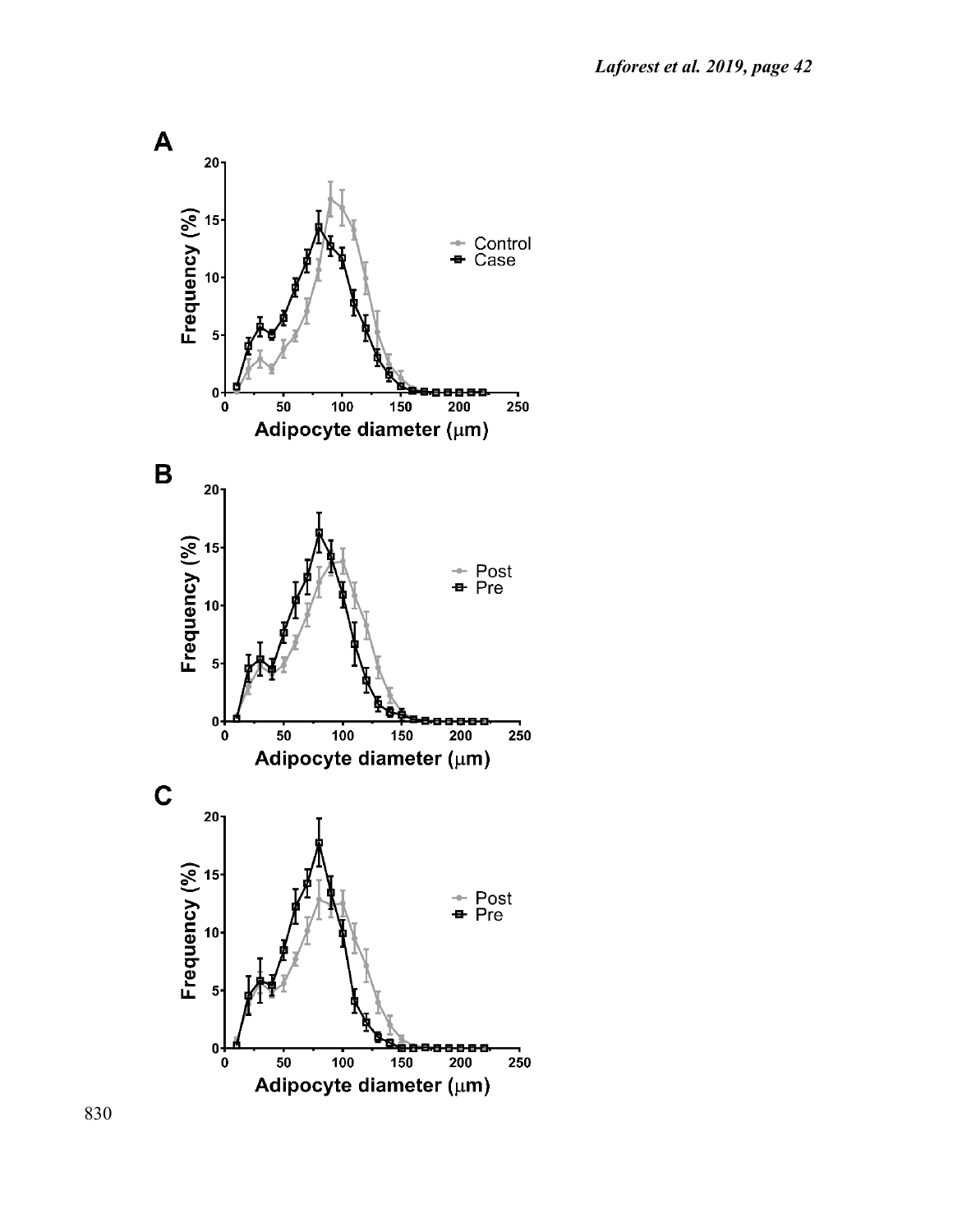

 $\mathbf B$